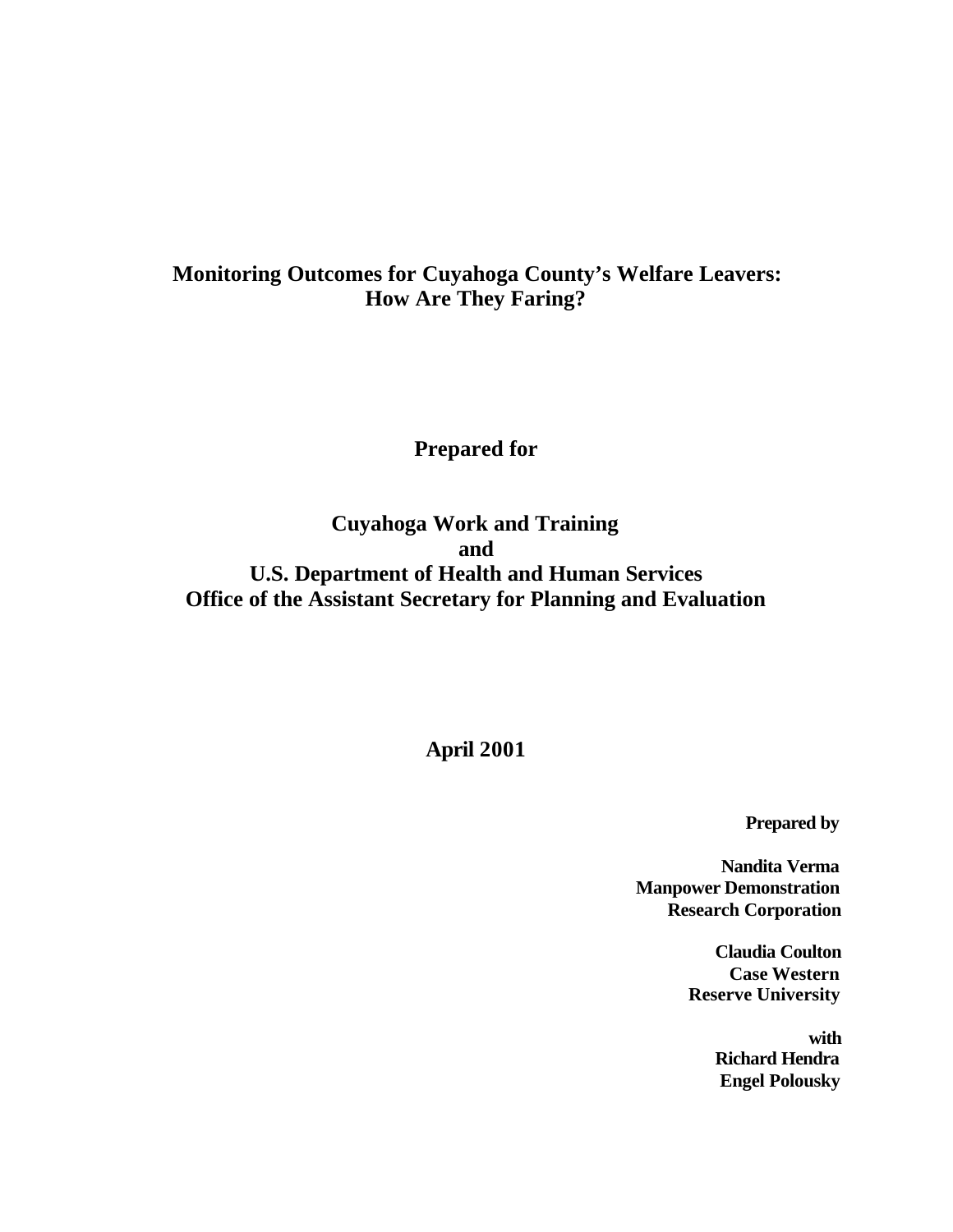This research was funded by the U.S. Department of Health and Human Services, Office of the Assistant Secretary for Planning and Evaluation, under grant 98ASPE305A. The findings and conclusions presented in this report do not represent the official positions of any federal or state agency.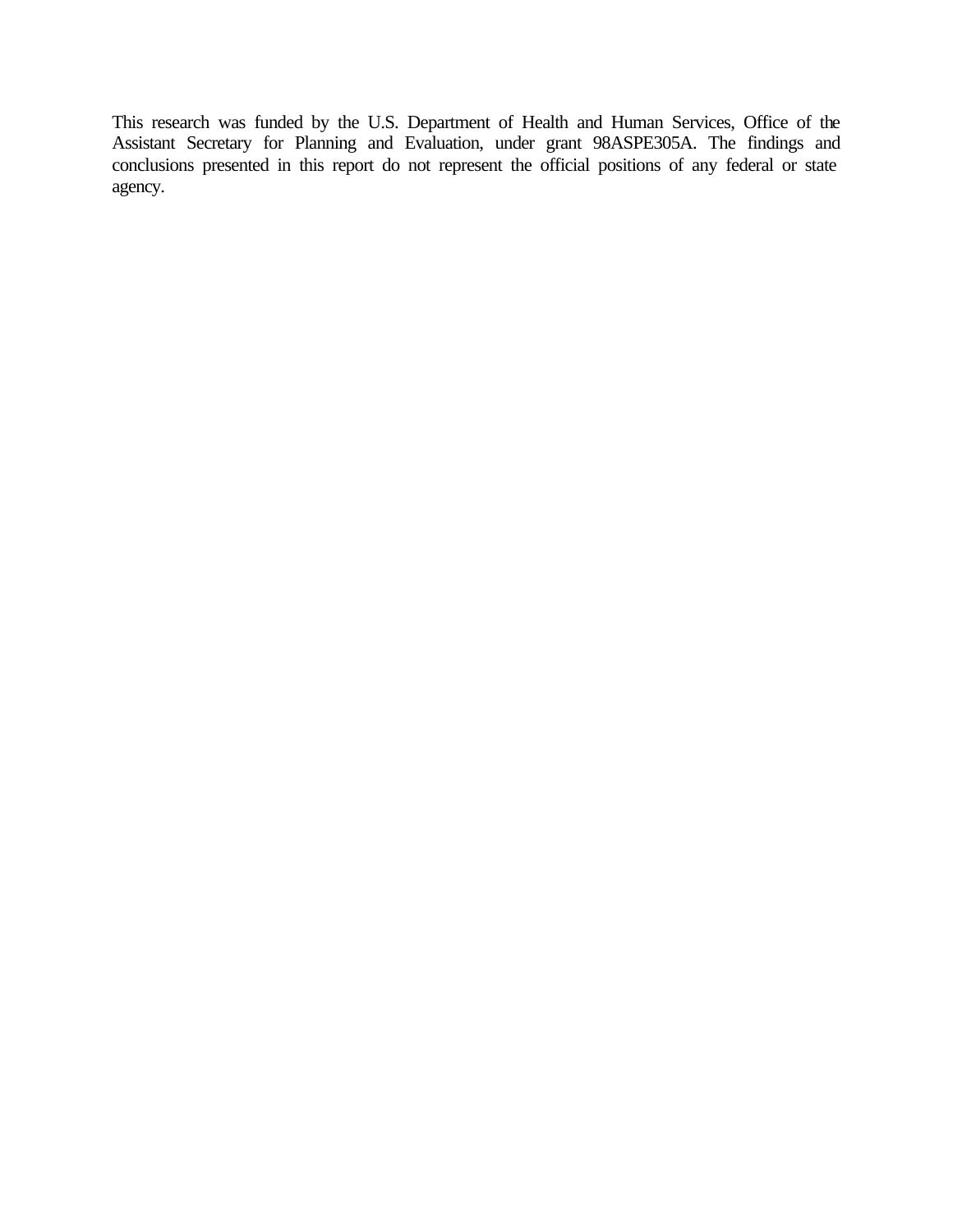# **Contents**

| Tables and Figures                                                    | iv           |
|-----------------------------------------------------------------------|--------------|
| Acknowledgments                                                       | $\dot{M}$    |
| <b>Executive Summary</b>                                              | $\mathbf{1}$ |
| 1. Studying Welfare Leavers                                           | 13           |
| 2. Who Leaves Welfare and Why?                                        | 22           |
| 3. From Welfare to Work: Employment Experiences, Job Characteristics, |              |
| and Barriers to Work                                                  | 26           |
| 4. Welfare Recidivism and Food Stamp and Medicaid Receipt             | 39           |
| 5. Income and Well-Being                                              | 48           |
| Appendix: Survey Response Analysis                                    | 62           |
| References                                                            | 69           |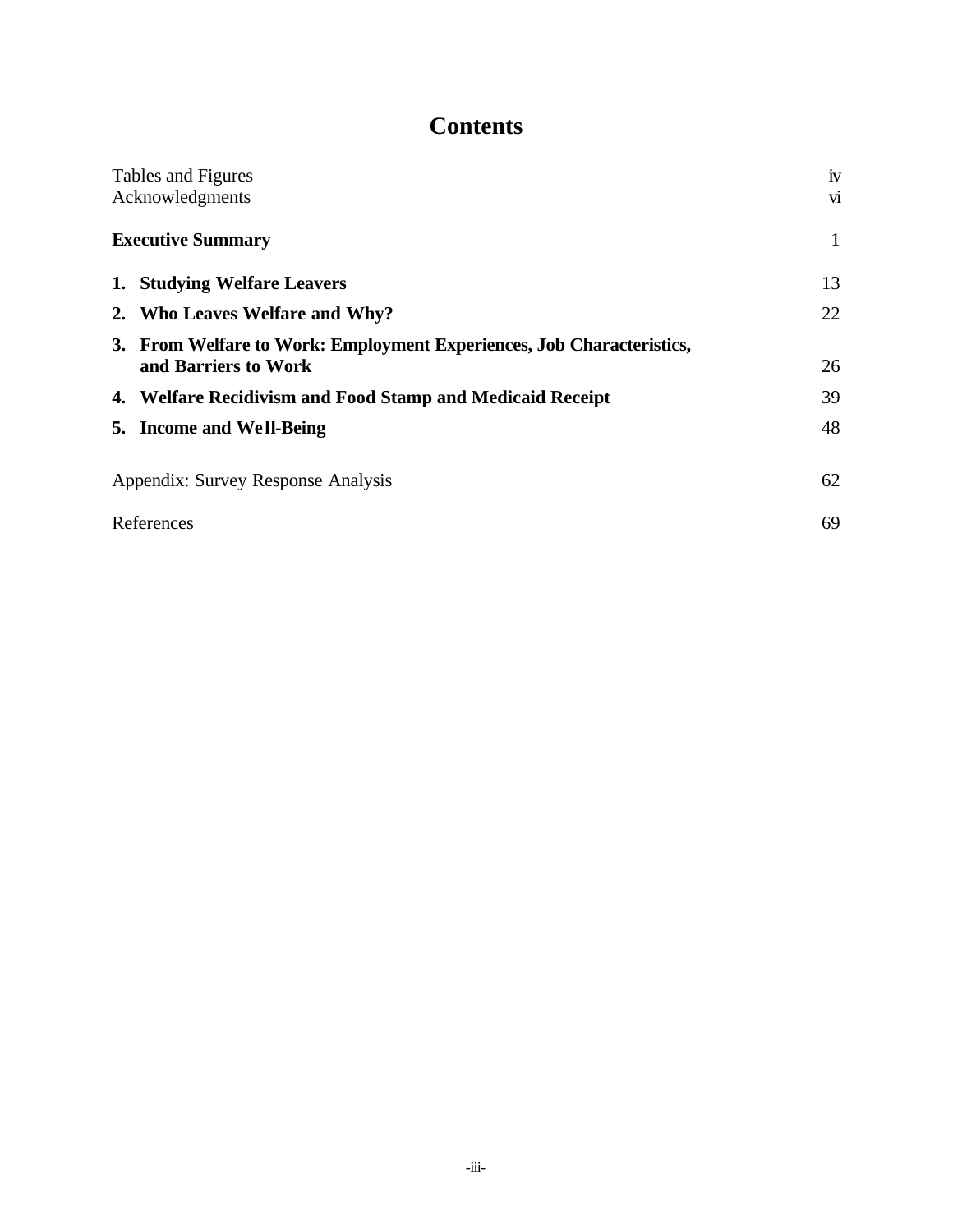# **Tables and Figures**

|     | <b>Tables</b>                                                                             |    |  |  |
|-----|-------------------------------------------------------------------------------------------|----|--|--|
| 1.1 | Cash Assistance Caseloads in Cuyahoga County<br>and State of Ohio: 1989-2000              | 16 |  |  |
| 1.2 | Key Policy Provisions During the Period of Study                                          | 17 |  |  |
| 1.3 | Economic Conditions in Cuyahoga County: 1995-1999                                         | 18 |  |  |
| 1.4 | Definition of Welfare Leavers: 1996 and 1998                                              | 20 |  |  |
| 2.1 | Selected Background Characteristics of Pre- and Post-TANF<br><b>Caseloads and Leavers</b> | 23 |  |  |
| 3.1 | Post-Exit Employment Experience for Pre- and Post-TANF Leavers                            | 28 |  |  |
| 3.2 | Post-Exit Earnings and Earnings Growth for Pre- and Post-TANF Leavers                     | 29 |  |  |
| 3.3 | Earnings Growth for Pre- and Post-TANF Leavers,<br>by Employment Stability                | 30 |  |  |
| 3.4 | Post-Exit Outcomes for Pre- and Post-TANF Leavers,<br>by Work and Welfare History         | 32 |  |  |
| 3.5 | Selected Characteristics of Current or Most Recent Job for<br><b>Post-TANF Leavers</b>    | 34 |  |  |
| 3.6 | Child Care Arrangements, by Post-Exit Employment                                          | 36 |  |  |
| 3.7 | Barriers to Work for Post-TANF Leavers, by Post-Exit Employment                           | 38 |  |  |
| 4.1 | Welfare Receipt in Four Quarters After Exit for<br>Pre- and Post-TANF Leavers             | 40 |  |  |
| 4.2 | Characteristics of Those Who Did/Did Not Return to Cash Assistance                        | 42 |  |  |
| 4.3 | Recidivism Rates, by Prior Employment and Welfare History                                 | 43 |  |  |
| 4.4 | Post-Exit Food Stamp and Medicaid Receipt for<br>Pre- and Post-TANF Leavers               | 45 |  |  |
| 4.5 | Post-Exit Food Stamp and Medicaid Participation for Adults and Children                   | 47 |  |  |
| 5.1 | Income and Income Sources for Post-TANF Leavers                                           | 49 |  |  |
| 5.2 | Household Members Receiving Income, by Source                                             | 51 |  |  |
| 5.3 | Material and Economic Well-Being for Post-TANF Leavers                                    | 57 |  |  |
| 5.4 | Perception of Neighborhood Quality for Post-TANF Leavers                                  | 61 |  |  |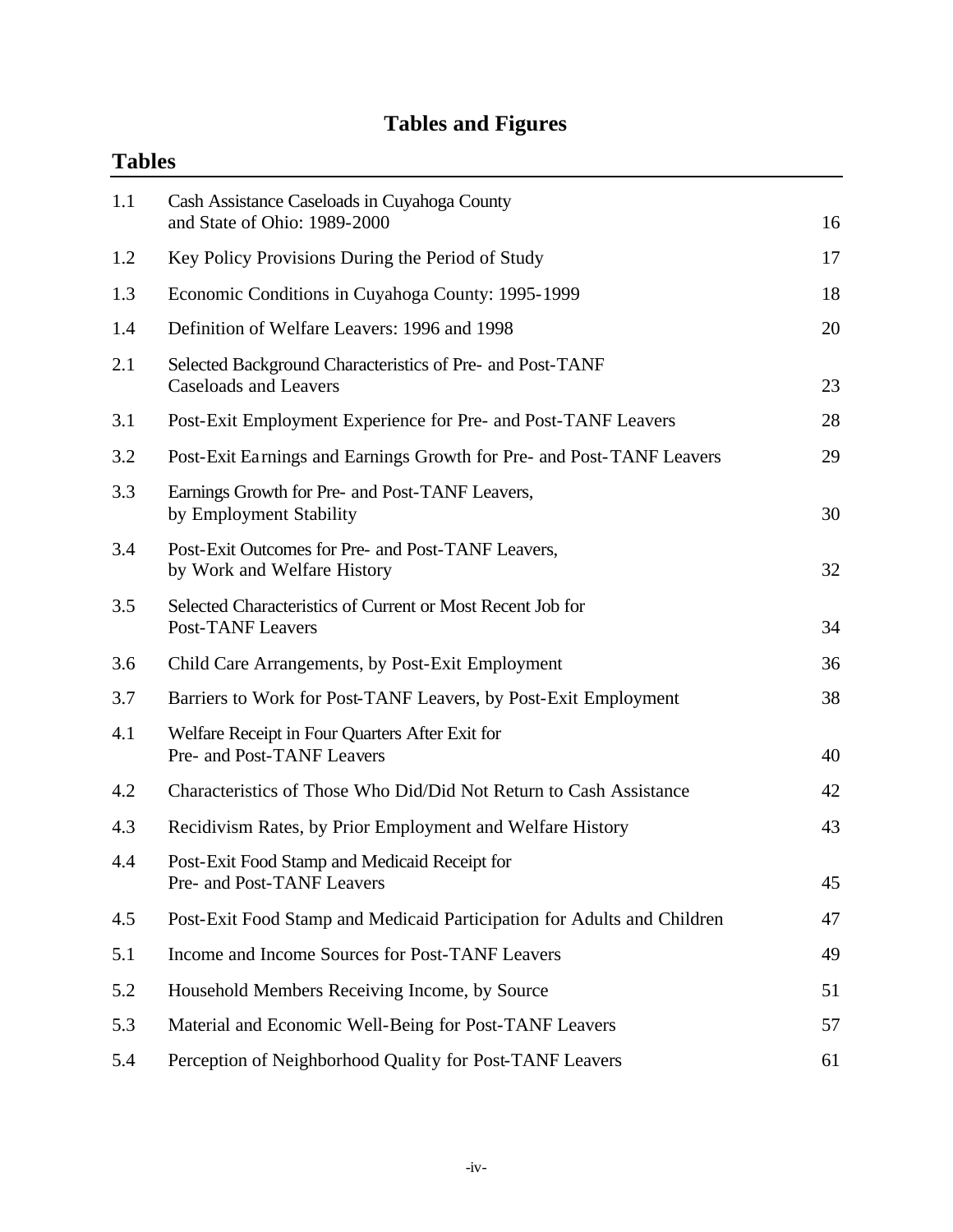# **Tables (continued)**

| A.1            | Background Characteristics of Quarter 3 1998 Welfare Leavers,<br>by Sampling Status                                               | 64 |
|----------------|-----------------------------------------------------------------------------------------------------------------------------------|----|
| A.2            | Estimated Regression Coefficients for the Probability of Quarter 3 1998<br>Welfare Leavers Being Sampled for the Follow-Up Survey | 65 |
| A.3            | Background Characteristics of Quarter 3 1998 Welfare Leavers,<br>by Response Status                                               | 66 |
| A.4            | Estimated Regression Coefficients for the Probability of Quarter 3 1998<br>Welfare Leavers Responding to the Follow-Up Survey     | 68 |
| <b>Figures</b> |                                                                                                                                   |    |
| $\mathbf{1}$   | Trends in Annual AFDC/TANF Caseloads in Cuyahoga County<br>and State of Ohio: 1989-2000                                           | 3  |
| $\overline{c}$ | Pre- and Post-Exit Employment Rates                                                                                               | 6  |
| 3              | Pre- and Post-Exit Earnings Growth                                                                                                | 6  |
| $\overline{4}$ | Pre- and Post-Exit AFDC/TANF Receipt                                                                                              | 9  |
| 5              | Post-Exit Food Stamp Receipt                                                                                                      | 10 |
| 6              | Post-Exit Medicaid Receipt                                                                                                        | 10 |
| 5.1            | Household Income Sources and Poverty One Year After Exit for<br>Quarter 3 1998 Welfare Leavers                                    | 52 |
| 5.2            | Use of Support Services One Year After Exit for Quarter 3 1998<br>Welfare Leavers, by Welfare Status                              | 53 |
| 5.3            | Use of Support Services One Year After Exit for Quarter 3 1998<br>Welfare Leavers, by Post-Exit Work Status                       | 55 |
| 5.4            | Hardships Experienced One Year After Exit for Quarter 3 1998<br>Welfare Leavers, by Welfare Status                                | 58 |
| 5.5            | Hardships Experienced One Year After Exit for Quarter 3 1998<br>Welfare Leavers, by Work Status                                   | 59 |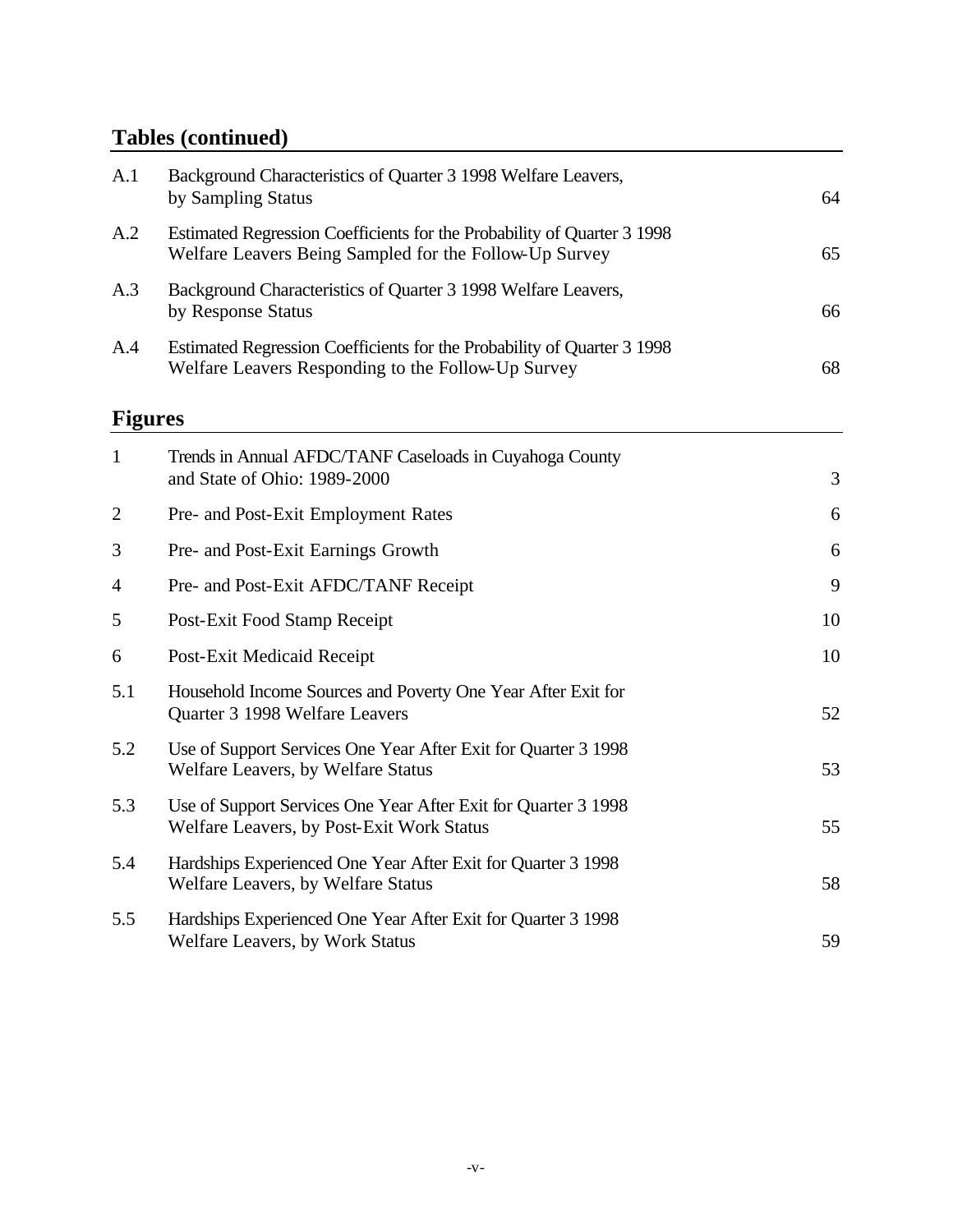# **Acknowledgments**

This report could not have been completed without the full cooperation of the people whose work and lives are documented in this report. We are deeply grateful to all the families involved in this study.

Special appreciation is due to staff at both the federal and local level. At the federal level, Julie Isaacs, Elizabeth Lower-Basch, and Christopher Snow, during the initial stages of the project, played an important role in developing the research and analysis and provided constructive feedback on the final report. At Cuyahoga Work and Training, Sandra Bizzell provided support and keen interest in the study. Jim Rohn, Susanna LaRicca, and Annette Shaughnessy contributed to the study on several occasions and provided valuable insights on local policy changes.

This report also reflects the cooperation and collaboration of a number of individuals and institutions. The productive collaboration of research teams at MDRC and CWRU was instrumental in bringing to fruition this study of welfare leavers in Cuyahoga County. At MDRC, Barbara Goldman and Charles Michalopoulos provided thoughtful guidance at various stages of the study. Judith Gueron, Gordon Berlin, and Dan Bloom reviewed an earlier draft of this report and offered valuable guidance. At CWRU, Meg Fernando and Neil Bania made major contributions to the analysis.

Sylvia Newman edited the report. Gilda Azurdia produced the tables and figures, and Stephanie Cowell prepared the document for publication.

The Authors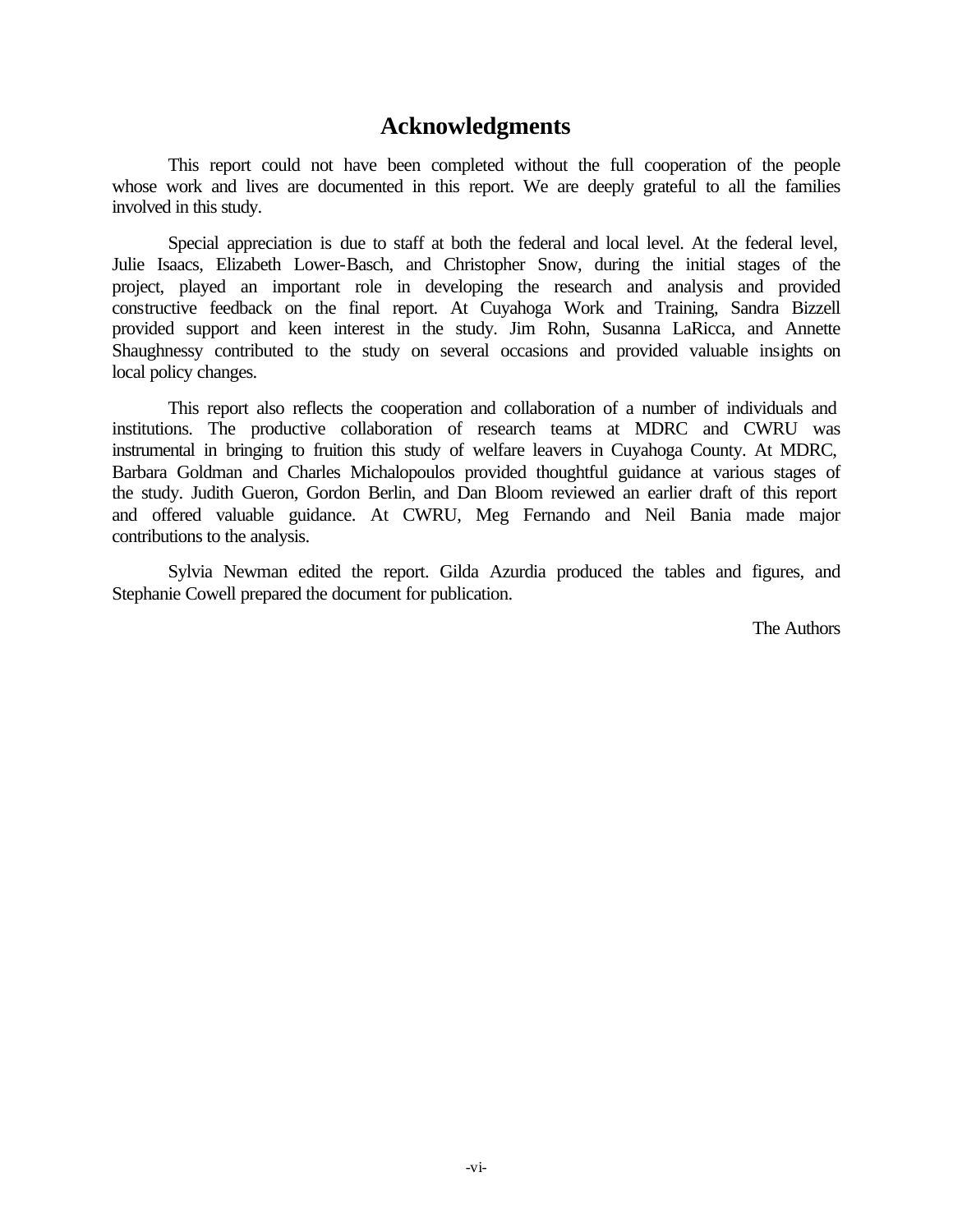# **Executive Summary**

Over the past few decades, welfare and other public policies for welfare-dependent families have focused on increasing employment and economic self-sufficiency by encouraging and supporting work. The 1996 Personal Responsibility and Work Opportunity Reconciliation Act (PRWORA), which ended the federal entitlement to cash assistance for families with children and created the Temporary Assistance for Needy Families (TANF) program, places an even greater emphasis on work as a primary means of ending dependence on government assistance. The new legislation limits the amount of time that families can receive federal cash assistance and requires most families to be engaged in employment-related activities to receive cash benefits. In conjunction with a greater emphasis on work, federal and state welfare policies are also doing more to encourage work among low-income families, especially those on welfare: the earned income credit, child care assistance, and other transitional benefits have all been expanded to encourage and promote work outside the welfare system. This combination of strict work requirements and increased benefits and supports for working parents provides an important context for studying welfare leavers.

The number of individuals receiving welfare has been declining since the mid 1990s; however, welfare caseloads have declined sharply since the passage of PRWORA. While welfare caseloads have always been dynamic, with families entering and leaving assistance programs each month, the unprecedented declines have led many to raise questions about what the rapid drop in caseloads means for states and families. National and local interest in this phenomenon has resulted in a number of studies of welfare leavers.

The study of Cuyahoga County welfare leavers was undertaken by Cuyahoga Work and Training as part of a grant from the Office of the Assistant Secretary for Planning and Evaluation of the U.S. Department of Health and Human Services (HHS). The Manpower Demonstration Research Corporation, in collaboration with Case Western Reserve University, conducted the research and analysis and prepared this final report. The Cuyahoga study was designed to inform local administrators and policy analysts about the circumstances of families leaving welfare. Specifically, the study was designed to address the following key questions:

- Who are the welfare leavers, and what are their background characteristics? How do pre-TANF leavers compare with Post-TANF leavers?
- What are the earnings and employment experiences of pre- and post-TANF welfare leavers?
- To what extent do pre- and post-TANF leavers return to welfare? What public and other supports do leavers rely on after they stop receiving cash assistance?
- What is the level of material well-being of post-TANF welfare leavers? What are their income sources, and what types of hardship do they experience?

To address these questions, the research focused on the post-exit experiences of two groups of welfare leavers: a *pre-TANF* group of leavers who exited welfare in quarter 3 of 1996 and a *post-TANF* group who exited welfare in quarter 3 of 1998. Cases of all single, female adult parents that closed in quarter 3 of 1996 and 1998 and did not reopen within two consecutive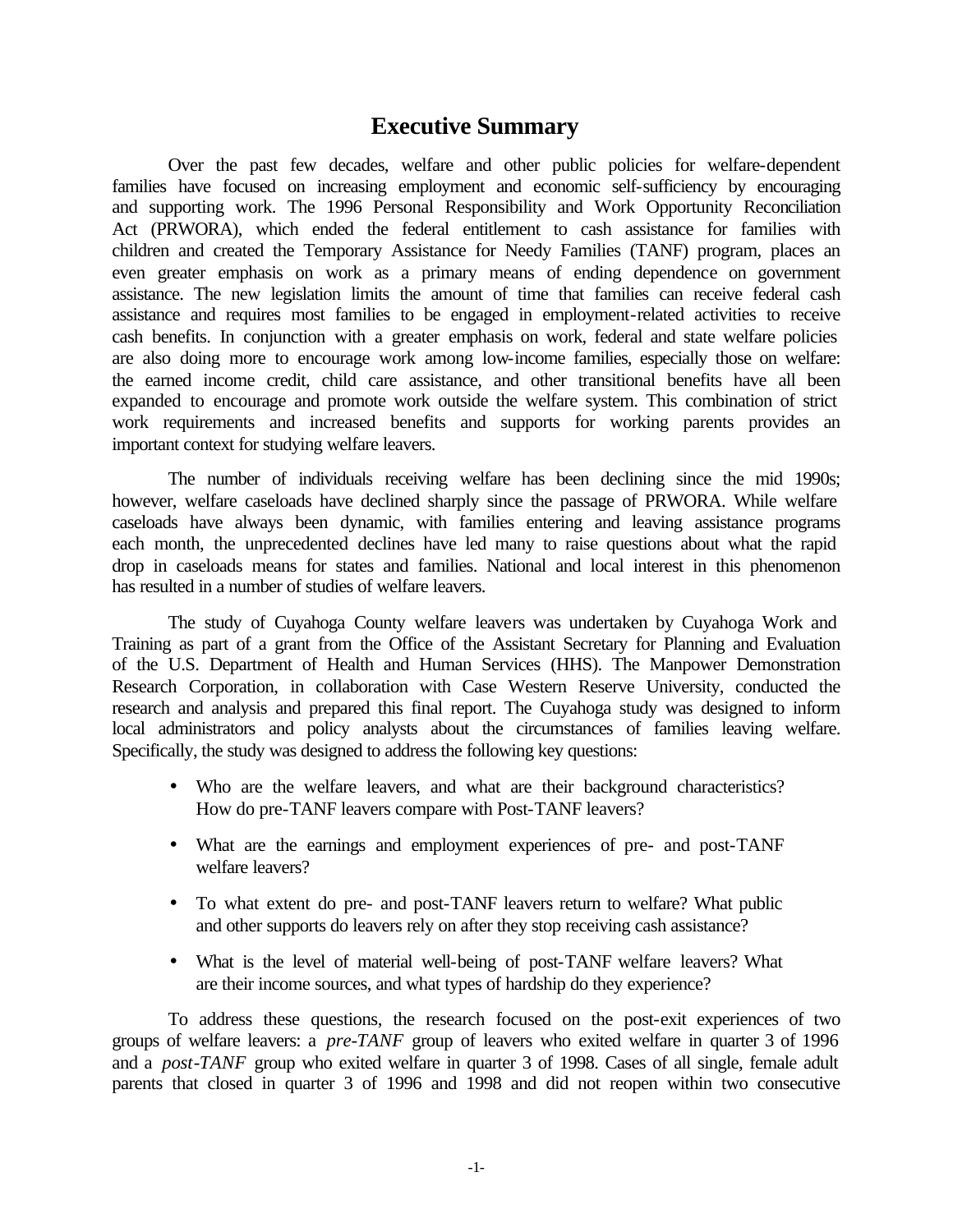months of closing were included in this study. This definition of a welfare leaver was adopted by most of the grantees funded by HHS to undertake leavers studies.

Outcomes were examined for approximately 6,151 adult welfare leavers. Administrative data were used to track welfare leavers for a total of nine quarters, including four quarters preexit, the quarter of exit, and four quarters post-exit. The welfare administrative records were the main source of data for selected background characteristics of welfare leavers, as well as monthly AFDC/TANF, Food Stamp, and Medicaid receipt. Wage files were obtained to examine pre- and post-exit employment rates and earnings patterns for the leavers.

To supplement the administrative records analysis, in-depth interviews were conducted with a sample of 306 TANF leavers who left cash assistance in quarter 3 of 1998. These interviews were conducted approximately 14 to 21 months after sample members exited welfare in 1998. The survey focused on topics that cannot be examined from administrative records alone. For example, the survey data on reasons for leaving welfare and reasons for returning to welfare supplement the administrative records analysis of welfare exits and returns. Further, the survey also provides detailed information on leavers' job characteristics, income sources, housing circumstances, and material well-being. An 80 percent response rate was achieved on the survey.

## **I. Policy and Economic Context**

Interpreting the study findings requires an understanding of the policy and economic environment at the time the welfare leavers in this study left cash assistance.

First, similar to national trends, the Cuyahoga County welfare caseload declined from a little over 125,000 recipients in 1990 to 65,331 by the end of 1999, a loss of approximately 48 percent of the caseload. As shown in Figure 1, caseloads in the state and county increased through 1993 and then began to fall, with the state losing AFDC cases at a much faster pace than the county. The groups of leavers in this study left welfare about the time that the county caseload was rapidly declining. Today, Cuyahoga accounts for close to 25 percent of the state's welfare caseload but only 13 percent of the state's population.

Cuyahoga's welfare policy environment changed slightly between 1996 and 1998 — the period when the leavers in the study exited welfare — because of welfare reform efforts already under way before the implementation of TANF. OhioFirst, the state welfare reform initiative, which in some ways laid the groundwork for the state's TANF legislation, was in effect at the time the pre-TANF cohort of leavers exited welfare; as a result, it is possible that the pre-TANF leavers were beginning to feel some effects of welfare reform at the time of exit. However, none of the 1996 leavers were subjected to the work requirements, sanction policies, or time limit provisions that are part of TANF.

Ohio Works First (OWF), the state's TANF program, went into effect in October 1997. The post-TANF cohort of leavers in this study — or those who left welfare in quarter 3 of 1998 — were exposed to OWF for about one year before they left welfare. Like most states, Ohio welfare policy emphasizes rapid attachment to the labor force through mandatory job searches and has imposed a three-year time limit on welfare cash assistance; however, it is important to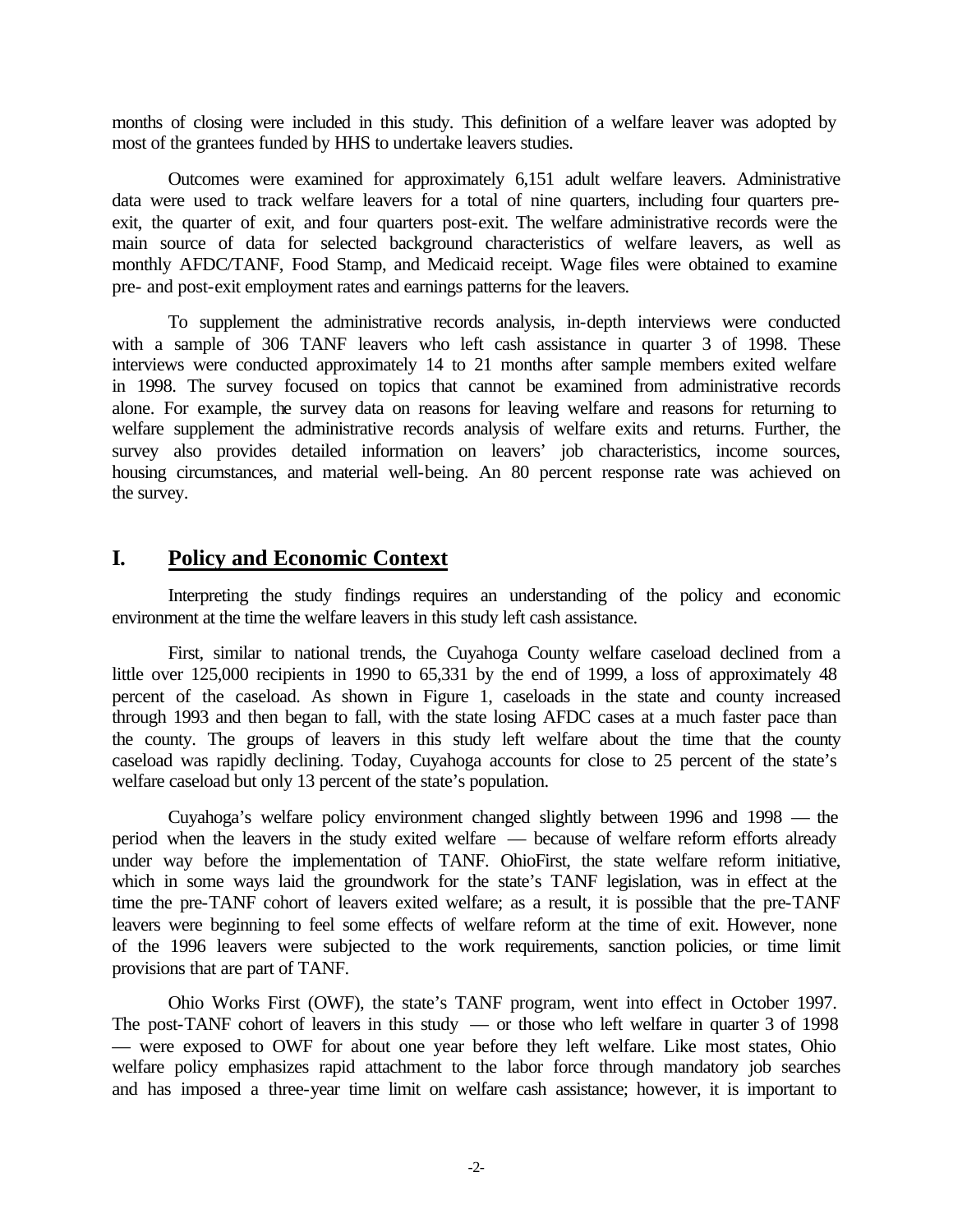



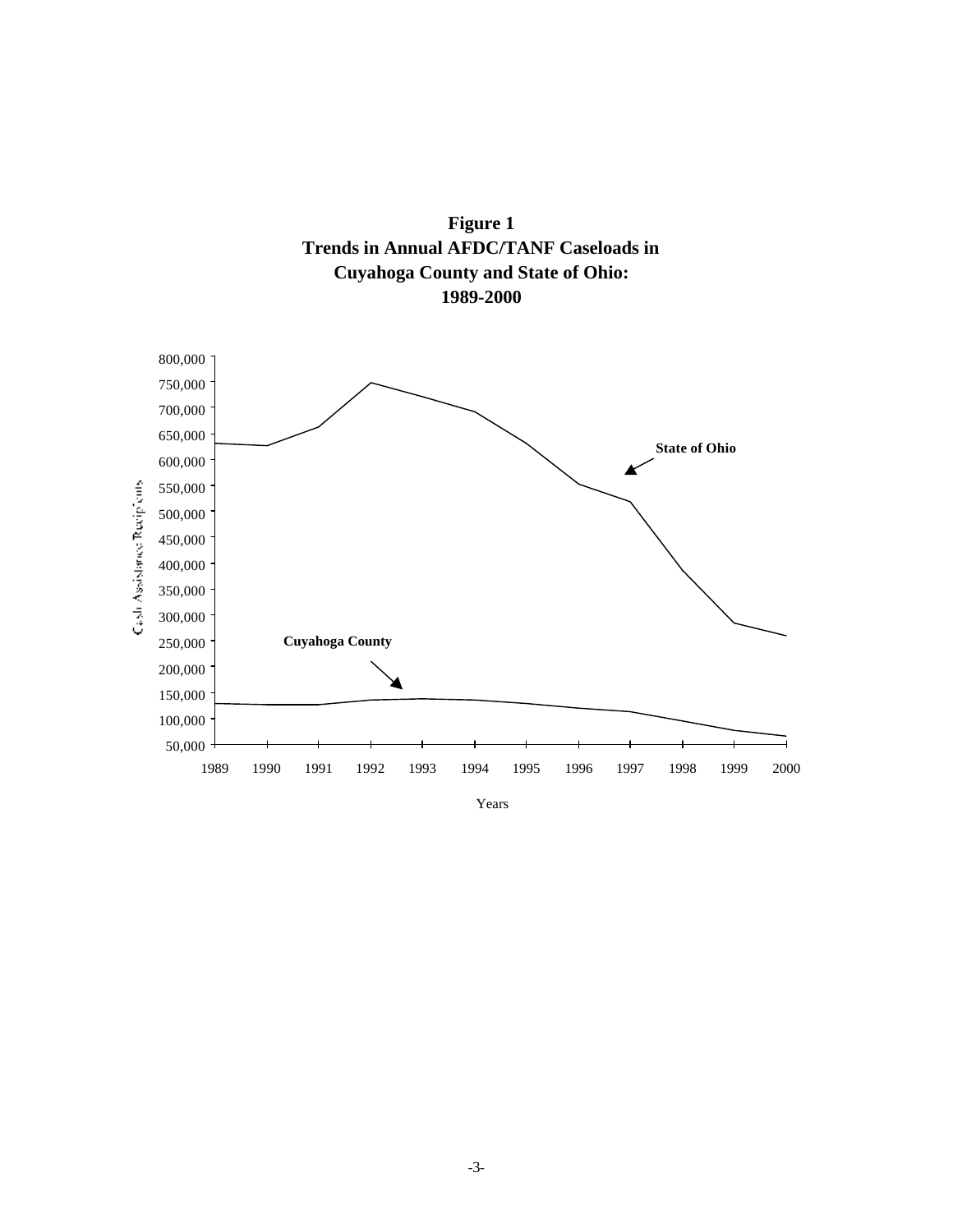note that no sample member in this study had accumulated enough months to reach the time limit during the study's follow-up period.

Since late 1998, Cuyahoga has provided a range of welfare grants to forestall families' enrollment in TANF. Potential applicants are offered Prevention, Retention, and Contingency (PRC) grants to take care of financial emergencies that led them to apply for welfare cash assistance. Families can receive up to \$3,000 in PRC funds during a 12-month period. Further, welfare reform in Cuyahoga County has been accompanied by broad changes in the roles and responsibilities of agency staff. Most pertinent to the clients is that the role of income maintenance worker has been refined as "self-sufficiency coach." Unlike the pre-TANF days when clients saw one worker for cash assistance and another for employment and social services, under OWF clients interact with one person, who takes care of benefits and employment service needs. To cope with expanded responsibilities, caseloads have been reduced for the selfsufficiency coaches. Further, staff also emphasize the availability of Food Stamp, Medicaid, and other transitional benefits to help low-income families make ends meet.

Over and above welfare policies, the general economic environment also determines the extent to which former recipients can transition off welfare and remain financially self-sufficient. The post-TANF leavers (that is, those who exited in quarter 3 of 1998) left welfare in a more favorable economic climate, with lower unemployment rates and higher levels of employment growth. These differences in economic and policy environment need to be considered as the findings for this study are interpreted.

# **II. Findings in Brief**

A number of relevant findings emerge from the study of Cuyahoga's welfare leavers. This section highlights the major findings as related to the key questions addressed in the study.

#### **Welfare Exits**

#### • *The rate of leaving welfare increased between 1996 and 1998. Welfare leavers accounted for 10 percent of the 1996 caseload and 17 percent of the 1998 caseload.*

A comparison of the size of the pre- and post-TANF cohorts of welfare leavers suggests that the rate of leaving cash welfare rose during the study period. In quarter 3 of 1996, about 2,794 single-female-headed families left cash assistance, accounting for approximately 10 percent of the single-female-headed caseload in the quarter. In quarter 3 of 1998, 3,357 AFDC/TANF cases left cash assistance even though the size of the cash welfare caseload in the quarter was appreciably smaller. The exit rate from cash assistance rose to 17 percent of the caseload by 1998. Between 1996 and 1998, Cuyahoga's cash assistance caseload fell by 26 percent.

While looking at differences across cohorts, it is important to bear in mind that the groups of leavers in this study exited welfare under different economic and policy environments. For example, local unemployment rates were lower and the regional economy was much stronger when the 1998 group of leavers exited welfare. Further, the 1998 leavers were exposed to somewhat different welfare agency practices: neighborhood-based welfare offices, integrated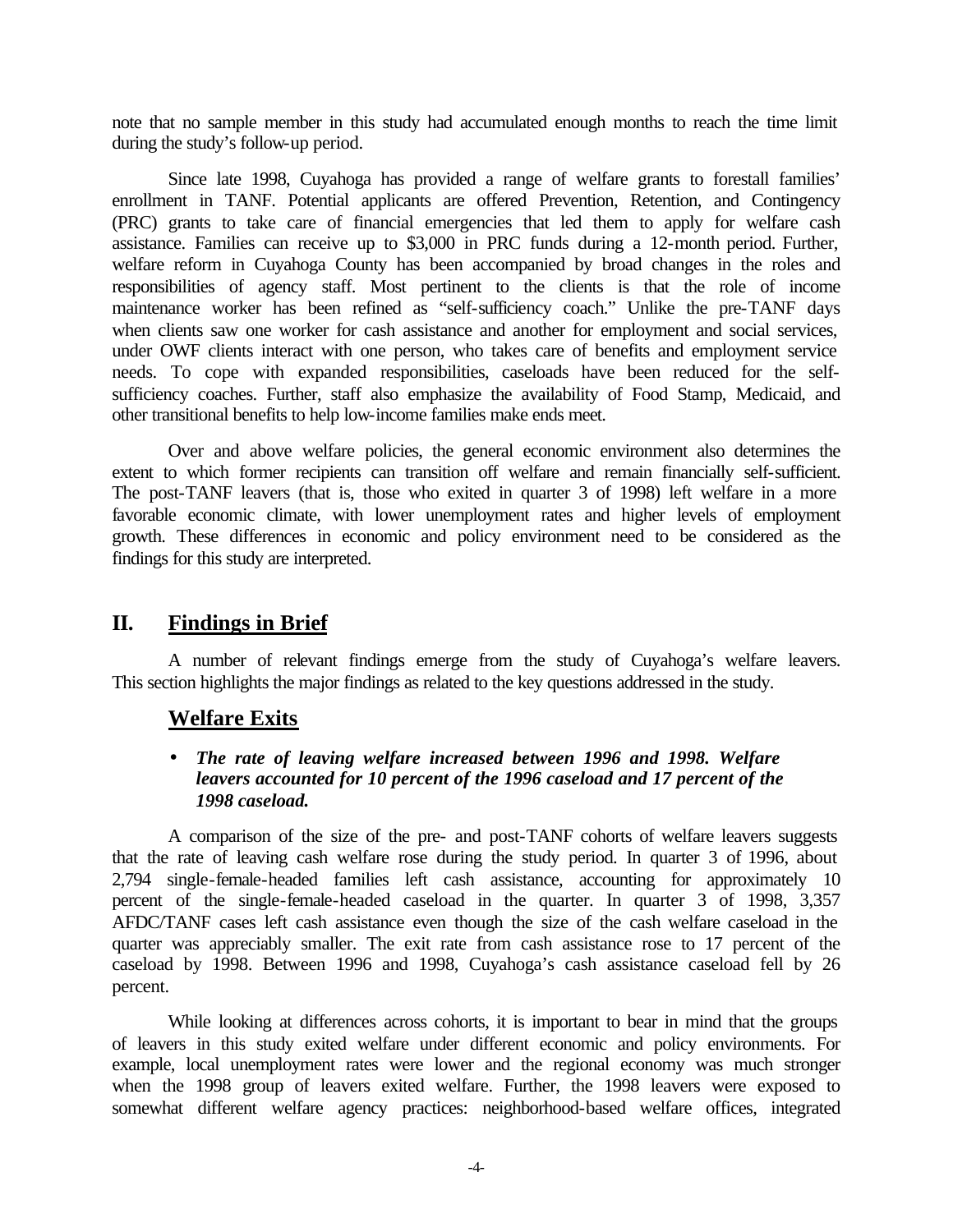case management, a more generous earned income disregard, combined with stricter work requirements and stronger penalties for noncompliance with work or other requirements. Thus, different factors probably account for more families exiting welfare between 1996 and 1998.

#### • *A diverse group of recipients left welfare in 1996 and 1998. There were few differences in the background characteristics of pre- and post-TANF leavers.*

Typical pre- and post-TANF leavers were about 29 years old, African-American, and likely to have received welfare for at least two of the three years before they left the rolls. A comparison of the characteristics of caseloads and exit cohorts suggests that the chances of leaving welfare were slightly greater for white women than African-American women, for women with fewer children, and for women with shorter welfare histories. Although most leavers had at least one quarter of formal employment in the year prior to leaving welfare, those who left in 1998 were somewhat more advantaged with respect to pre-exit employment. For example, the proportion of welfare leavers with no reported employment in the year prior to leaving welfare fell by 10 percentage points between 1996 and 1998. Also, the proportion with steady employment for all four quarters prior to leaving cash assistance rose by more than 8 percentage points during this time period. The higher levels of pre-exit employment observed among the 1998 leavers could be a result of the stricter work participation requirements in October 1997 and increased employment opportunities produced by the stronger economy during the same time period.

## **Employment and Earnings**

Consistent with a number of other studies of welfare leavers, the Cuyahoga employment findings offer reasons for optimism and concern. Over 50 percent of pre- and post-TANF leavers worked three or more quarters in the year following exit. Further, between 59 and 70 percent of the welfare leavers were working in the first quarter after leaving welfare. Employment levels were also high in the quarter of exit, suggesting that most had transitioned to work before leaving welfare. These employment characterizations of welfare leavers are consistent with findings from other state and national studies of former recipients.

#### • *Women who exited cash assistance in 1998 were more likely to find work than were those who exited in 1996. However, employment tended to be unstable for a significant proportion of leavers who worked after exit.*

In general, employment rates obtained from administrative records were about 10 percentage points higher for the 1998 welfare leavers than for the 1996 leavers, and these differences remained constant over the follow-up period. As shown in Figure 2, employment rates began to rise two quarters preceding the quarter of exit, and by the first full quarter after exit (or quarter 1 in the figure), 59 percent of the 1996 leavers and 68 percent of the 1998 leavers were employed. By the end of the follow-up period, employment rates dropped for both groups, and the rates were lower than those observed in the first quarter of follow-up.

Seventy-two percent of the 1996 exit cohort and 82 percent of the 1998 exit cohort worked at least one quarter during the follow-up period. Although employment rates were somewhat higher for the 1998 leavers, employment stability remained somewhat the same for the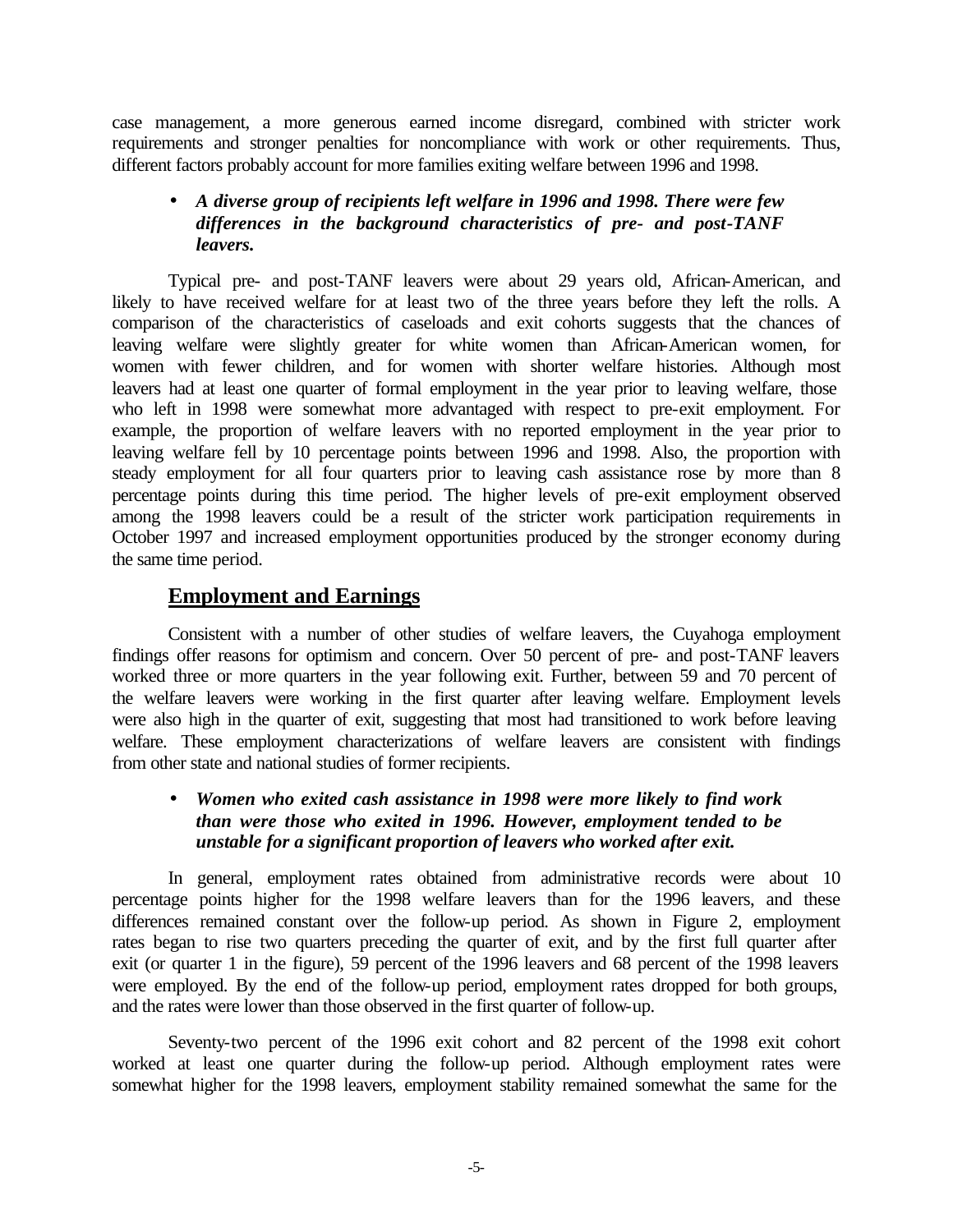

**Figure 2 Pre- and Post-Exit Employment Rates**

SOURCE: Calculations from Ohio unemployment insurance records.



SOURCE: Calculations from Ohio unemployment insurance records.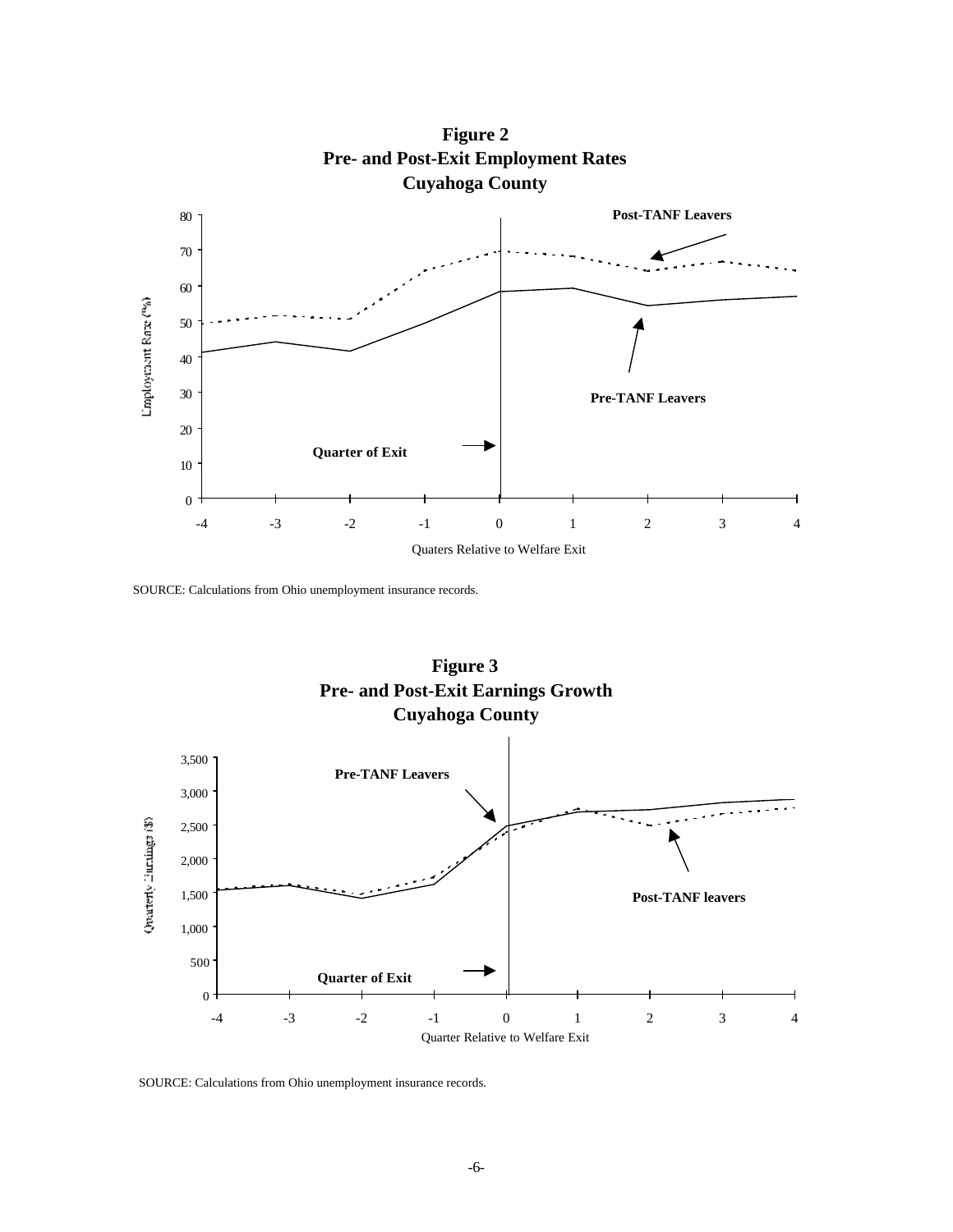two groups of leavers. Forty percent of the 1996 exit leavers and 47 percent of the 1998 leavers stayed employed for all four quarters of follow-up.

#### • *The 1996 and 1998 leavers generally had low earnings and little earnings growth in their first year off cash assistance, and no improvement was seen in this regard.*

Even though employment rates increased between 1996 and 1998, quarterly earnings for those employed declined slightly. As shown in Figure 3, median quarterly earnings (1998 dollars) in the first quarter after exit were higher for the 1998 leavers, but this trend is reversed during the follow-up period. Median earnings for the 1998 leavers in the first full quarter of follow-up was \$2,744, \$59 higher than earnings for the 1996 leavers; by the fourth quarter of follow-up, the median quarterly earnings of the 1998 leavers was about \$127 lower than the earnings for the 1996 leavers. The majority of those working four quarters after exit were not earning enough to move their families above the poverty threshold if they were relying exclusively on their own earnings either before or after welfare reform.

In general, former recipients with jobs worked full time (35 hours a week) and reported mean earnings of about \$7.50 an hour. Close to 23 percent of those who worked reported earning below the minimum wage. About 12 percent reported earning above \$10 an hour. Over half of those with a job reported that their employer offered benefits such as sick or personal days, health insurance, or paid vacation.

#### • *Women with less than stable work history were more likely to report the presence of barriers to work.*

A significant portion of the post-TANF leavers reported having at least one employmentrelated barrier. Inadequate basic education or training, prior work experience, problems with child care, physical or mental health problems, or child health problems were examined to assess the types and levels of barriers limiting leavers' ability to work. Close to 40 percent of the sample had less than a high school education and 19 percent reported that they had not worked in the year prior to leaving welfare. Fifteen percent of the sample reported having a physical or mental condition that prevented them from working or engaging in a work-related activity. Child care and child health problems were experienced by about 20 percent of the sample.

Multiple barriers were common as well. Sixty-three percent of the leavers who responded to the survey reported the presence of at least one barrier to work. Former recipients who worked steadily for four quarters after exit were less likely to report multiple barriers than those who had worked less or had not worked during the follow-up period. Those with less stable or no employment were more likely to report the presence of multiple barriers. The prevalence of barriers among all groups suggests a need to enhance delivery of transitional benefits and other support services to help former recipients move from welfare to work.

#### • *Close to a third of the sample reported that they had received help from a government agency or other source for paying for child care costs since they left welfare.*

Questions about child care were asked of 234 of the 306 survey respondents who had a child under age 13 living with them. Thirty-four percent of this group indicated that they had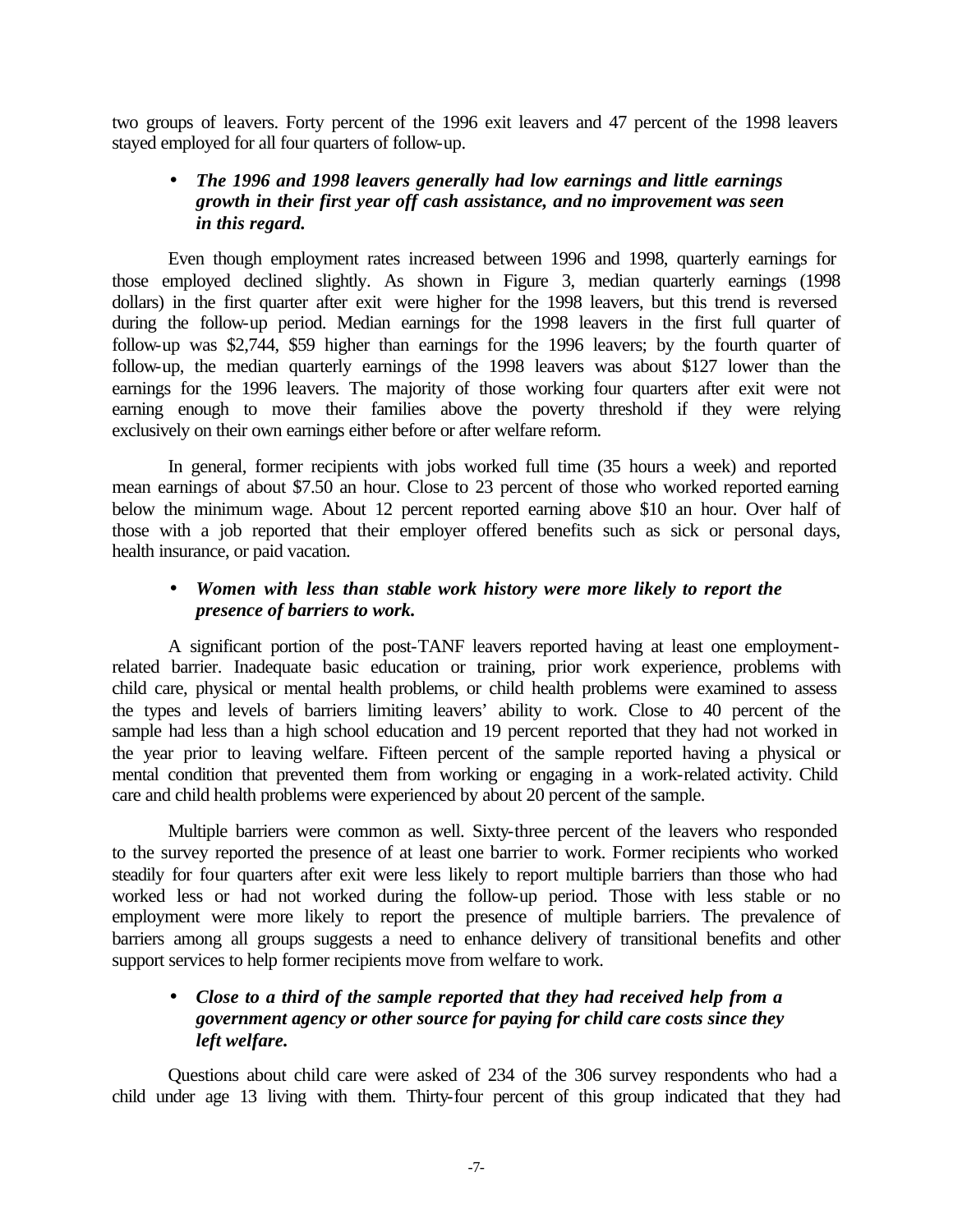received some form of assistance from a government agency or other source to pay for child care costs since they had left welfare. Twenty-five percent of the sample members were receiving help with child care payments at the time of the survey interview. Respondents who had worked in the first four quarters after exit were more likely to have received some assistance with child care payments. Thirteen percent of the households with a child under age 13 reported that their children had taken care of themselves on a regular basis. Reports of unsupervised care were higher for leavers who had worked steadily in the first four quarters after exit than for those with less steady employment during the same period (17 versus 11 percent).

## **Welfare Recidivism**

#### • *Most recipients who left welfare did not return within one year of exit. Welfare recidivism rates remained unchanged between 1996 and 1998.*

Rates of return to welfare over the 12 months of follow-up remained nearly the same for the pre-TANF and post-TANF leavers. Roughly 37 percent of the pre-TANF leavers and 38 percent of the post-TANF leavers returned to welfare at least once after being off cash assistance for at least two consecutive months. It should be noted that no women in these cohorts had reached their welfare time limit, which is three years in Ohio. Although both groups experienced comparable levels of recidivism over the one-year follow-up period, the quarterly return rates for the 1998 cohort were slightly lower than the rates for the 1996 leavers (see Figure 4).

#### • *Those who were least likely to sustain steady employment were more likely to return to welfare.*

Whether or not former recipients return to welfare is an important marker of their ability to remain economically self-sufficient. Although a majority of sample members did not return to welfare, this study shows a few differences in the characteristics of those who returned to welfare during the follow-up period compared with those who did not. Among the 1996 and 1998 exit cohorts, steady employment (or working in all four quarters of follow-up) was clearly associated with staying off welfare, although, unexpectedly, median quarterly earnings for women staying off welfare declined from 1996 to 1998. An additional important finding is that the proportion of women who stayed off welfare but received Medicaid and Food Stamps rose by approximately 20 percentage points between 1996 and 1998. This suggests that these programs are important for meeting basic needs of families who stay off of cash assistance, because their earnings are very low.

# **Use of Other Government Supports**

#### • *Between 1996 and 1998, there was a marked increase in the rates of postexit participation in Food Stamp and Medicaid programs. However, participation rates declined over time for both cohorts, and take-up rates appeared lower than expected.*

Consistent with findings from a number of state and national welfare leavers studies, the proportion of Cuyahoga's leavers retaining Food Stamp and Medicaid benefits increased between 1996 and 1998. Among the 1998 leavers, 56 percent received Food Stamps and 60 percent were covered by Medicaid in the first quarter after exit, a 10 to 20 percentage point increase compared with the 1996 leavers' receipt of these supports. (See Figures 5 and 6.)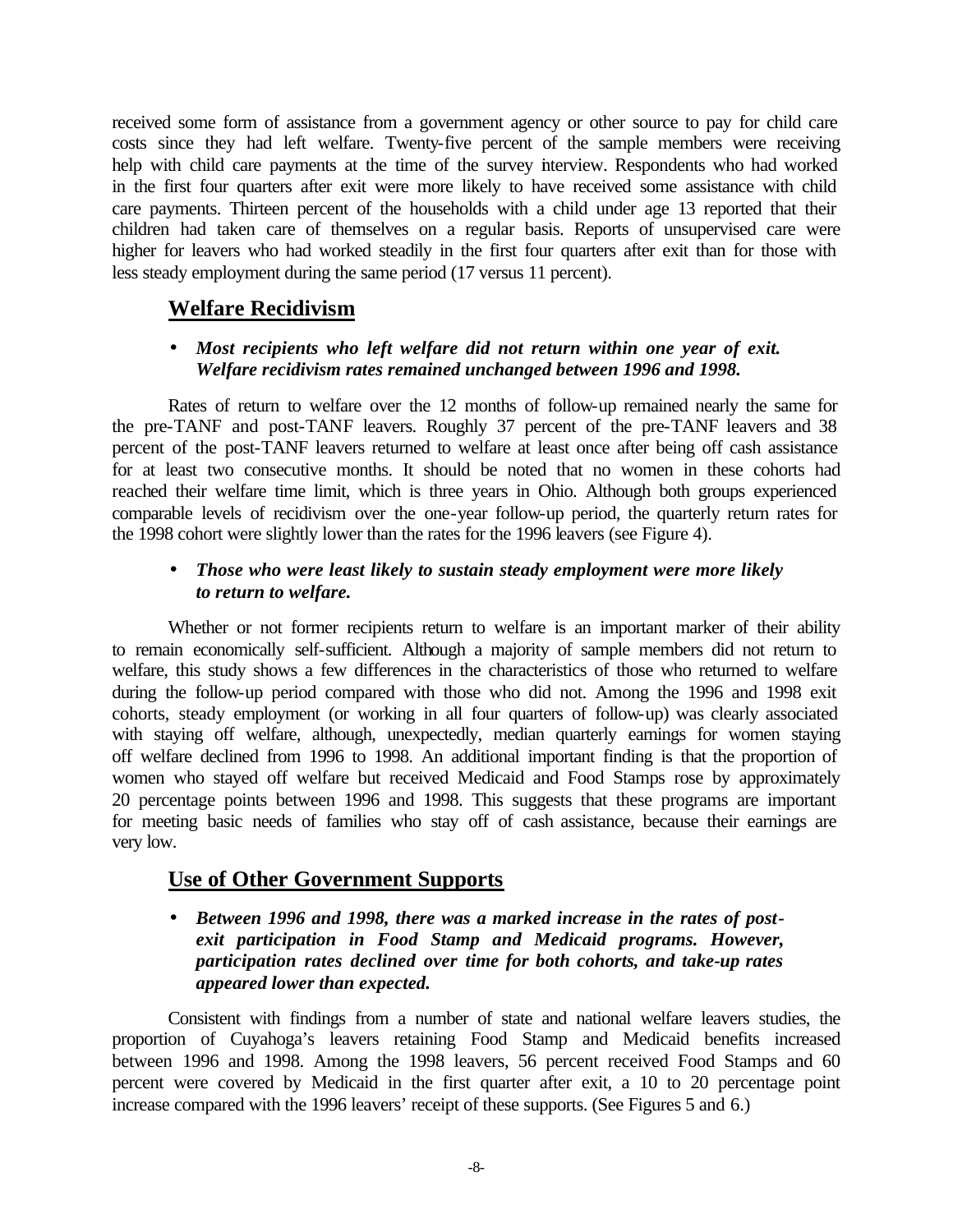

**Figure 4 Pre- and Post-Exit AFDC/TANF Receipt Cuyahoga County**

SOURCE: Calculations from Ohio income maintenance files.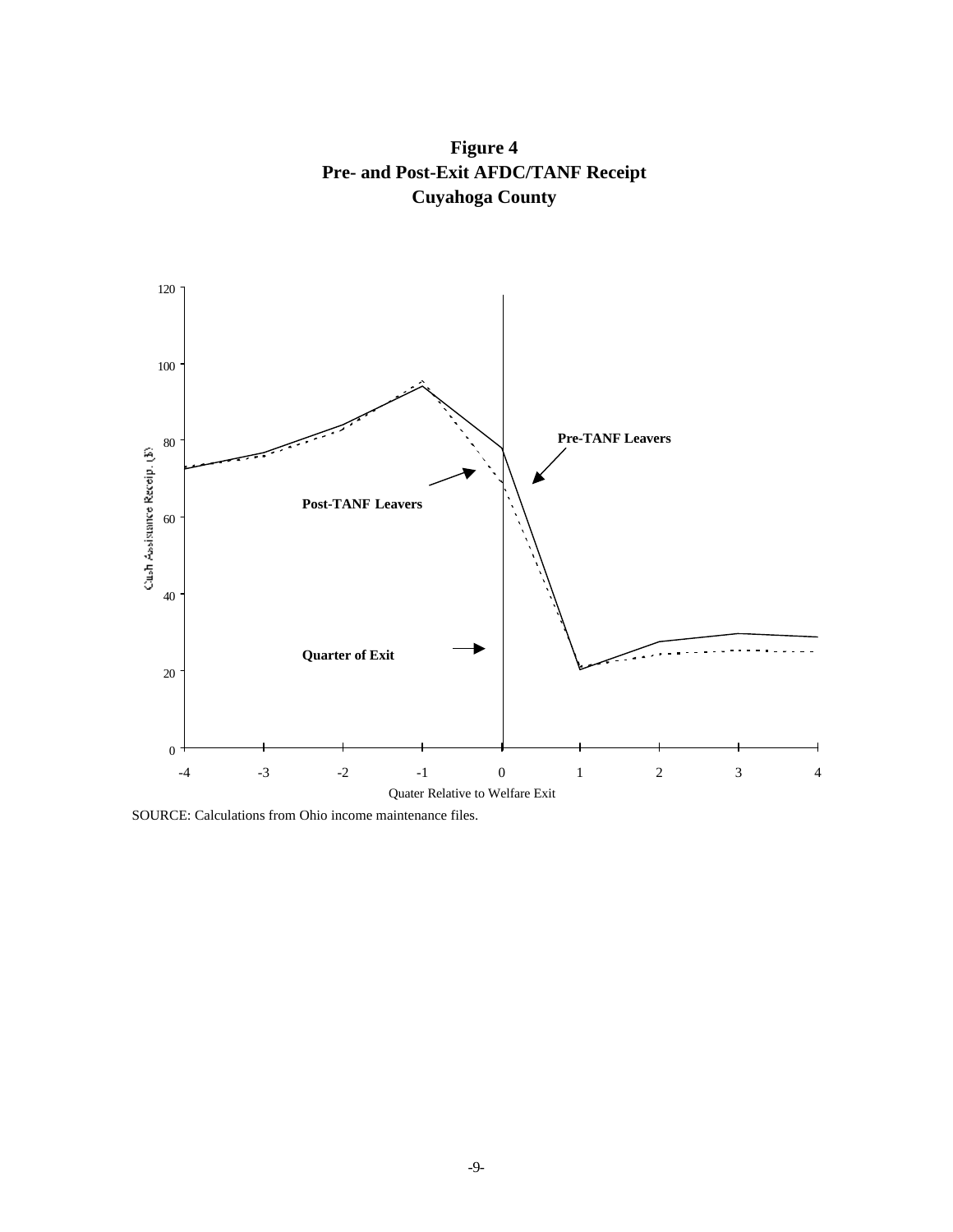

**Figure 5 Post-Exit Food Stamp Receipt Cuyahoga County**

**Figure 6 Post-Exit Medicaid Receipt Cuyahoga County**



SOURCE: Calculations from Ohio income maintenance files.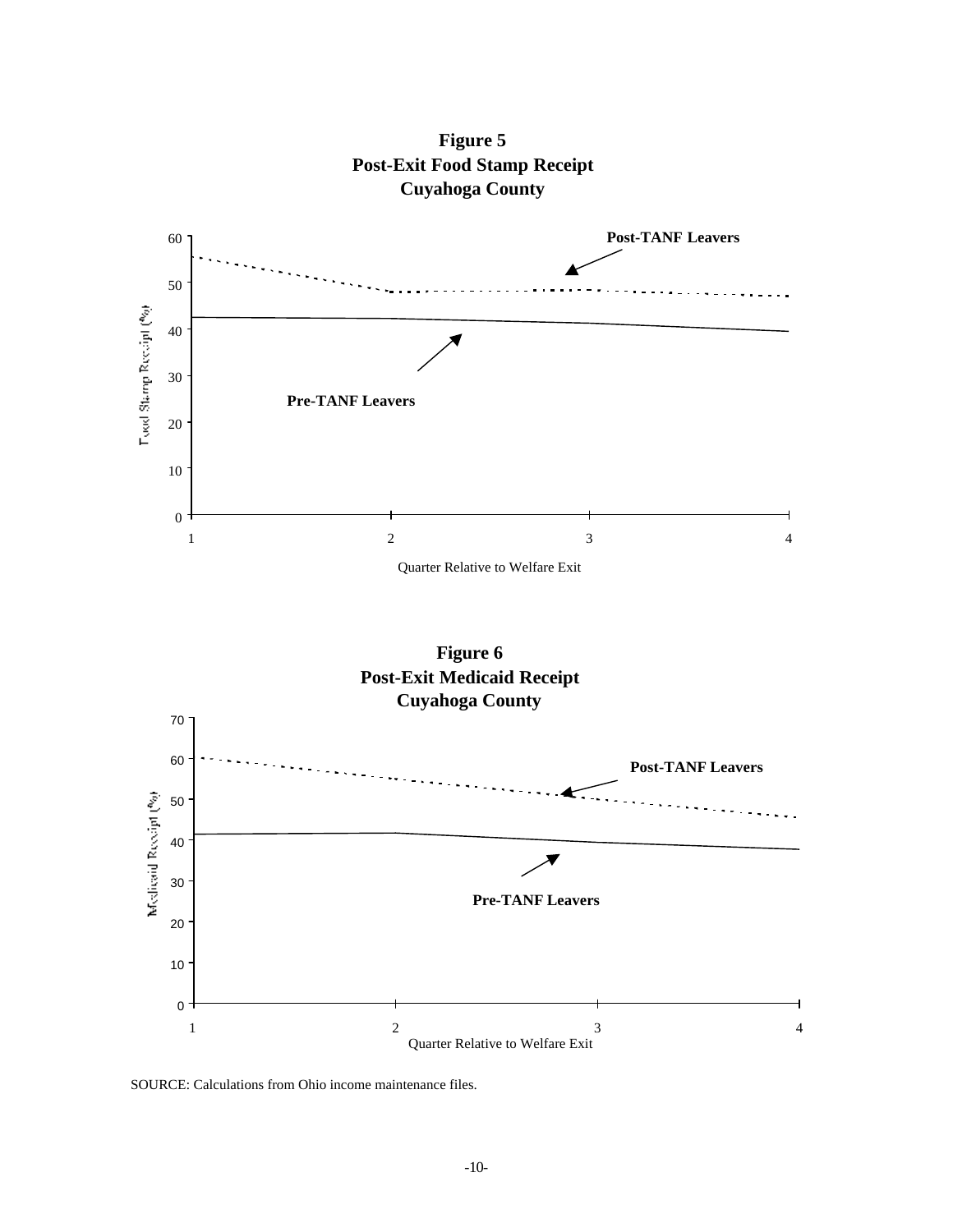Participation in Medicaid and Food Stamps declined over the four quarters of follow-up, however, and the decline was greater for the 1998 leavers. As shown in Figure 5, Food Stamp receipt declined by about 3 percentage points for the 1996 leavers and about 9 percentage points for the 1998 leavers; decline in Medicaid participation was somewhat steeper. It appears from earnings reported for these two groups that the take-up rates declined for those who were eligible for Food Stamp and Medicaid programs.

## **Income and Well-Being**

#### • *Approximately 57 percent of the families leaving cash assistance live in households with incomes below the poverty threshold.*

Transitioning off welfare is not the same as leaving poverty. The survey data show that the average monthly household income for the 1998 welfare leavers was \$1,169, or about \$14,028 annually. Other household members' earnings appear to be critical to the income support for leaver households. Fifty-seven percent of the 1998 leavers were living in households with income below the poverty threshold. The poverty threshold for a family of three in 1999 was \$13,880. Families living below the poverty threshold were more likely to have returned to welfare in the follow-up period and were more likely to be relying on public assistance than on work.

#### • *Reports of post-exit material hardship varied by respondents' work status in the follow-up period. Those with the least steady post-exit employment experience were likely to report higher levels of hardship and were more likely to report receiving social supports from government or other agencies.*

Overall, 46 percent of the sample reported that they had experienced food insecurity after leaving welfare. The food insecurity level for the national population is about 10 percent. Food insecurity levels were higher for those who did not work or had stayed off welfare during the follow-up period. Leavers also reported housing-related hardship: nearly 50 percent of the sample paid over 30 percent of their income for housing expense, approximately 20 percent indicated that their utilities had been shut off because they were unable to pay bills, and another 48 percent indicated hardship with accessing either medical or dental care. The level of hardship documented among the post-TANF leavers, even among those with steady employment, suggests that leaving welfare does not translate into a higher level of well-being.

# **Reflections**

This report presents an initial exploration of the characteristics and the experiences of people leaving welfare voluntarily or because of sanctions. Overall, in terms of a number of outcomes — whether leavers go to work, their earnings, whether they return to welfare, and their general well-being — the Cuyahoga leavers resemble the leavers in other parts of the nation. The Cuyahoga study finds that a significant proportion of families leaving welfare are making the transition from welfare to work, as reflected by the high levels of post-exit employment. However, the fact that close to one-third of the leavers return to welfare within 12 months of leaving and that fewer than one-half of those employed are able to maintain stable employment suggests that labor market transitions are tenuous for a segment of this population. Further, reports of relatively low earnings, high levels of material hardship, and lower than expected take-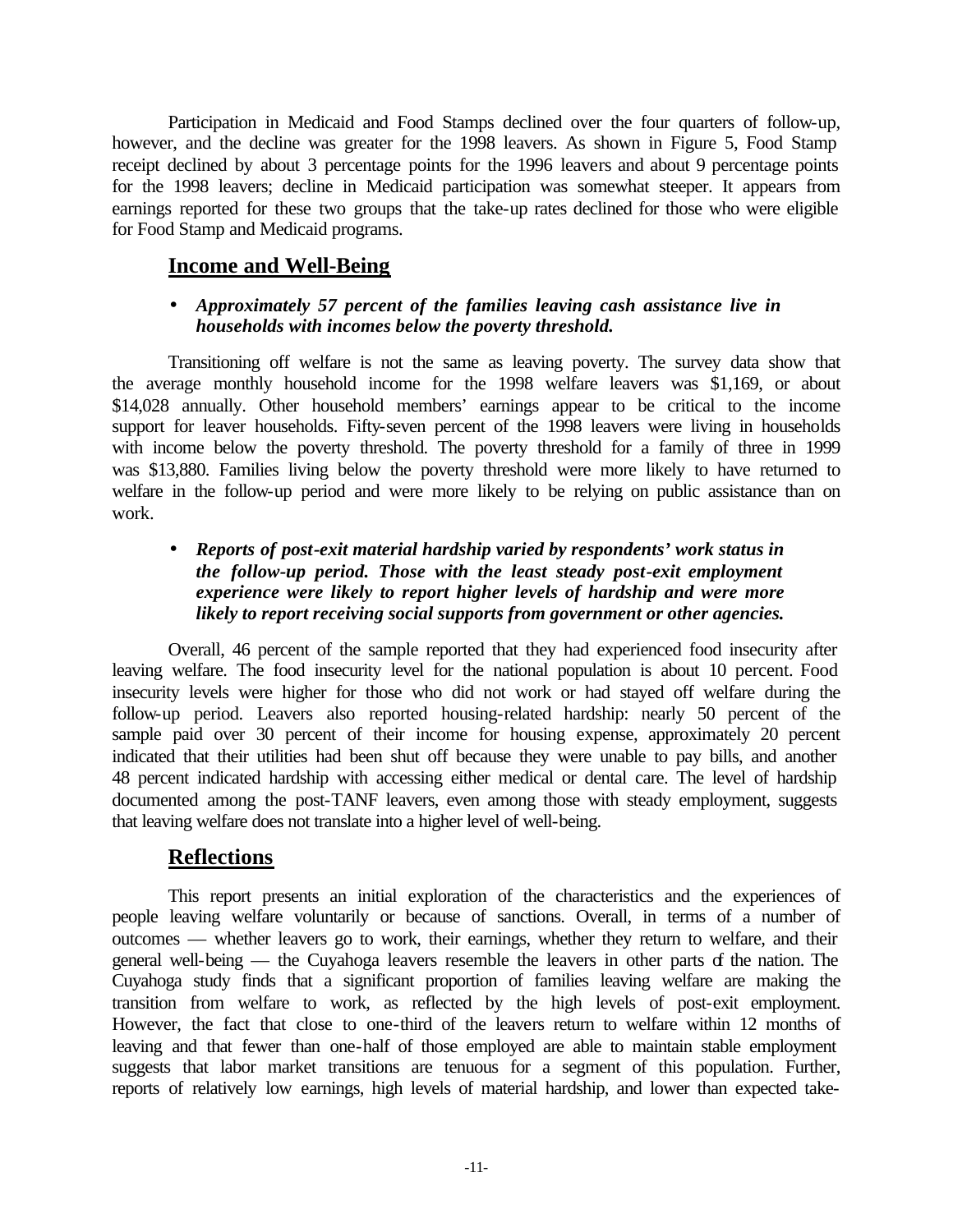up rates for Food Stamps and Medicaid suggest that welfare leavers still deserve the attention of policymakers.

The findings presented in this report are subject to a few caveats:

- **The Cuyahoga leavers study, by design, focuses on single, female parents who head cases that stopped receiving cash assistance for at least two months after exiting welfare.** Thus, by definition, the study excludes cases with "partial" exits, or cases in which some members of the case leave and it does not close completely in the period of observation. The study also excludes "child-only" cases and cases headed by males or two parents. Because of these exclusions, it is important to remember the limitations with respect to generalizing finding presented in this report.
- **The use of a "two months off welfare" definition provides a conservative estimate of welfare exits.** Because of this definition of welfare leavers, findings from this study are not directly comparable with studies that include cases that close for shorter periods.
- **As a monitoring study of welfare leavers, the findings presented in this report are best suited to provide program managers and policy administrators with a description of how former recipients are faring after leaving welfare.** The findings are useful to assess the extent to which former recipients are employed, whether they are progressing toward economic self-sufficiency, and whether they rely on government assistance to support their transition from welfare to work. The design of the study does not permit causal inferences about the effects of welfare reform on the observed outcomes.
- **It is also important to keep in mind that the findings do not necessarily reflect the consequences of reaching the time limit.** The study sample is largely made up of voluntary leavers, and no sample members had reached their time limits during the tracking period for this study. It is, however, possible that because Ohio's three-year time limit is shorter than the five-year limit under TANF, women were influenced by this impending deadline in ways that affected their employment and other behavior.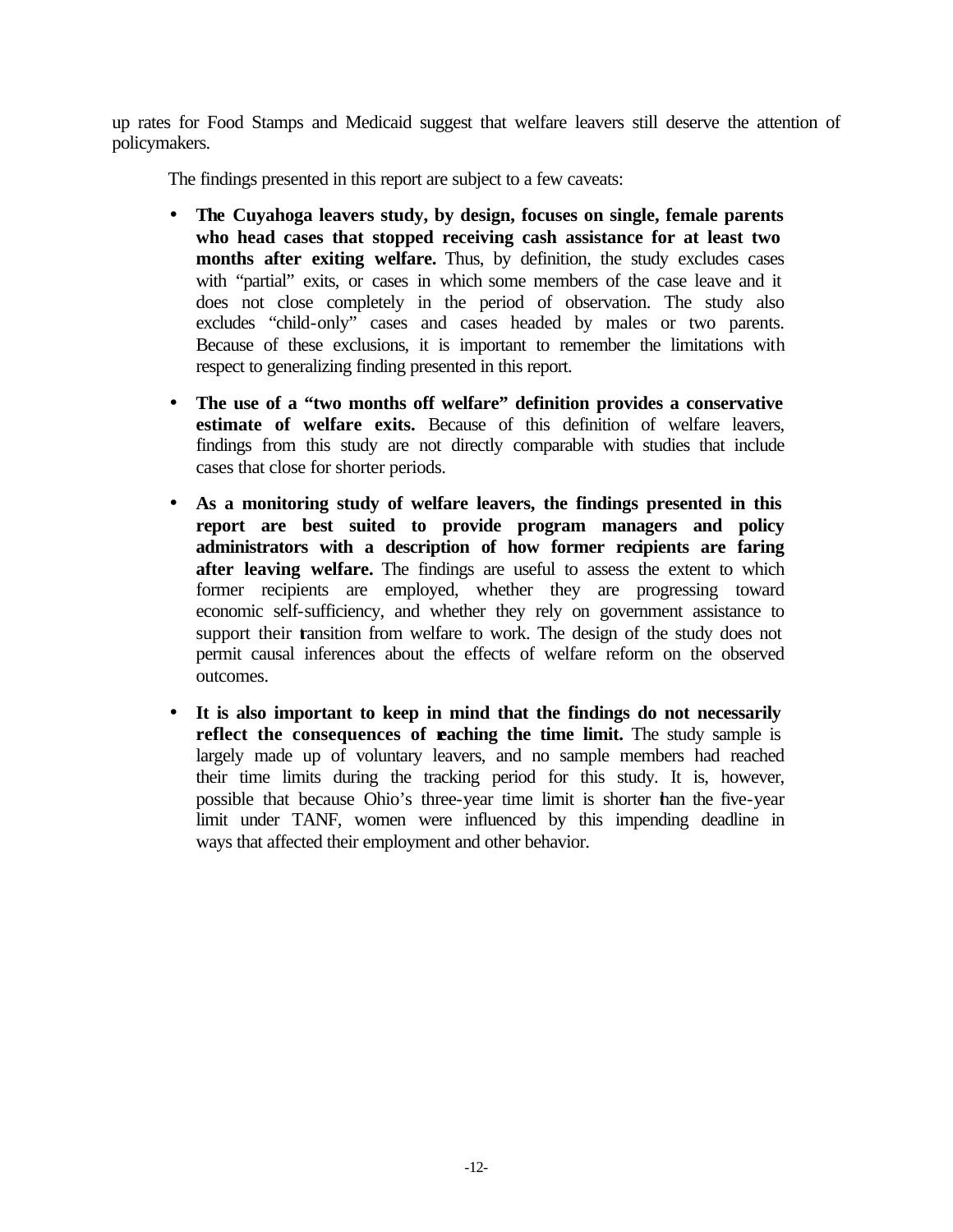#### **Chapter 1**

## **Studying Welfare Leavers**

#### **I. Introduction**

Welfare caseloads have always been dynamic, with families entering and leaving assistance programs each month. Even before the implementation of the Personal Responsibility and Work Opportunity Reconciliation Act (PRWORA) of 1996, henceforth referred to as welfare reform, families left welfare for a number of reasons, including work and changes in household composition. However, unprecedented declines in welfare caseloads since the passage of welfare reform have led many to raise questions about what the rapid drop in caseloads means for states and families. While the outcomes of welfare reform are being debated on a number of fronts, there is some evidence that suggests that all families leaving welfare are not necessarily economically self-sufficient.<sup>1</sup> Such disparate trends have resulted in an increased focus on the circumstances of welfare leavers.

The increased focus on former recipients is also in part due to the recent changes in the federal safety net. Before the passage of welfare reform, the main cash safety net for the poor, Aid to Families with Dependent Children (AFDC), allowed families to stay on welfare for an indefinite period, as long as they remained eligible for benefits. The new legislation imposes lifetime time limits on the number of years that a family can receive welfare.<sup>2</sup> The federal time limit is five years, but states are allowed to legislate shorter time limits — as is the case in Ohio — and can exempt up to 20 percent of the caseload from the time limit. As people begin to reach a time limit, their options for returning to welfare diminish, and people leaving welfare in the future may experience greater hardship.

Policymakers and administrators want to know the level of economic well-being of people leaving welfare. They focus their concerns on whether welfare leavers find jobs, whether they are able to keep jobs, and whether they earn enough to raise their families out of poverty. States and localities have responded to these queries by studying former welfare recipients. Findings emerging from these studies are beginning to provide some evidence about post-exit employment, program participation, and well-being and are consistent across studies and with Current Population Survey data.<sup>3</sup> Overall, the studies suggest that a majority of leavers are working within six months of leaving welfare and that employment outcomes vary dramatically for voluntary and nonvoluntary leavers. Reports of material well-being are somewhat mixed.

This report summarizes findings for one of the leaver studies funded by the Assistant Secretary for Planning and Evaluation (ASPE) of the Department of Health and Human Services (HHS). Cuyahoga County was one of 14 states and counties selected by ASPE in 1998 to study outcomes of welfare reform on families leaving TANF, who apply for cash assistance but do not

<sup>&</sup>lt;sup>1</sup>See Primus et al. (1999). Between 1994 and 1998 welfare receipt dropped by 23 percent, but the average disposable income of the poorest 20 percent of single mothers fell by approximately 8 percent.

 $2$ Even before PRWORA, several states were granted federal waivers that allowed them to experiment with new welfare programs and time limits.

<sup>&</sup>lt;sup>3</sup> Isaacs and Lyon (2000) and Brauner and Loprest (1999).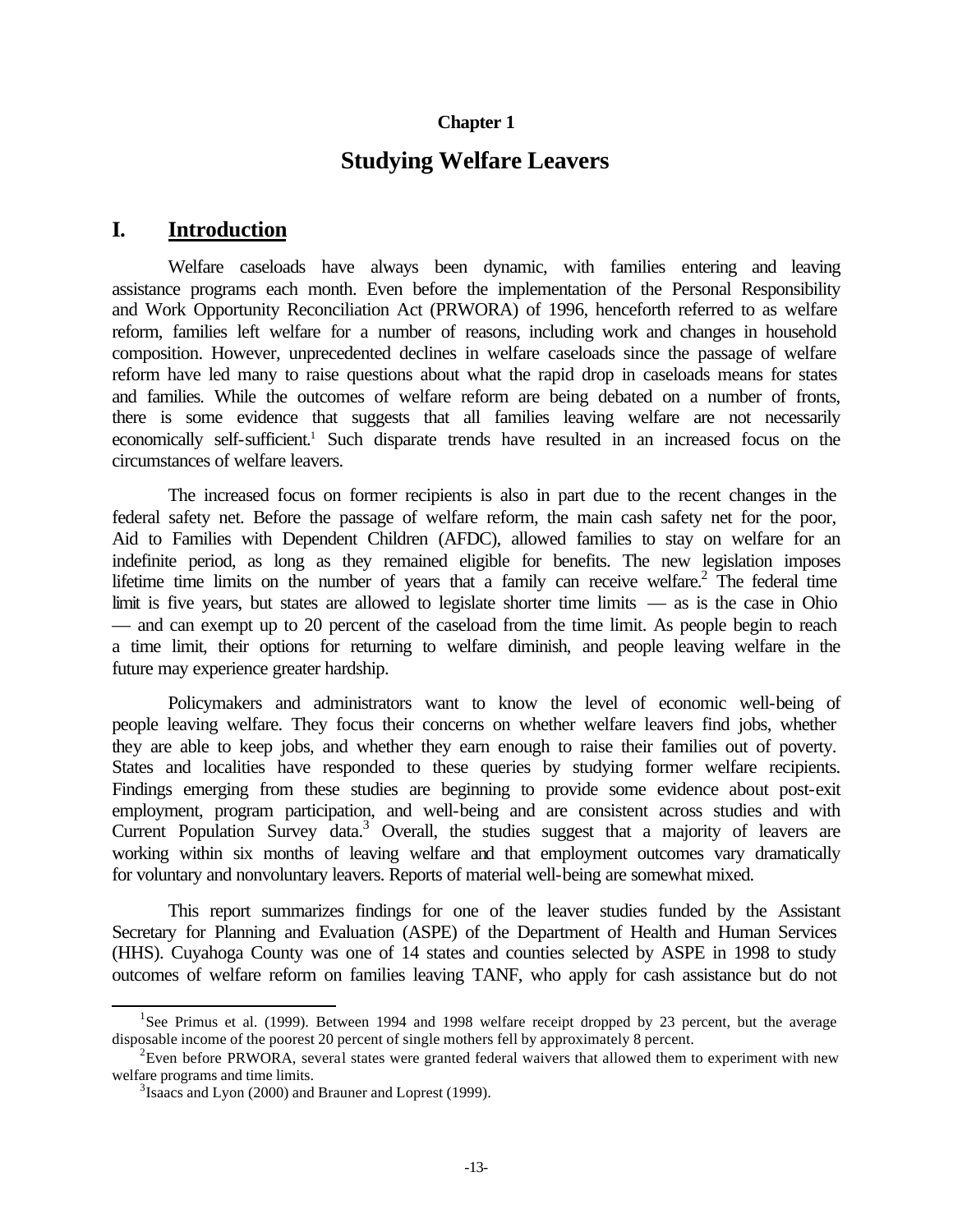enroll because of diversion or noneligibility, and/or who appear to be eligible but do not enroll. Other grantees funded in 1998 include Arizona, District of Columbia, Florida, Georgia, Illinois, Massachusetts, Missouri, New York, South Carolina, Washington, Wisconsin, Los Angeles County, Cuyahoga County (Ohio), and a consortium of San Mateo, Santa Cruz, and Santa Clara Counties (California).<sup>4</sup>

The Cuyahoga leavers study focuses on two cohorts of people who left cash assistance: those who left in the *third quarter of 1996*, referred to as pre-TANF leavers*,* and those who left in the *third quarter of 1998*, or post-TANF leavers. This cohort comparison design, using preand post-TANF cohorts of leavers, strengthens the study's ability to interpret information on families leaving welfare at different points in time.<sup>5</sup> For example, in the absence of a comparison, it is hard to know whether the findings for the post-TANF leavers are encouraging or discouraging. In other words, without knowing what the employment rates have been for earlier cohorts of leavers, it hard to know whether a 60 percent employment rate is high or low.

As a monitoring and descriptive study, the Cuyahoga study focuses on providing a detailed description of welfare leavers before and after the implementation of welfare reform. Implicit in the overall study agenda are the following research questions:

- Who are the welfare leavers, and what are their background characteristics? How do pre-TANF leavers compare with post-TANF leavers?
- What are the earnings and employment experiences of individuals exiting welfare in 1996 and 1998? Who leaves welfare for work and who does not? How much do they work and where?
- To what extent do leavers return to welfare, and how does welfare recidivism vary for pre- and post-TANF cohorts of leavers? What public and other supports do leavers rely on after they stop receiving cash assistance?
- What is the level of material well-being of former recipients? What are their sources of income? What types of hardship do they experience?

In general, the report focuses on the typical or average outcomes for leavers to demonstrate whether the Cuyahoga data are showing patterns observed in other national and local studies of leavers. However, given that welfare leavers are not a homogeneous group, and that personal and background characteristics have been shown to be indicative of post-exit outcomes, such as employment, earnings, and recidivism, the report tracks outcomes for groups of welfare leavers defined by prior work and welfare history.

This is the final report in the HHS-funded Cuyahoga post-TANF study. An interim report, completed in 1999, described post-exit employment and welfare experiences of those who

<sup>4</sup>Grantees have worked together to establish common definitions of welfare leavers and selected post-exit outcomes. Such coordination of methods increases the possibility of cross-state comparability of findings.

 $<sup>5</sup>$ Although the use of a cohort design implies that what preceded welfare reform (the AFDC program)</sup> constitutes the relevant counterfactual, Ohio, similar to other states, had Section 1115 waivers at the time the pre-TANF cohort was selected.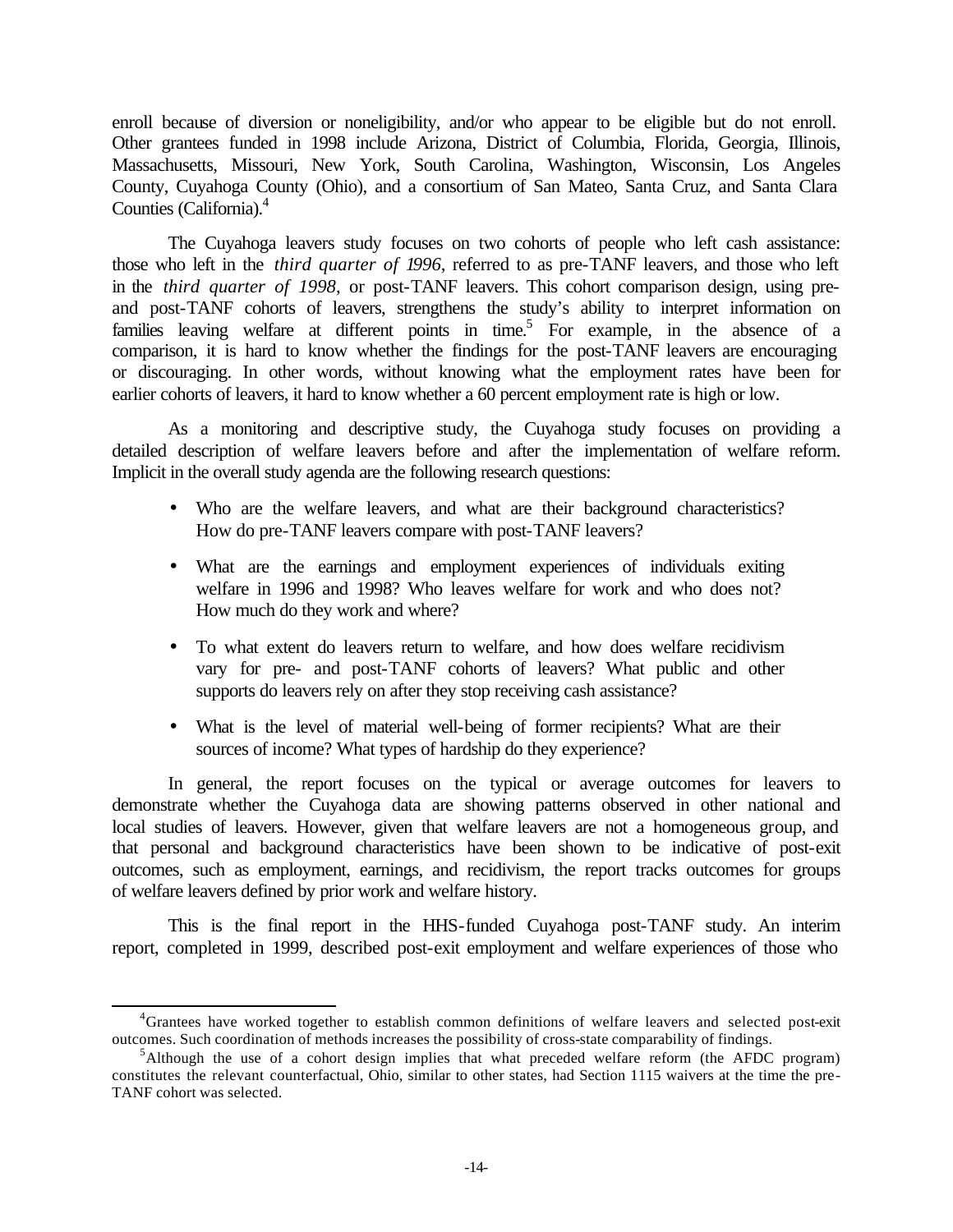stopped receiving welfare in quarter 3 of 1996 (or pre-TANF leavers). <sup>6</sup> This report builds on the interim report by comparing the experiences of the pre- and post-TANF leavers and also includes data from a follow-up survey with a sample of post-TANF leavers.

While this study does have a fairly broad agenda, *it is not designed to evaluate or assess the effects of welfare reform*. By definition, to assess the effects of new welfare programs or policy, one needs to interpret the effects relative to a counterfactual or a control group — in other words, relative to a program that existed earlier.<sup>7</sup> Many of the leavers studies under way are descriptive or monitoring studies, and their primary objective is to describe the circumstances of people leaving the rolls. Because these studies include only leavers, they cannot report on the effects of welfare reform on people who are discouraged from enrolling. Further, in such descriptive studies, no attempt is made to isolate the effects of causal factors and determine how much of the observed difference between the pre- and post-reform cohorts would have occurred naturally, how much is driven by the strong economy, and how much is due to welfare reform. The studies of welfare leavers, including this one, are best suited to provide program managers and policy administrators with indicators of well-being for the target population intended to be served by the program.

## **II. Cuyahoga County: Economic and Welfare Context**

To interpret the results presented here, it is important to understand the welfare policy context and the regional and local economic climate during the period of this study in Cuyahoga. As mentioned above, although the study is not designed to separate the effects of welfare reform and the economy, each of these forces could be related to the trends observed.

# **Welfare Context**

Cuyahoga County, which encompasses the City of Cleveland, is the largest county in Ohio. It contains about 13 percent of the state's population and is home to a disproportionate share of the state's welfare caseload. As shown in Table 1.1, Cuyahoga County represented a little over 25 percent of Ohio's welfare caseload in 1999. Caseloads in the state and county increased through 1992 and then began to decline, with the state AFDC caseload falling at a faster rate than that of Cuyahoga County.<sup>8</sup> Ohio is considered a moderate-grant state, and the typical cash grant is \$362 for a single parent with two children.

As Cuyahoga's welfare caseloads have declined, their characteristics have been changing as well. For example, new entrants to welfare have experienced ever-shortening welfare spells from 1992 while re-entrants to welfare have had longer spells.<sup>9</sup> The dynamic nature of the caseload means that exit cohorts in the future may have different compositions, making it difficult to generalize from these two points in time.

<sup>&</sup>lt;sup>6</sup>Coulton and Verma (1999).

 $\alpha$ <sup>7</sup>National Research Council (1999).

<sup>&</sup>lt;sup>8</sup>Caseloads have fallen more slowly in many of the nation's large cities than in the balance of the states. See Allen and Kirby (2000).

<sup>&</sup>lt;sup>9</sup>Coulton, Verma, and Guo (1996).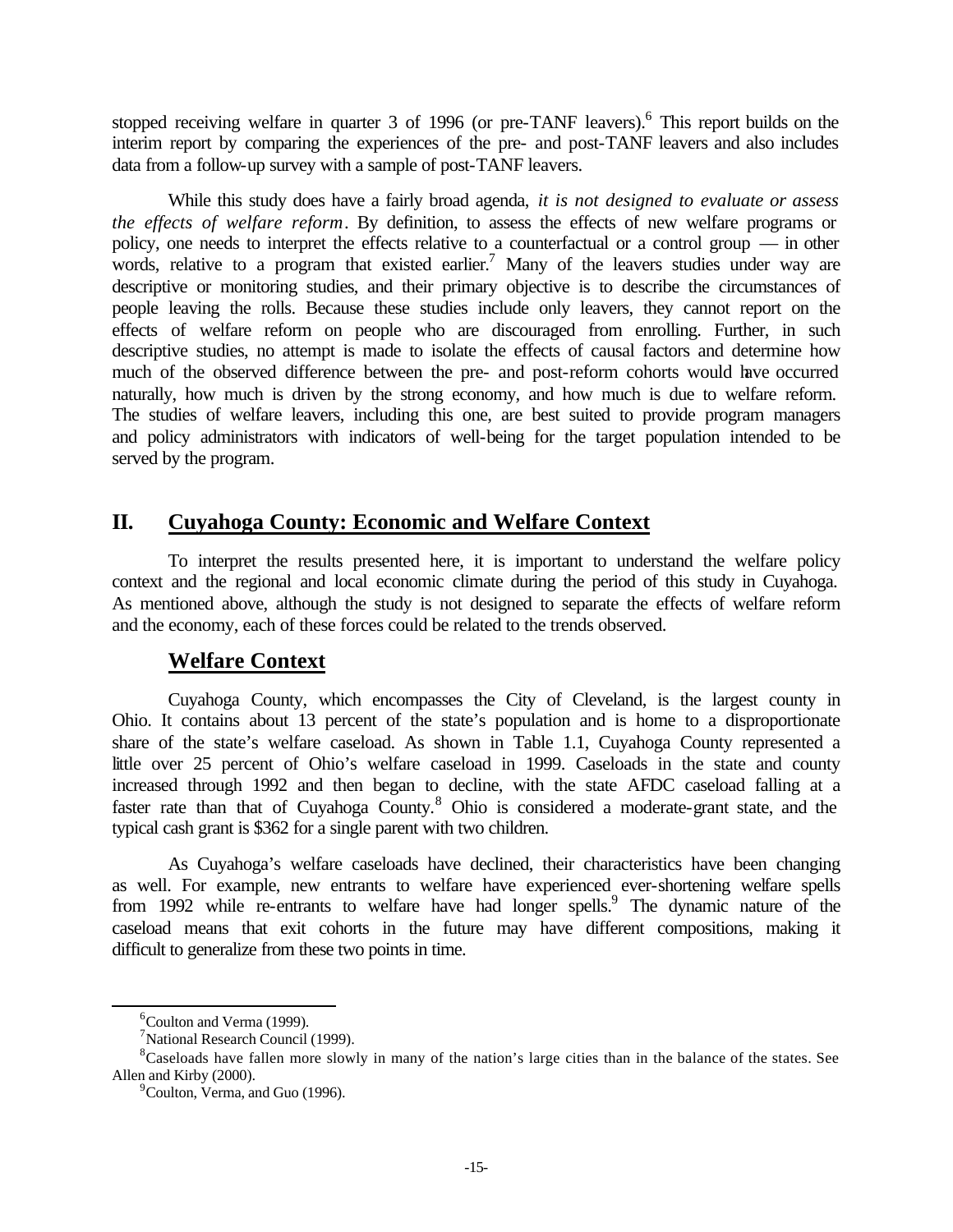|      |                        | 1989-2000 |                      |          |
|------|------------------------|-----------|----------------------|----------|
|      | <b>Cuyahoga County</b> |           | <b>State of Ohio</b> |          |
|      | <b>Recipients</b>      | % Change  | <b>Recipients</b>    | % Change |
| 1989 | 128,214                |           | 632,226              |          |
| 1990 | 125,218                | $-2.34$   | 626,754              | $-0.86$  |
| 1991 | 125,505                | 0.23      | 663,434              | 5.85     |
| 1992 | 134.357                | 7.05      | 747,298              | 12.64    |
| 1993 | 137,650                | 2.45      | 720,476              | $-3.59$  |
| 1994 | 135,680                | $-1.43$   | 691,099              | $-4.08$  |
| 1995 | 129,797                | $-4.33$   | 629,719              | $-8.88$  |
| 1996 | 118,882                | $-8.41$   | 552,304              | $-12.29$ |
| 1997 | 113,860                | $-4.22$   | 518,595              | $-6.10$  |
| 1998 | 94,121                 | $-17.35$  | 386,239              | $-25.52$ |
| 1999 | 77,074                 | $-18.11$  | 284,482              | $-26.34$ |
| 2000 | 65,331                 | $-15.24$  | 259,023              | $-8.95$  |

#### **Table 1.1 Cash Assistance Caseloads in Cuyahoga County and State of Ohio: 1989-2000**

SOURCE: Ohio Department of Job and Family Services counts for January of each year.

Table 1.2 presents key provisions of welfare policy in effect in Ohio during the time period covered by this study. As shown in the table, the two exit cohorts included in the study were exposed to somewhat different policy environments.<sup>10</sup> The pre-TANF leavers, or those who left welfare in quarter 3 of 1996, were exposed to OhioFirst, the state welfare reform initiative, which, in some ways, laid the groundwork for the state's post-TANF legislation. A number of provisions of OhioFirst were implemented under a waiver of AFDC rules from HHS. OhioFirst began on December 1, 1995; provisions that required federal waivers took effect on July 1, 1996, about the time the first cohort of leavers was beginning to leave the rolls. After PRWORA was enacted in August 1996, Ohio submitted a plan to HHS to continue operating its existing initiative, including the approved waivers, with only those changes that were necessary to bring it in line with the federal legislation. As a result of the waivers, it is possible that the pre-TANF leavers were beginning to feel some effect of welfare reform at the time of exit. None of the 1996 leavers had been subjected to the work requirements, sanction policies, or time limit provisions that are currently in effect.

 $10$ See Quint et al. (1999) for a full discussion of major changes in the county's welfare reform agenda and delivery of services pre- and post-TANF.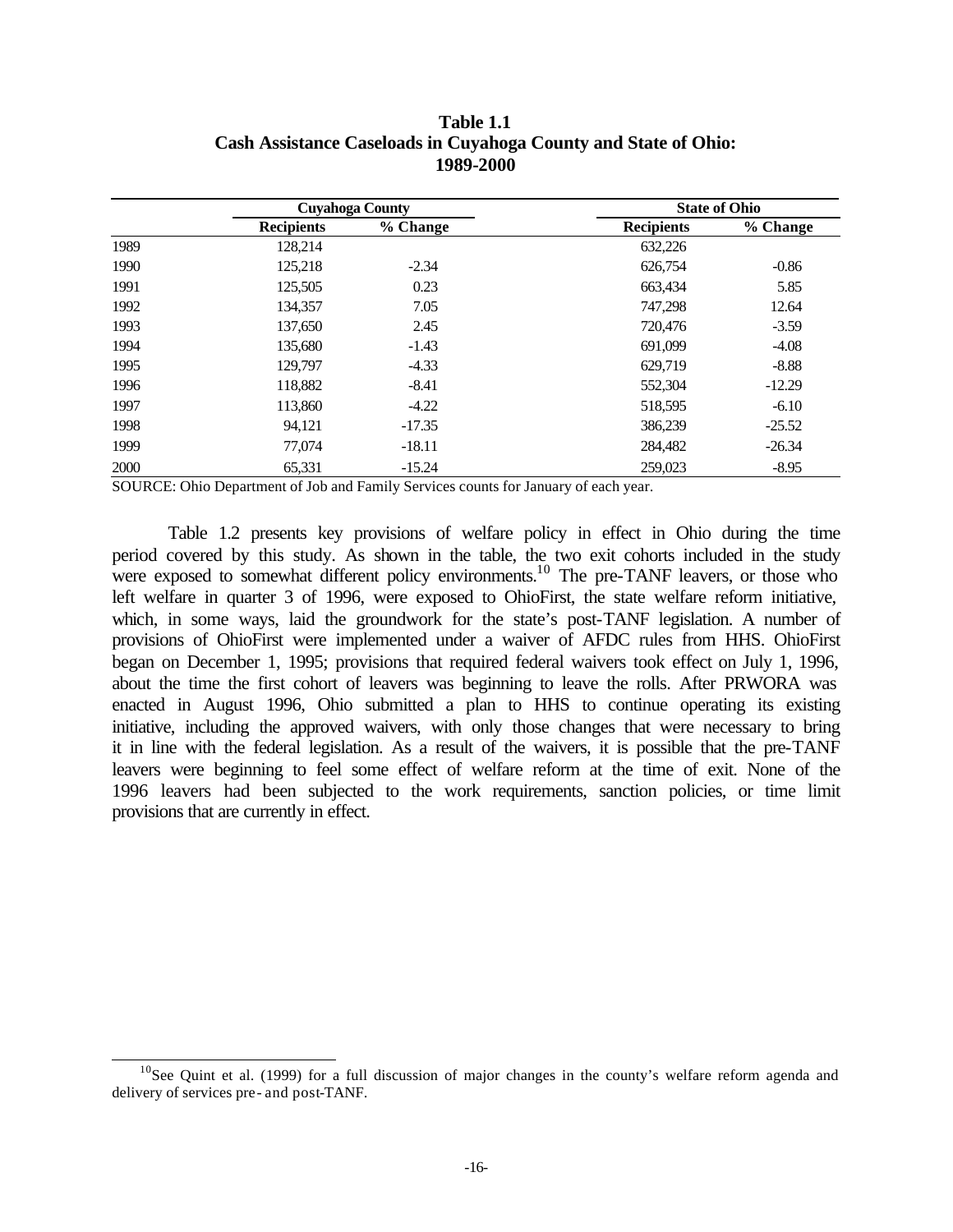### **Table 1.2 Key Policy Provisions During the Period of Study Cuyahoga County**

| Characteristic                                                            | Pre-TANF<br>(Quarter 3 1996 Leavers)                                                                 | Post-TANF<br>(Quarter 3 1998 Leavers)                                                                                                                                                                                                                                                                                           |
|---------------------------------------------------------------------------|------------------------------------------------------------------------------------------------------|---------------------------------------------------------------------------------------------------------------------------------------------------------------------------------------------------------------------------------------------------------------------------------------------------------------------------------|
| Name of state welfare reform<br>initiative                                | <b>OhioFirst</b>                                                                                     | <b>Ohio Works First</b>                                                                                                                                                                                                                                                                                                         |
| Eligibility<br>Earned income disregard                                    | \$250 of income earned in<br>month plus 50% of the<br>remainder for first 12 months<br>of employment | \$250 of income earned in month plus<br>50% of the remainder for the duration<br>of the OWF check                                                                                                                                                                                                                               |
| <b>Time limits</b><br>Lifetime limit on cash welfare<br>for most families | None                                                                                                 | 3 years; after 3 years, a family is<br>ineligible for 24 months; following<br>that, if the county determines that good<br>cause exists, the family may be eligible<br>for an additional 24 months                                                                                                                               |
| First recipients reach the time<br>limit                                  | Not applicable                                                                                       | October 2000                                                                                                                                                                                                                                                                                                                    |
| Welfare-to-work<br>Program focus                                          | Human capital development                                                                            | Labor force attachment                                                                                                                                                                                                                                                                                                          |
| Participation                                                             | Largely voluntary                                                                                    | Mandatory; single parents with a child<br>under 6 months of age exempt from<br>participation requirements                                                                                                                                                                                                                       |
| Hours per week of<br>participation required for<br>single-parent families | 30                                                                                                   | 30                                                                                                                                                                                                                                                                                                                              |
| <b>Sanctions</b>                                                          | A 3-tier sanction for work<br>program failures, excluding<br>child support                           | A 3-tier sanction for noncooperation<br>with child support enforcement efforts                                                                                                                                                                                                                                                  |
| <b>Transitional benefits and</b><br>supports                              | Transportation support;<br><b>Emergency Assistance</b><br>Program to help meet<br>emergent needs     | Medical coverage for 1 year; for<br>families who leave welfare because of<br>increased earnings, child care for<br>children under age 13 for 1 year or until<br>income exceeds 150% of the federal<br>poverty level; transportation support;<br>retention and contingency services to<br>help participants meet emergency needs |

SOURCES: Cuyahoga Work and Training; Quint et al. (1999).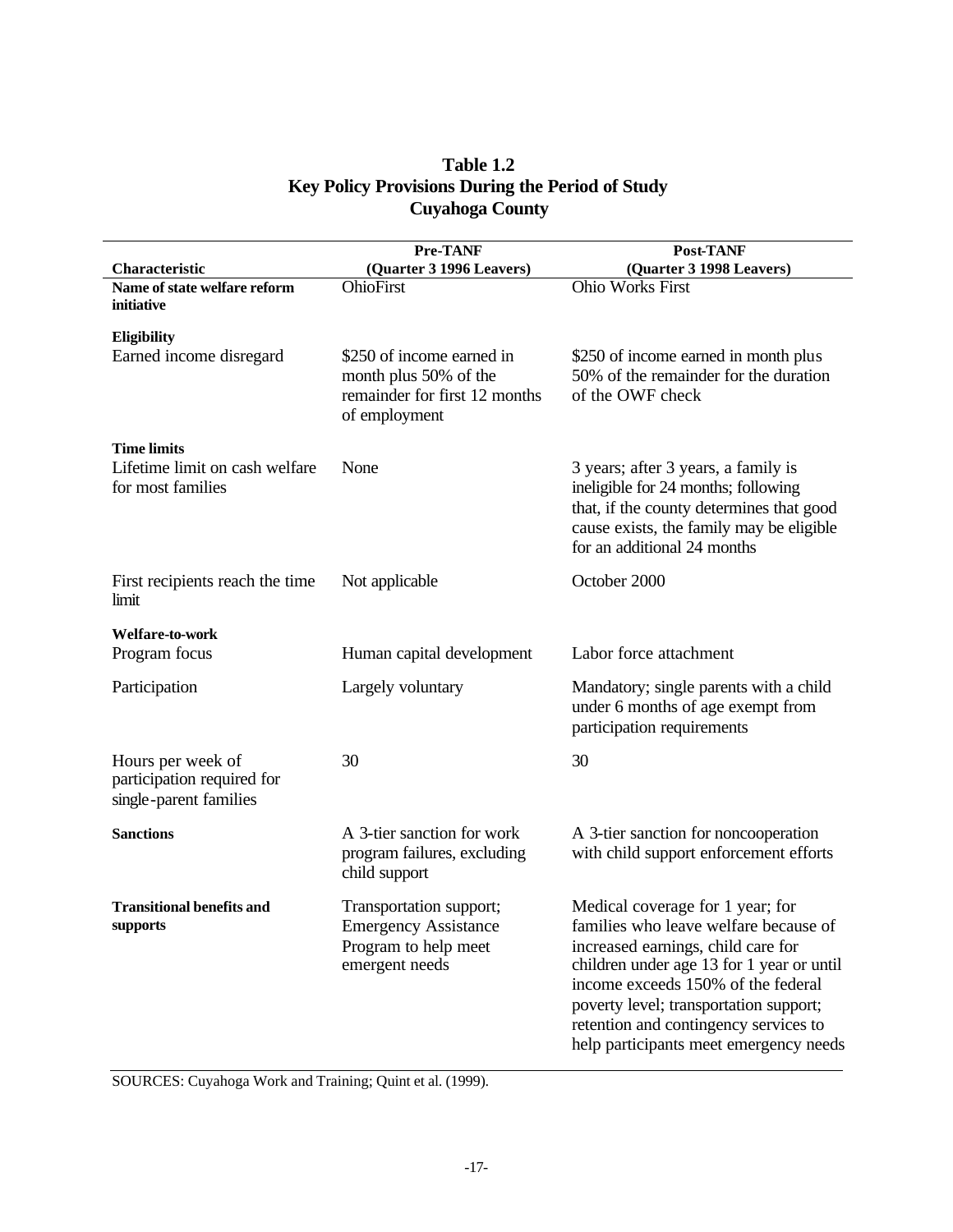The post-TANF leavers, those who left welfare in quarter 3 of 1998, exited welfare when Ohio Works First (OWF), the state's welfare reform plan, was in effect. OWF, which went into effect on October 1, 1997, about one year before this cohort left welfare, includes a 36-month time limit, and all families on cash assistance are required to engage in work activities, except for the first 12 months following the birth of a child. As shown in Table 1.2, OWF is both more mandatory and more employment-focused than its predecessor. Between 1996 and 1998, Ohio's earned income disregard also became much more generous by allowing families to earn more and receive benefits for a longer period of time.

Welfare reform in Cuyahoga County has also been accompanied by substantial changes in the organizational structure, administrative arrangements, staff functions, and delivery of services. Probably the most meaningful change from the client's perspective is that a TANF client now interacts with one case manager on almost all aspects of her case. These case managers assist families with obtaining the services and supports that are necessary to quickly enter the labor market and transition from welfare to work. Prior to October 1997, welfare families in Cuyahoga County could receive welfare-to-work services, but these were provided on referral to a specialized employment worker, and only a small proportion of the caseload could be served.

#### **Economic Context**

It is important to recognize that the economic conditions in the county were changing as welfare caseloads continued their downward trend. Table 1.3 shows the employment levels in Cuyahoga County during the period covered by this study. As shown in the table, the economic climate changed between 1996 and 1998, and the 1998 leavers exited welfare in a more favorable economic climate.

|      | <b>Number Employed</b> | Unemployment Rate $(\% )$ |
|------|------------------------|---------------------------|
| 1995 | 639,900                | 5.0                       |
| 1996 | 641,600                | 5.1                       |
| 1997 | 648,200                | 4.9                       |
| 1998 | 643,800                | 4.5                       |
| 1999 | 649,900                | 4.6                       |

#### **Table 1.3 Economic Conditions in Cuyahoga County: 1995-1999**

SOURCE: Ohio Department of Job and Family Services labor market information.

Cleveland, like a number of other cities, has experienced a significant amount of job growth over the past decade. Much of this growth, however, is exclusively suburban in nature: with many enterprises relocating to the suburbs and with the development of new manufacturing and service sector jobs in outlying areas, the City of Cleveland is experiencing a positive employment growth rate, but the suburbs are growing at a faster rate. Between 1993 and 1996,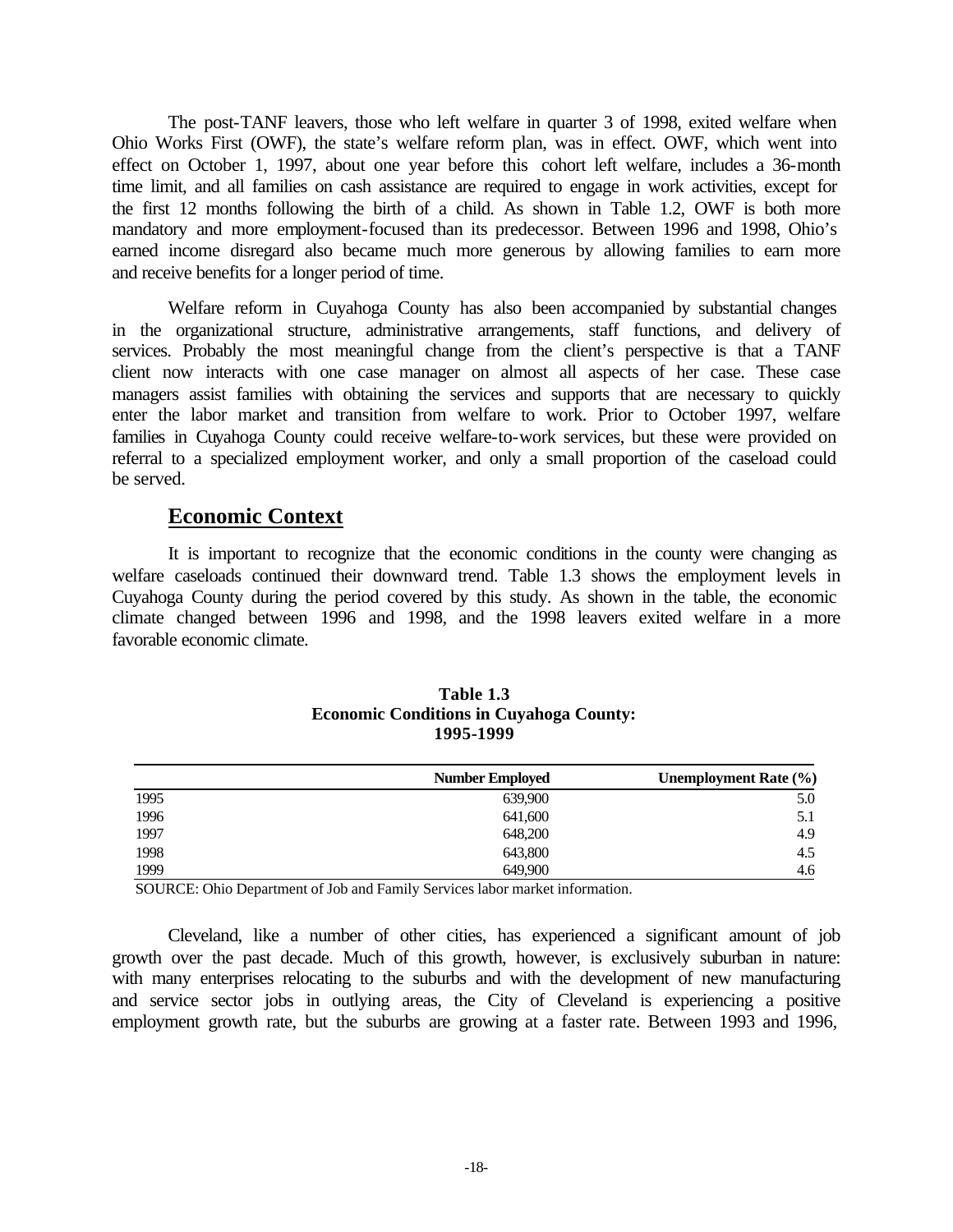about the time the pre-TANF leavers exited welfare, the job growth rate was 4.5 percent for the City of Cleveland and 8.4 percent for the rest of the county.<sup>11</sup>

The suburbanization of jobs in the county adds another layer of complexity to the job of agencies entrusted with the responsibility of helping recipients transition from welfare to work. Close to 70 percent of Cuyahoga's welfare population reside within the City of Cleveland, which accounts for a smaller share of the region's entry-level jobs.

## **III. Welfare Leavers: Definitions and Data**

## **Definitions**

This is a study of single, female adult parents who head cases that *stopped receiving cash assistance for at least two months* in quarter 3 of 1996 and 1998. The majority of ASPE-funded studies have adopted the "two months off welfare" definition of welfare leavers. Because many one-month interruptions in welfare spells are due to administrative reasons, this study excludes all individuals who exited welfare for less than two months. Using "two months off welfare" as a criterion for sample selection provides a conservative estimate of welfare exits and will result in findings that cannot be compared with studies that include cases closed for only one month. Studies that include all cases that close find lower levels of employment and shorter spells off welfare. Male-headed cases were not included owing to their small numbers and the fact that men typically have different labor market experiences than women. Child-only cases were also excluded because they are not subjected to the same work requirements and sanction policies as adults.

To find the women who left cash benefits in quarter 3 of 1996 and quarter 3 of 1998, we began with females aged 18 and over who received AFDC-R in June of each of the years. (AFDC-R is the code for cash assistance to single parents used in Ohio's public assistance data system.) These recipients were matched with July and August benefit information. Women who received AFDC-R *in June* but not in July and August, *in July* but not in August and September, and *in August* but not in September and October were classified as leavers. (See Table 1.4.) The next step was to identify the children who were in the AFDC cases with these adult leavers in the month prior to exit and to determine whether the children also stopped receiving cash. Cases in which the adult left but at least one child stayed on cash assistance were excluded from the analysis. These definitions resulted in an exit cohort of 2,794 women in 1996 and 3,357 in 1998. Thus, the exit cohorts are made up of all single women and the children in their assistance case in the month prior to exit who stopped receiving cash assistance in either July, August, or September and remained off welfare for the next consecutive month as well.

 $11$ Brennan and Hill (1999).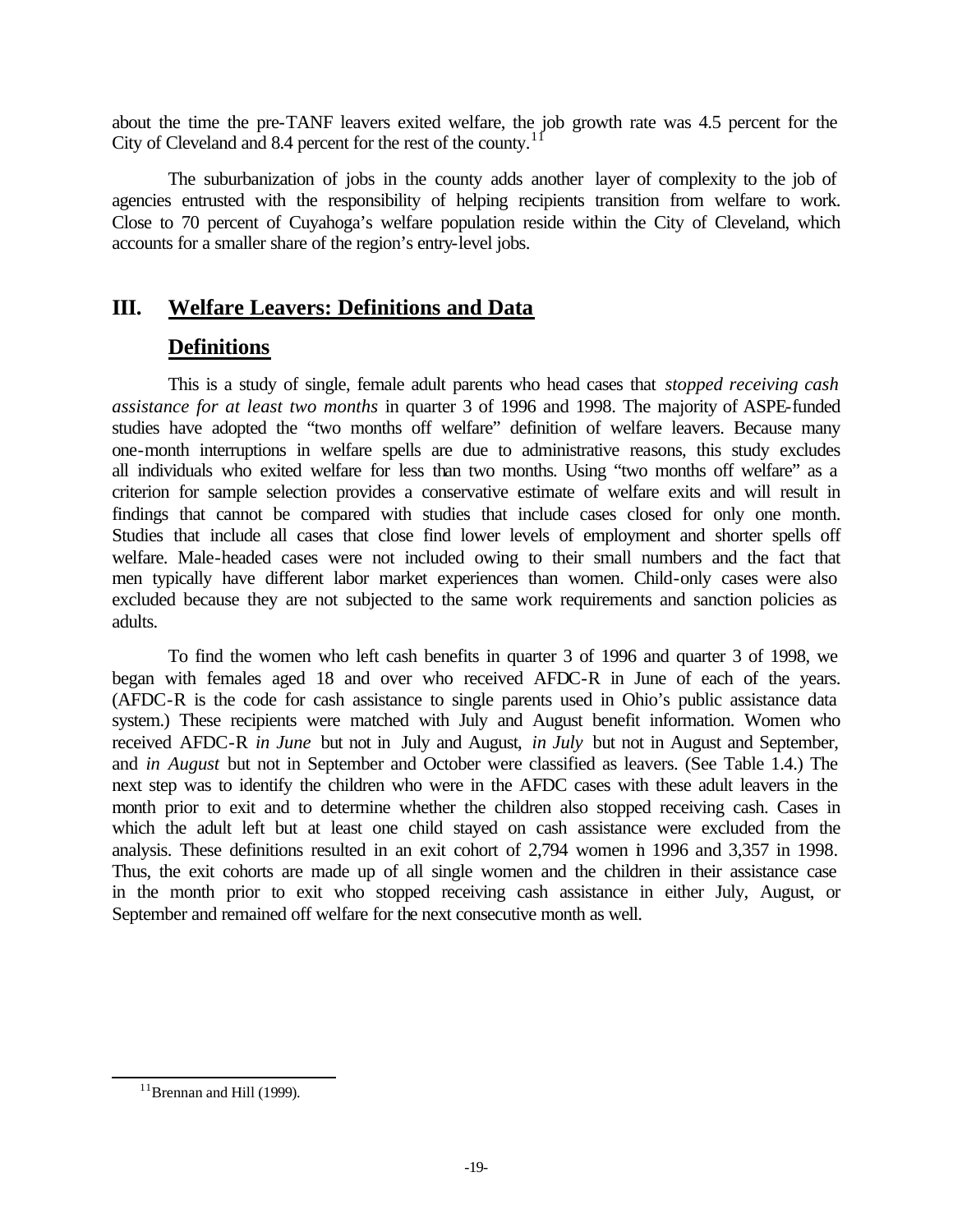**Table 1.4 Definition of Welfare Leavers: 1996 and 1998 Cuyahoga County**

| <b>Month Recipient on Cash Assistance</b> | <b>Months Recipient off Cash Assistance</b> |
|-------------------------------------------|---------------------------------------------|
| June                                      | July and August                             |
| July                                      | <b>August and September</b>                 |
| August                                    | September and October                       |

#### **Data**

Two types of data are used in this report: (1) longitudinal administrative records data that compare demographic characteristics, employment, and public assistance outcomes for the 1996 and 1998 exit cohorts and (2) follow-up survey data that provide additional detail on a wide range of outcomes for a sample of the 1998 leavers. Through administrative records adults in each exit cohort are followed for four quarters subsequent to the quarter of exit to determine their employment and earnings. The use of public assistance benefits in the 12 months subsequent to the month of exit is examined for the women and their children who left cash assistance.

**Administrative records.** The monthly income maintenance files (IMFs) supplied by the Ohio Department of Job and Family Services (ODJFS) to Cuyahoga County are the primary administrative data sources for this study. The files are a monthly extract made for each county from the state's client registration system. IMF tapes were used to identify samples and to track benefits and program use for each assistance group and recipient after exit. The files contain information on AFDC and Food Stamp benefit receipt and Medicaid eligibility along with basic demographic information on recipients. Individuals identified as welfare leavers for this study were tracked for 12 months post-exit to determine whether they returned to cash assistance at any time during the period of observation. The administrative records data were also examined to see if leavers were still receiving Food Stamps or medical assistance after their exit.

Employment information for all adult recipients who left cash assistance was obtained for the four quarters preceding and following the quarter of their exit from ODJFS. ODJFS maintains records of employment and earnings under its unemployment insurance system. Almost all employers in Ohio are covered by this program and report the employment and earnings of their workers to the state. Workers who are self-employed, employed by the federal government, or work "off the books'' are not in this database.

Administrative records were available for the entire population of welfare leavers in quarter 3 of 1996 and 1998. These two populations are compared in this report on a number of outcomes and characteristics. We do not report tests of statistical significance for these comparisons because populations rather than samples are being compared. Instead, in this report we focus on the size and direction of change from 1996 to 1998. Since only one quarter was studied in each of the years, we cannot determine whether the findings are generalizable to leavers in other quarters.

**Follow-up survey.** A subcontractor to MDRC administered a 30-minute interview to 306 quarter 3 1998 leavers. The interviews were conducted between September 1999 and April 2000,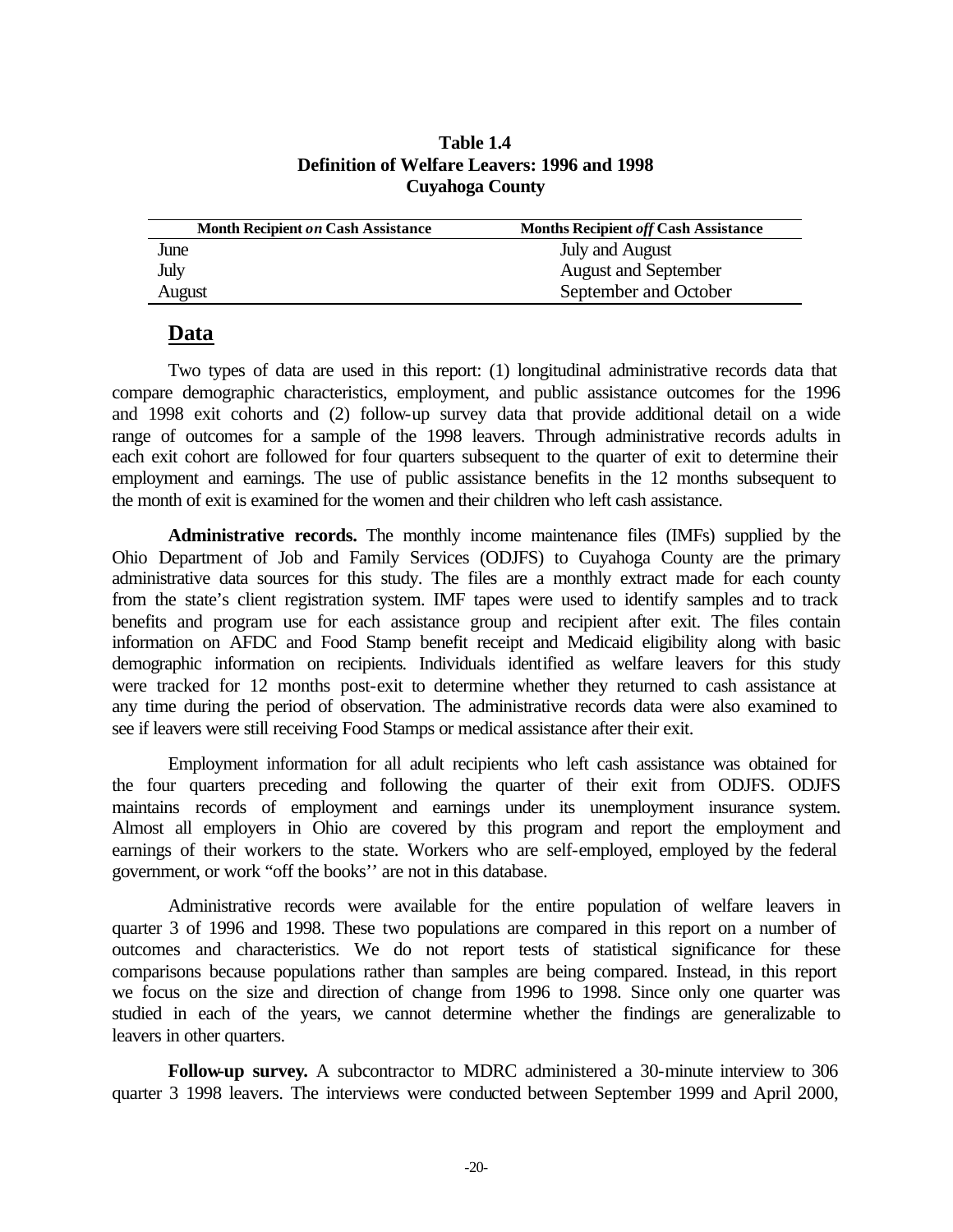about 14 to 21 months following exit from welfare; close to 50 percent of the survey respondents were interviewed by early December 1999. The interviews were administered primarily by telephone, with in-person interviews for those who could not be reached by phone. Approximately 80 percent of the sample responded to the survey.

Survey findings presented in the body of the report are weighted to compensate for the fact that older recipients with more months on welfare had a higher probability of being selected for the survey. Comparisons of the weighted samples of respondents and nonrespondents indicate little response bias. The Appendix provides a fuller discussion of the data and methods used to conduct the response bias analysis for the survey sample. The Appendix also describes how the weights were calculated for the survey sample.

## **Contents of the Report**

As discussed earlier, this report focuses on a wide range of economic and noneconomic outcomes for individuals who left welfare before and after the implementation of welfare reform. The report uses administrative records data to examine employment, welfare recidivism, and Food Stamp and Medicaid receipt for a period of one year following exit from welfare. Survey data are used to supplement the administrative records analysis and to provide a more detailed picture of income and material well-being in leavers' households.

The report is organized in five chapters; Chapters 2-5 begin with a summary of key findings. Chapter 2 examines the characteristics of single-parent welfare cases exiting welfare in quarter 3 of 1996 and 1998. Chapter 3 focuses on post-exit employment experiences, job characteristics, and the prevalence of barriers to work. Chapter 4 examines welfare recidivism and the extent to which leavers used other government supports such as Food Stamps and Medicaid in the year following exit. Finally, Chapter 5 details findings from the follow-up survey conducted with the post-TANF (or 1998) leavers and focuses on their income situation and experiences with hardships.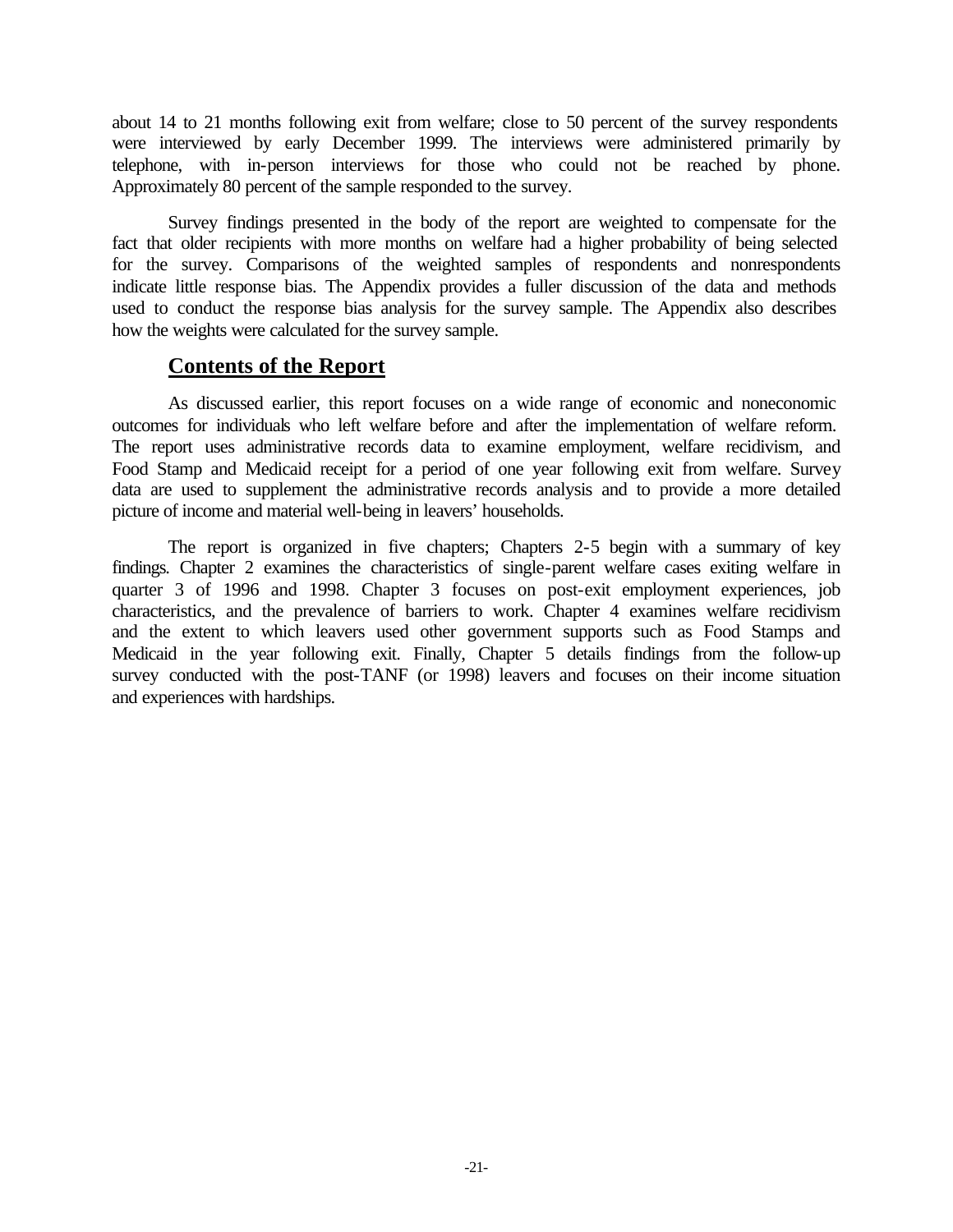#### **Chapter 2**

## **Who Leaves Welfare and Why?**

Before turning to a full discussion of how individuals fare after leaving welfare, it is important to understand the characteristics of those who leave welfare and why they leave. This chapter draws on survey and administrative records data to address the questions about leavers' characteristics. The first part of the chapter draws on administrative records to describe selected demographic and other background characteristics of all single women and the children in their assistance case who stopped receiving cash assistance in quarter 3 of 1996 and 1998. The survey, which was conducted with a sample of the 1998 leavers, is used to examine the reasons that individuals exit the welfare rolls.

#### **Findings in Brief**

- *The exit rates increased between the third quarters of 1996 and 1998. Welfare leavers accounted for 10 percent of the 1996 single-parent caseload and 17 percent of the 1998 caseload.*
- *Individuals who left welfare in 1998 were somewhat more advantaged with respect to pre-exit employment rates.*
- *Leavers identified increased income, earnings, or work as the main reasons for leaving welfare. Fewer than 20 percent of the sample left because of a sanction.*

## **I. Characteristics of Pre- and Post-TANF Leavers**

The characteristics of the 1996 and 1998 exit cohorts of single women with children are presented in Table 2.1. The characteristics of the single-parent caseload in the month prior to the quarter of exit (that is, June) are also presented in the table. At both points in time, the majority of the women are between ages 20 and 35 and African-American. The majority of the leavers received assistance for more than two of the previous three years. However, most also had at least one quarter of employment experience in the year prior to leaving cash assistance. A comparison of the characteristics of the caseloads and exit cohorts suggests that the chances of leaving welfare were greater in both 1996 and 1998 for white women than for African-American women, for women with fewer children, and for women with shorter welfare histories.

A comparison of the 1996 and 1998 leavers reveals some differences between the two cohorts. First, a comparison of the size of these two exit cohorts suggests that the rate of leaving cash assistance rose between 1996 and 1998. In quarter 3 of 1996, 2,794 single-female-headed families left cash assistance, which constituted approximately 10 percent of the single-femaleheaded caseload in the quarter. In quarter 3 of 1998, 3,357 single-female-headed families left cash assistance even though the size of the cash welfare caseload in the quarter was appreciably smaller. The exit rate from cash assistance rose to 16.6 percent of the caseload by 1998.

An important question is whether this increased exit rate resulted in a more disadvantaged exit cohort in 1998 than in 1996. When TANF was implemented in 1996, it was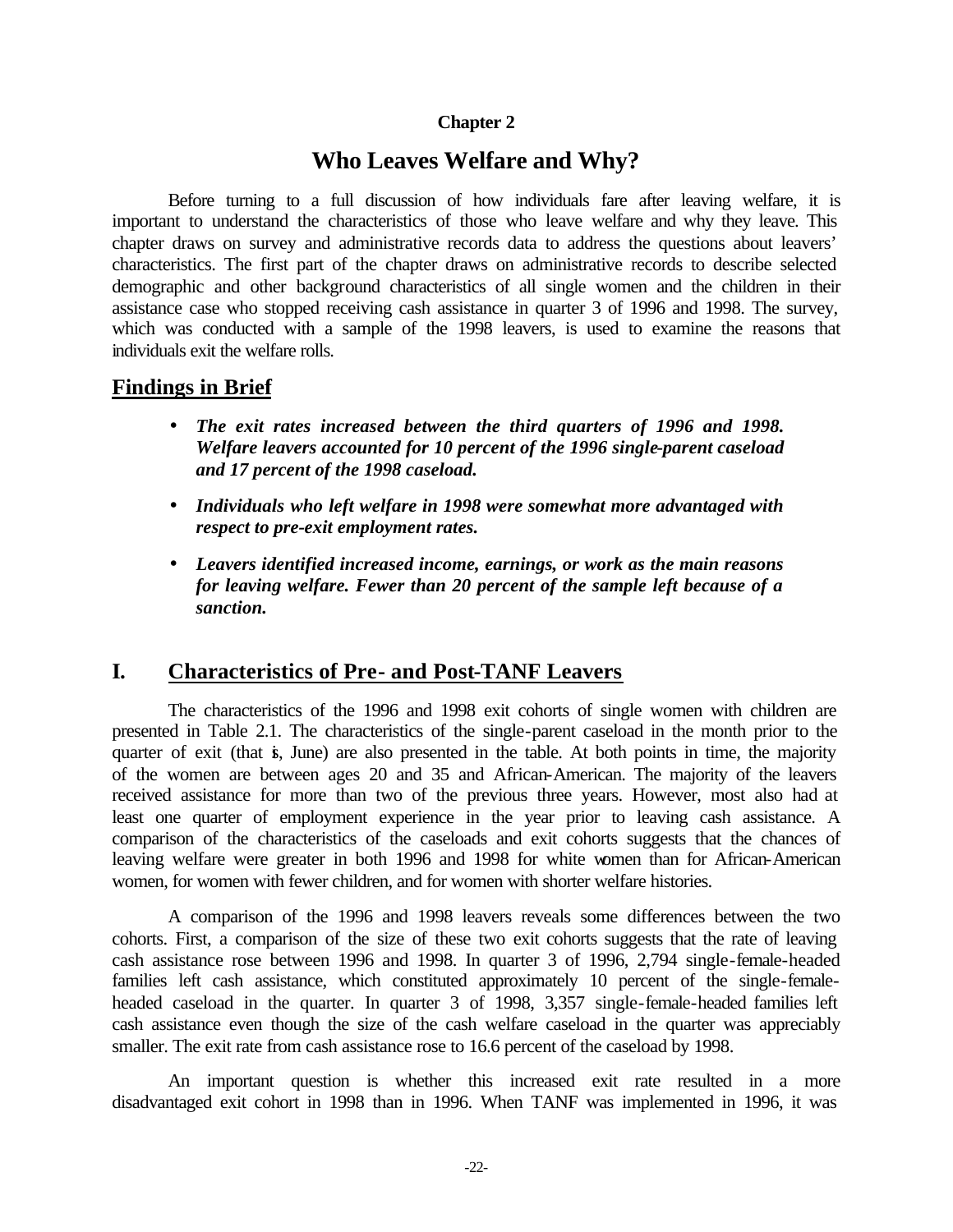#### **Table 2.1**

#### **Selected Background Characteristics of Pre- and Post-TANF Caseloads and Leavers**

|                                               |               | Quarter 3          |               | Quarter 3           |
|-----------------------------------------------|---------------|--------------------|---------------|---------------------|
|                                               | June          | 1996               | June          | 1998                |
| Characteristic                                | 1996 Caseload | (Pre-TANF Leavers) | 1998 Caseload | (Post-TANF Leavers) |
| Age in month of exit                          |               |                    |               |                     |
| $18 - 19$                                     | 5.9           | 5.4                | 6.3           | 5.5                 |
| $20 - 24$                                     | 24.8          | 26.5               | 24.2          | 26.6                |
| $25 - 29$                                     | 22.8          | 22.6               | 23.2          | 25.2                |
| $30 - 34$                                     | 19.4          | 17.6               | 17.7          | 16.6                |
| $35 - 39$                                     | 14.7          | 14.9               | 14.8          | 14.3                |
| 40 or over                                    | 12.5          | 13.0               | 13.9          | 11.8                |
| Mean age                                      | 29.9          | 29.9               | 30.0          | 29.4                |
| Standard deviation                            | 8.08          | 8.04               | 8.26          | 7.79                |
| <b>Number of children</b>                     |               |                    |               |                     |
| 1                                             | 41.8          | 53.2               | 39.4          | 45.0                |
| $\overline{2}$                                | 30.3          | 29.0               | 29.9          | 32.0                |
| 3                                             | 16.9          | 12.2               | 17.7          | 15.3                |
| 4 or more                                     | 11.0          | 5.6                | 13.1          | 7.7                 |
| <b>Ethnicity</b>                              |               |                    |               |                     |
| White, non-Hispanic                           | 23.0          | 28.8               | 19.4          | 22.7                |
| African-American                              | 70.9          | 64.6               | 75.0          | 70.3                |
| Hispanic                                      | 4.8           | 5.2                | 4.6           | 5.6                 |
| Asian, Native American, other                 | 1.1           | 1.3                | 1.0           | 1.5                 |
| Months on cash assistance in                  |               |                    |               |                     |
| 3 years prior to exit                         |               |                    |               |                     |
| 1-12 months of prior welfare                  | 11.5          | 23.1               | 12.6          | 20.4                |
| 13-24 months of prior welfare                 | 15.2          | 21.5               | 16.8          | 21.7                |
| 25-36 months of prior welfare                 | 73.3          | 55.4               | 70.7          | 57.9                |
| Mean number of months                         |               |                    |               |                     |
| on assistance                                 | 28.7          | 23.9               | 27.9          | 24.5                |
| Standard deviation                            | 10.1          | 11.6               | 10.3          | 11.2                |
| <b>Employment in 4 quarters prior to exit</b> |               |                    |               |                     |
| Not employed                                  | NA            | 31.9               | <b>NA</b>     | 21.8                |
| Employed 1 quarter                            | NA            | 17.4               | NA            | 16.5                |
| <b>Employed 2 quarters</b>                    | <b>NA</b>     | 14.3               | NA            | 15.2                |
| <b>Employed 3 quarters</b>                    | NA            | 15.1               | NA            | 17.5                |
| Employed 4 quarters                           | NA            | 21.2               | NA            | 29.0                |
| Median earnings per quarter (\$)              | NA            | 1,411              | <b>NA</b>     | 1.497               |
| Number of adults                              | 27,729        | 2,794              | 20,209        | 3,357               |
| Leavers as percent of caseload                |               | 10.1               |               | 16.6                |

#### **Cuyahoga County**

SOURCES: Calculations from Ohio income maintenance files and unemployment insurance records.

NOTE: Employment history is not available for the 1996 and 1998 caseloads.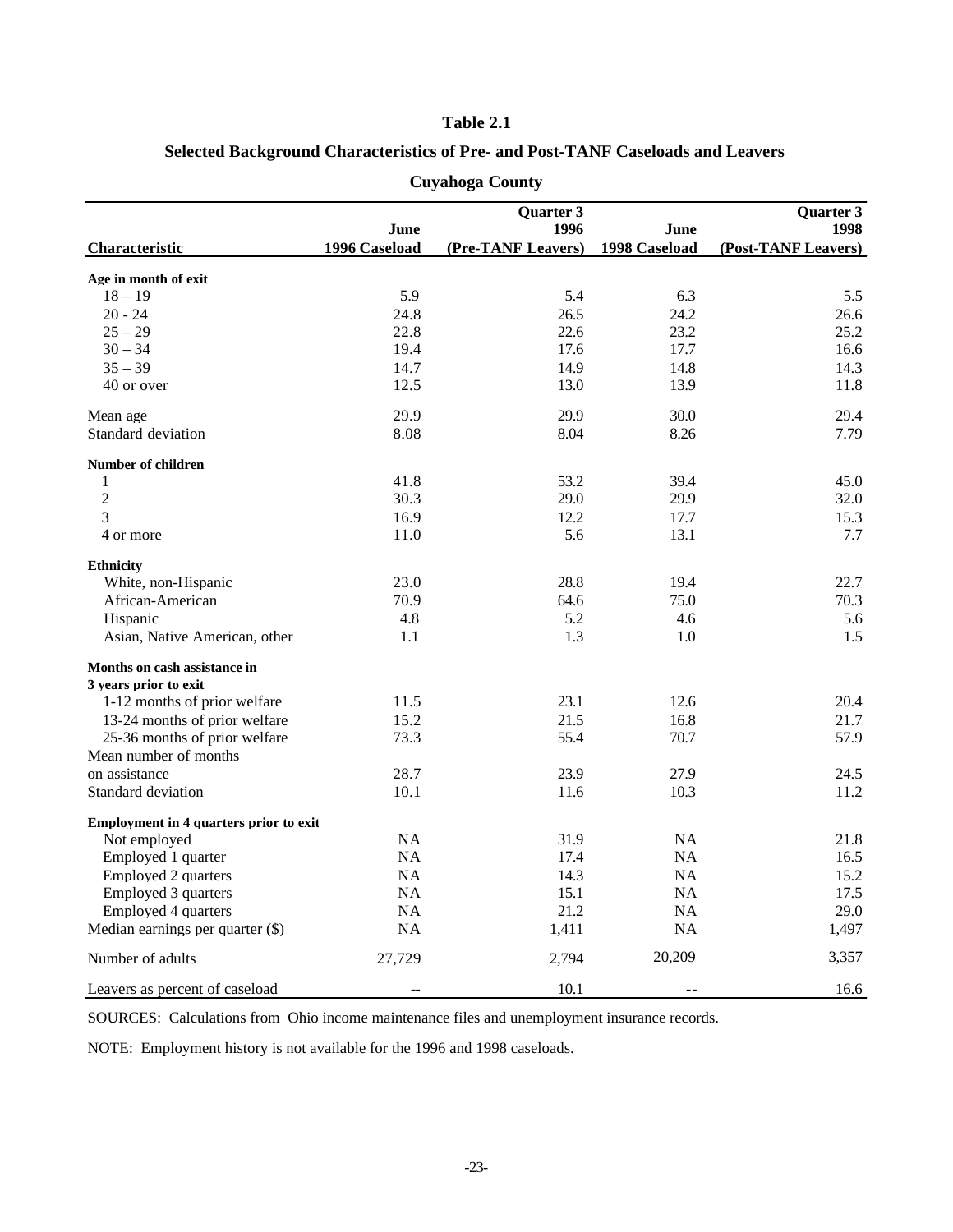assumed that welfare reform would raise exit rates and lower entry rates, thus reducing overall caseloads, a finding that is confirmed in the Cuyahoga study. However, those critical of welfare reform argued that to achieve high exit rates, more people with employment barriers or fewer resources (or the hard-to-serve) would be pushed off welfare than was the case pre-TANF. A comparison of the pre-exit employment patterns in the 1996 and 1998 exit cohorts reveals that rather than being more disadvantaged in terms of employment experience, the 1998 exit cohort is better off. For example, as shown in Table 2.1, the proportion of welfare leavers with no reported employment in the year prior to leaving welfare fell by 10 percentage points. Also, the proportion with steady employment in all four quarters prior to leaving cash assistance rose by more than 8 percentage points. The change in pre-exit employment rates may be a result of the implementation of a work requirement in October 1997 and also of the increased work opportunities produced by the economic growth during the same time period.<sup>12</sup>

Another indicator of possible disadvantage — the number of months on welfare before exit — did not change appreciably among either the caseload or the welfare leavers between 1996 and 1998. More than half of the leavers in both time periods had spent the majority of the previous three years on welfare, and the proportion with long-term welfare reliance was two points higher in 1998. Increased employment rates combined with similar length of welfare dependency suggest an increasing tendency to combine welfare and work, consistent with enforcement of work requirements and the incentives of the earned income disregard.<sup>13</sup>

Some of the demographic changes in the leavers' groups may suggest greater barriers to employment when 1998 and 1996 are compared. For example, African-Americans may experience employment discrimination and, as seen in Table 2.1, their representation in the leavers' group rose from 64.6 to 70.3 percent. Similarly, having more children may be seen as a labor market disadvantage, and this factor increased between 1996 and 1998. The average age of leavers remained somewhat the same in both cohorts.

In addition to raising concerns about leavers becoming more disadvantaged, welfare reform has raised the possibility that caseloads may become harder to serve. Although work experience information was not available for the caseload as a whole, we can compare 1996 and 1998 caseloads on their months on cash assistance in the previous three years. The two caseloads are similar in this regard. Thus, by 1998 there was no evidence that the caseload was increasingly populated by long-term recipients. Of course, patterns of welfare longevity in the Ohio caseload have changed markedly since October 1997, when the 36-month time limit was put into effect.

To summarize, although exit rates from welfare rose between 1996 and 1998, those leaving welfare in 1998 seemed better prepared to leave welfare for work in that they had more employment experience while on welfare than 1996 leavers. Work requirements and other changes in agency practice that occurred in October 1997 were geared toward exactly this result. Nevertheless, the leavers in 1998, and the caseload in general, still faced the possibility of racial

 $12$ Unfortunately, funding did not allow us to obtain employment information for the entire caseload, so it is not known whether employment rose for the adults in the caseload or only for the leavers.

<sup>13</sup>Although the assumption of random sampling was not met, we did calculate tests of statistical significance for the comparisons. For readers who find such tests useful, differences of greater than 3 percent were generally significant at the conventional .05 level. Nevertheless, such a test should not imply that these findings are statistically generalizable beyond the population studied here.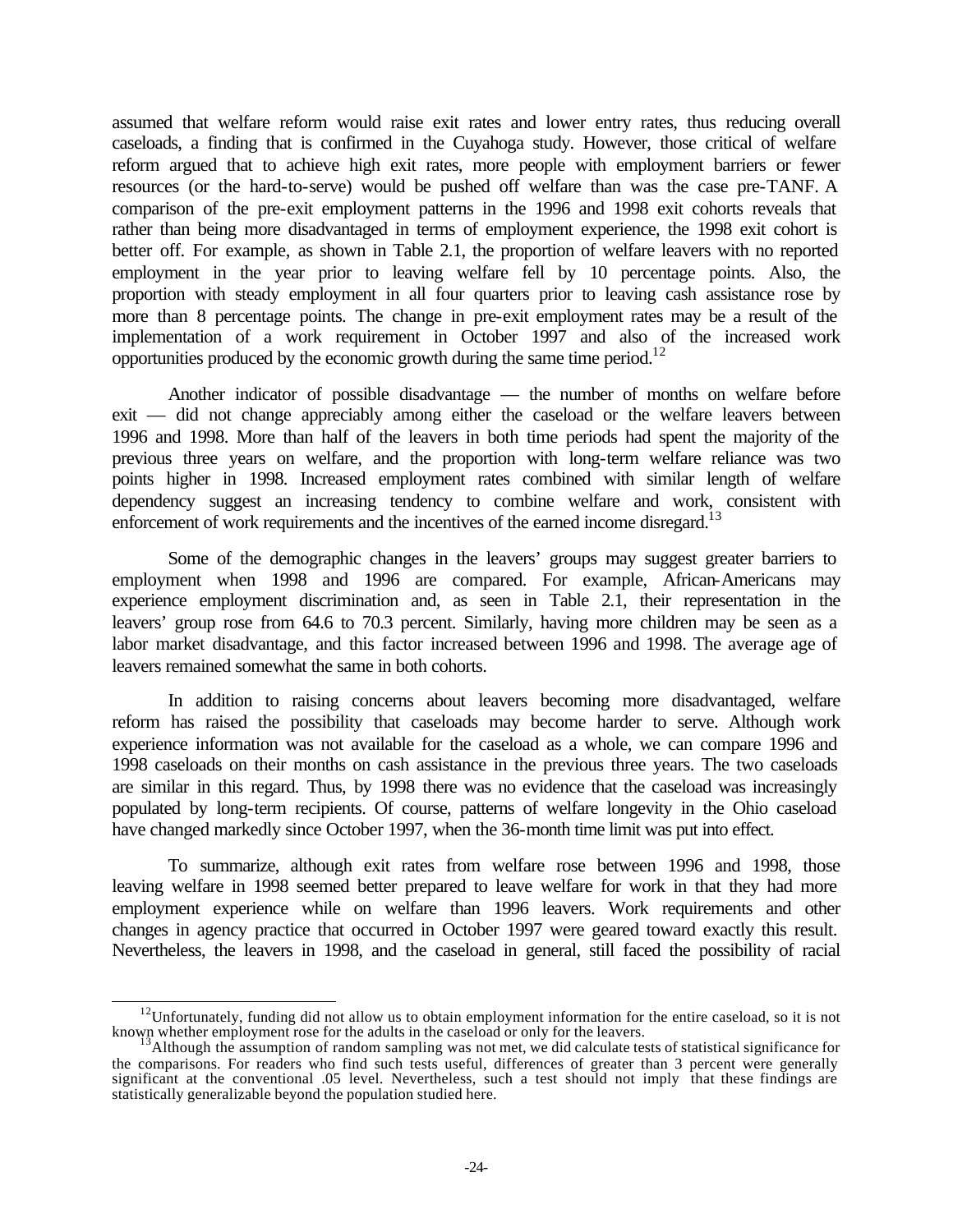discrimination and the burden of caring for young children, and these potential employment barriers need to be taken into account.

## **II. Reasons for Leaving Welfare**

Data on administrative reasons for case closings were not available for this study. However, the follow-up survey conducted with the 1998 leavers, which asks sample members to report reasons that they left welfare, provides some clues as to why cases close. It is important to keep in mind that these are self-reported reasons and are not always consistent with the agency's administrative reasons for case closure.<sup>14</sup>

Over half the sample (57 percent) said that they left welfare because they got a job or their income or earning made them ineligible. The second most cited reason for leaving welfare was sanction or failure to comply with agency regulations (15 percent of the 1998 leavers). A variety of other reasons were citied as well: for example, changes in family or household composition (for example, youngest child turning 18, marriage, moving in with partner or family), getting benefits from another program, not wanting or needing welfare, or believing the welfare grant was not large enough to justify the hassles. Although no one could have reached a time limit in Cuyahoga during the period of this study, a small number of respondents reported that they left welfare because of reaching the time limit.

While these results are not exactly comparable with other research on reasons for leaving, they do suggest that a fairly high proportion of recipients are leaving cash assistance for work. The National Survey of America's Families (NSAF) found that 69 percent of the leavers reported work or increased income as a reason for leaving welfare. Investigation of leavers in the Three City Study reveals that about 65 percent of the sample left welfare because of a job or because of higher earnings.<sup>15</sup> There is also some evidence that the proportion leaving for work is higher than it was in earlier periods: increased emphasis on work, stronger participation requirements, sanctions, and a robust economy are some of the key factors associated with this trend.

l  $14$ Coulton et al. (2000) note discrepancies between self-reported and administrative reasons for case closure. In a recent study of former recipients, 50 percent of the people whose administrative reason for closure was sanction and 60 percent of those whose cases closed for failure to complete redetermination reported that they left welfare because of increased income or earnings.

 $15$ Moffit and Roff (2000).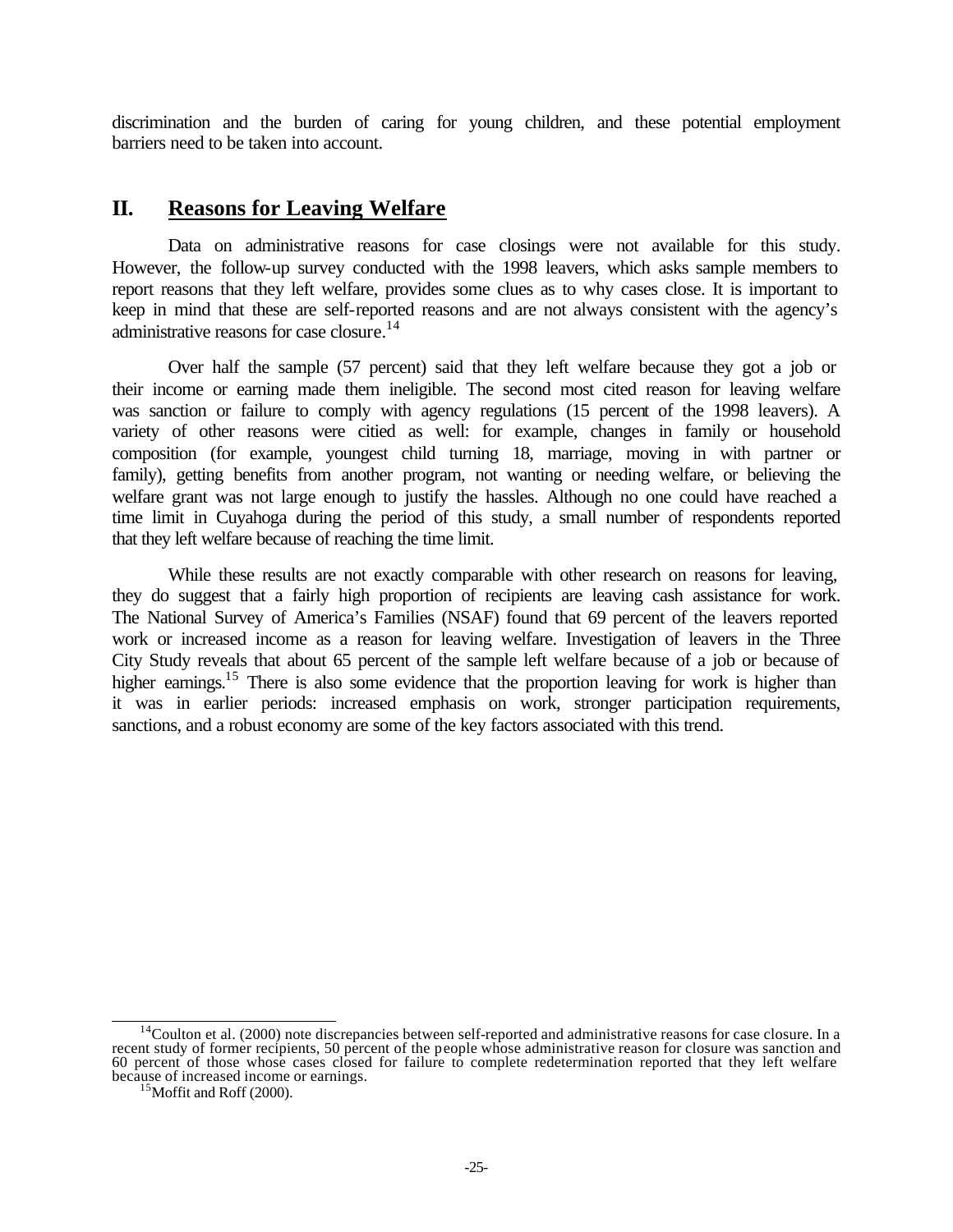#### **Chapter 3**

# **From Welfare to Work: Employment Experiences, Job Characteristics, and Barriers to Work**

Since a key goal of welfare reform is to reduce welfare dependency by increasing work, it is important to assess the extent to which welfare leavers rely on work and earnings after they leave welfare. Chapter 2 suggests that individuals leaving welfare, both pre- and post-TANF, vary dramatically in terms of their personal characteristics and their pre-exit employment experiences; post-TANF leavers appear to be somewhat less disadvantaged with respect to their pre-exit work history and earnings. This chapter explores the post-exit employment experiences of welfare leavers.

The chapter draws on administrative records for both cohorts and begins by looking at

- the proportion of welfare leavers working in jobs covered by the Ohio unemployment insurance (UI) system in the quarters following the quarter of exit;
- differences in post-exit employment-related outcomes for the 1996 and 1998 exit cohorts;
- the levels of quarterly earnings for those individuals who worked after leaving welfare; and
- the patterns of employment and earnings for subgroups defined by demographic characteristics available through administrative records, prior work history, and welfare history in the three years preceding the exit.

Follow-up survey data are used to supplement the administrative records analysis and to address a number of additional questions related to leavers' job characteristics and the obstacles to work presented in this group.

## **Findings in Brief**

- *Women who left welfare in 1998 were more successful in finding and keeping jobs than were those who left in 1996.*
- *The 1996 and 1998 leavers generally had low earnings and little earnings growth in their first year off cash assistance, and no improvement was seen in this regard.*
- *Fewer than half of the leavers worked steadily in the year following exit. Those who did work steadily were not earning enough to move their families above the poverty threshold if they were relying exclusively on their own earnings.*
- *Women with less than stable work history were more likely to report the presence of multiple barriers to work.*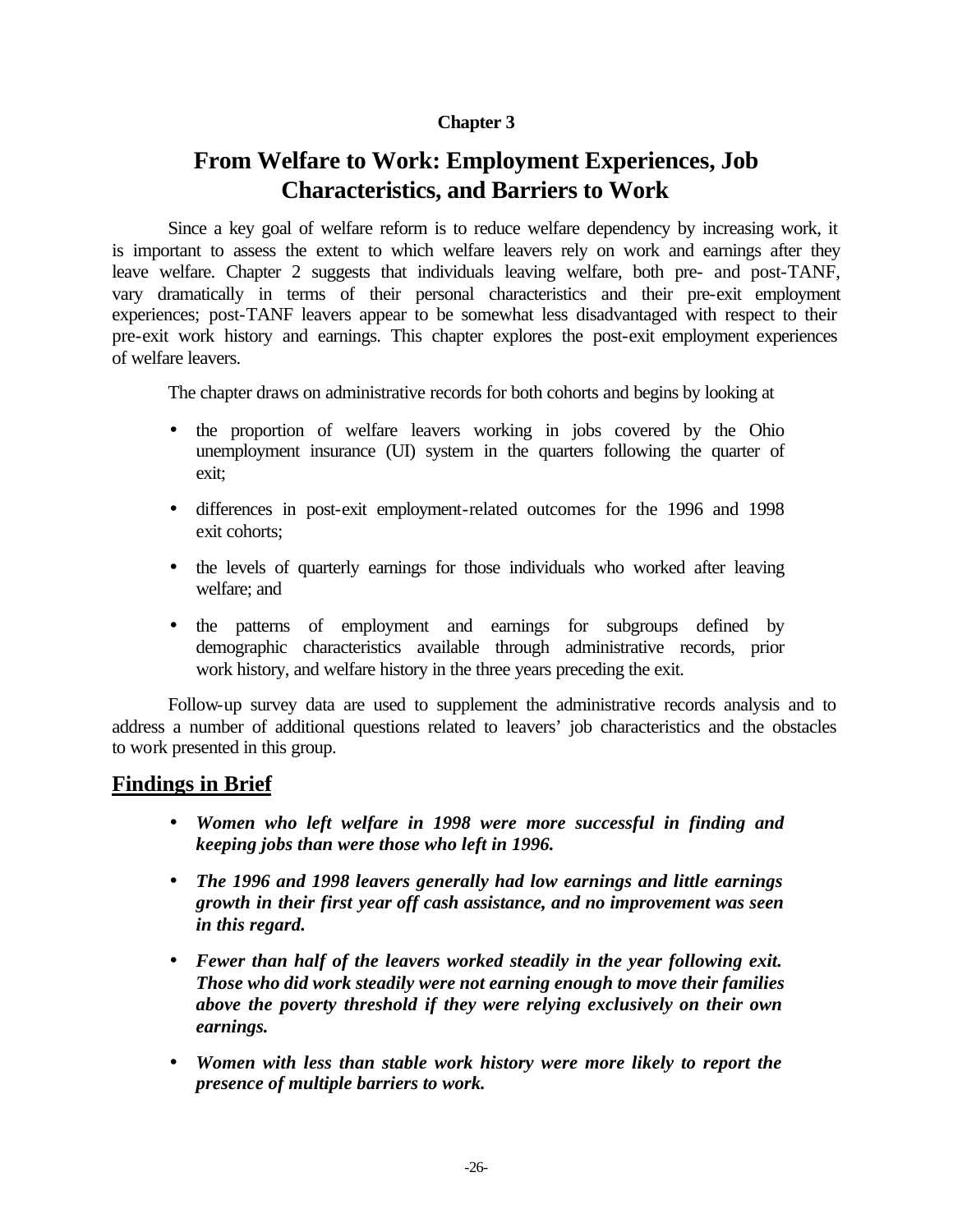#### **I. Employment and Earnings**

l

Employment for the 1996 and 1998 cohorts is determined from UI wage records filed by employers with the state. Women are considered employed if they have at least \$100 in earnings in the quarter. Median earnings are calculated based on only those women who were employed in the quarter. Medians are reported instead of means because a number of cases had very high earnings. Many of these wage records may have been in error, but there is no way to determine which ones. Medians are not affected by these possibly erroneous extreme values.

Table 3.1 shows employment rates for single female case heads during the four quarters of follow-up, beginning with the first full quarter in which the entire cohort could have been off assistance. Employment rates were about 10 percentage points higher for the 1998 leavers than for the 1996 leavers in all four quarters. For example, in the first quarter after exit, 68 percent of the 1998 exit cohort were employed compared with only 59 percent of the 1996 exit cohort. By the fourth quarter after exit, the employment rates remained higher, at 64 percent according to official wage records, for the 1998 exit cohort. Official wage records typically miss some types of employment such as self-employment and unreported wages paid in cash. Thus, these are lower-bound estimates on employment rates.

Steadiness of employment also rose between 1996 and 1998, as shown in Table 3.1. The proportion of leavers who worked in all four quarters increased from 1996 to 1998. Almost 47 percent of the 1998 exit cohort worked in all four quarters compared with approximately 40 percent of the 1996 cohort. The proportion who were never employed, or worked zero quarters, over the year after exit also fell markedly, from 28 percent in 1996 to 18 percent in 1998.

Table 3.2 shows the median quarterly earnings of those who worked. While employment rates had risen, it appears that the median quarterly earnings for those who were employed declined slightly.<sup>16</sup> The cohort differences are not constant across quarters. Earnings in the first quarter after exit were slightly higher for the 1998 leavers than the 1996 leavers. This advantage is reversed by the second, third, and fourth quarters after exit. Median earnings in both exit groups (in 1998 dollars) were about \$2,600 per quarter, which is consistent with earning minimum wage or having less than full-time work. Such wages are too low for a single household head to support a typical family above the poverty threshold.

Table 3.2 also shows the proportion of employed leavers who achieved various earnings ranges. Those who earned more than \$4,000 are of particular interest because they have a good chance of maintaining a family above the poverty line solely on their own earnings. While the proportion earning above this level varies by quarter, in the fourth quarter after exit approximately 28 percent in both 1996 and 1998 earned more than \$4,000.

As welfare leavers gain work experience, there is the expectation that their earnings will rise accordingly. Table 3.3 examines the increases or decreases in earnings experienced by those members of both exit cohorts who worked in at least two quarters. The increases or decreases are calculated by comparing the first and last quarter worked, beginning with the first full quarter after exit. Women were slightly more likely to experience an earnings increase than a decrease

 $16$ Earnings for both cohorts are presented in 1998 dollars; the conversion was made using the consumer price index.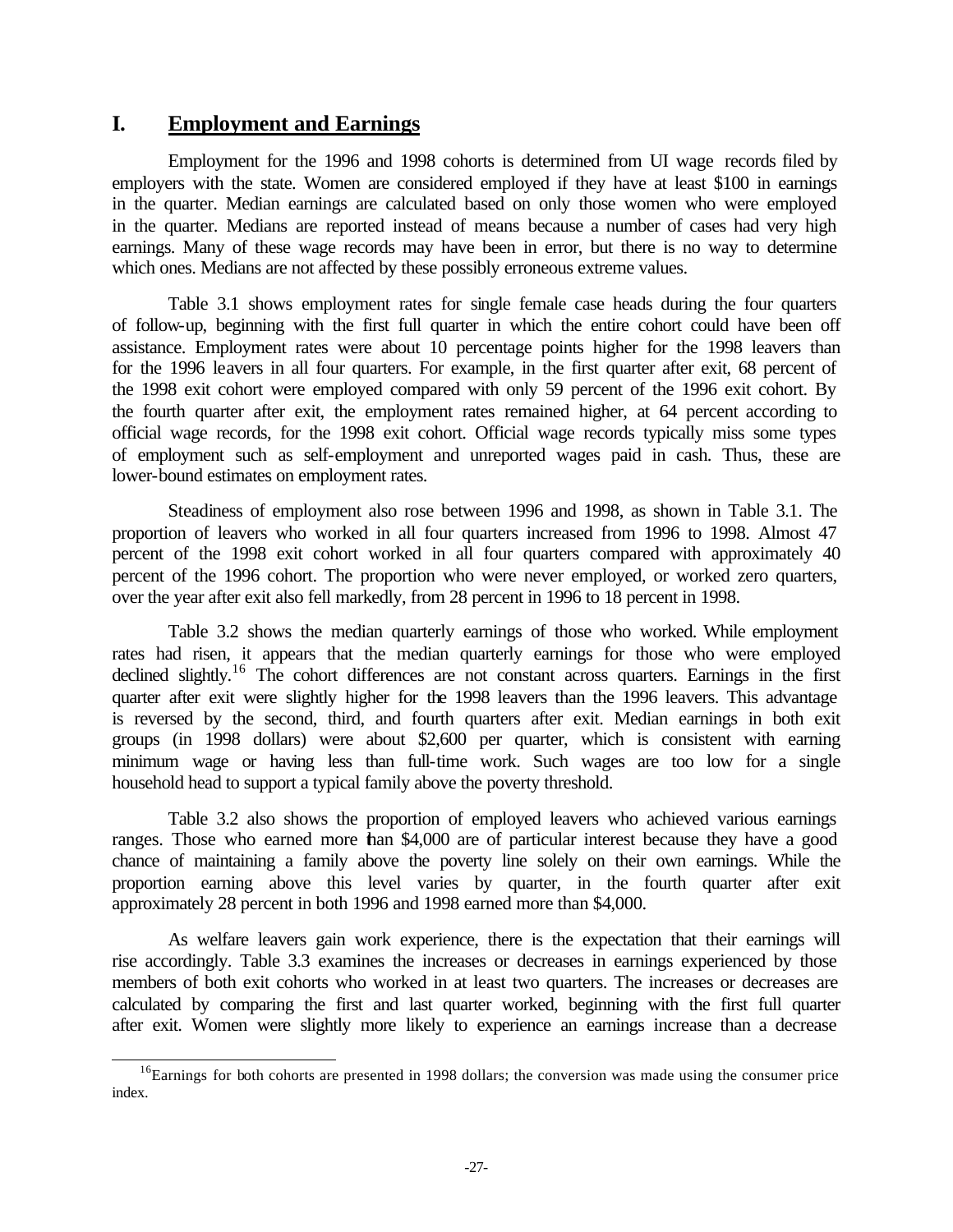#### **Table 3.1**

#### **Post-Exit Employment Experience for Pre- and Post-TANF Leavers**

|                                    | <b>Recipients Who Left Welfare in:</b> |                     |                   |
|------------------------------------|----------------------------------------|---------------------|-------------------|
|                                    | <b>Ouarter 3</b>                       | <b>Ouarter 3</b>    |                   |
|                                    | 1996                                   | 1998                |                   |
| <b>Outcome</b>                     | (Pre-TANF Leavers)                     | (Post-TANF Leavers) | <b>Difference</b> |
| Employment $(\% )$                 |                                        |                     |                   |
| 1 quarter after leaving welfare    | 59.3                                   | 68.3                | 9.0               |
| 2 quarters after leaving welfare   | 54.2                                   | 64.1                | 9.9               |
| 3 quarters after leaving welfare   | 55.8                                   | 66.8                | 11.0              |
| 4 quarters after leaving welfare   | 56.8                                   | 64.2                | 7.4               |
| Ouarters worked after exit $(\% )$ |                                        |                     |                   |
| 0 quarters                         | 28.3                                   | 18.3                | $-10.0$           |
| 1 quarter after leaving welfare    | 10.2                                   | 9.1                 | $-1.1$            |
| 2 quarters after leaving welfare   | 8.9                                    | 10.1                | 1.2               |
| 3 quarters after leaving welfare   | 12.2                                   | 15.9                | 3.7               |
| 4 quarters after leaving welfare   | 40.3                                   | 46.6                | 6.3               |
| Number of adult leavers            | 2,794                                  | 3,357               |                   |

#### **Cuyahoga County**

SOURCES: Calculations from Ohio income maintenance files and unemployment insurance records.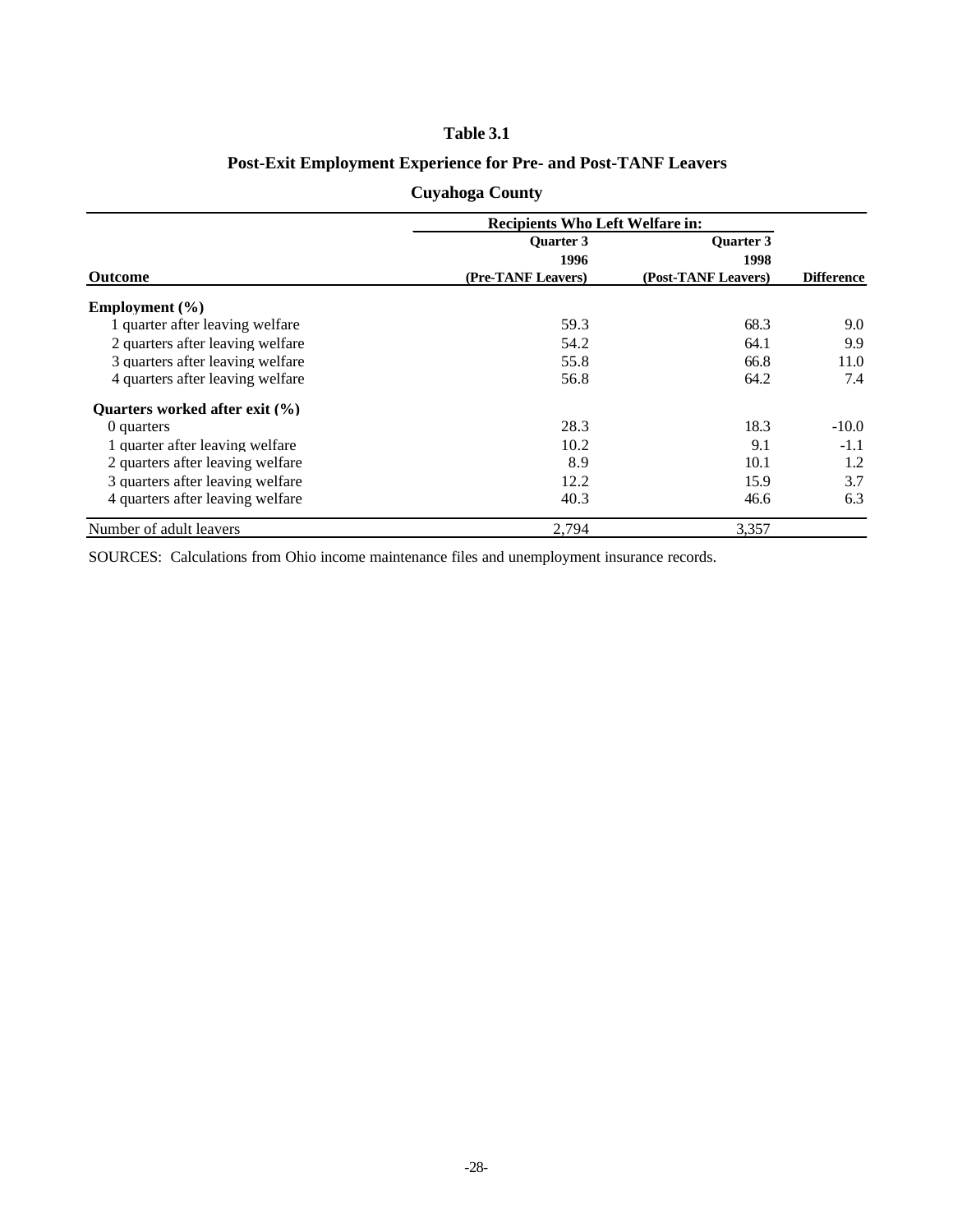#### **Table 3.2**

#### **Post-Exit Earnings and Earnings Growth for Pre- and Post-TANF Leavers**

|                                          | Recipients Who Left Welfare in: |                     |                   |
|------------------------------------------|---------------------------------|---------------------|-------------------|
|                                          | <b>Quarter 3</b>                | Quarter 3           |                   |
|                                          | 1996                            | 1998                |                   |
| <b>Outcome</b>                           | (Pre-TANF Leavers)              | (Post-TANF Leavers) | <b>Difference</b> |
| Median quarterly earnings (\$)           |                                 |                     |                   |
| 1 quarter after leaving welfare          | 2,685                           | 2,744               | 59                |
| 2 quarters after leaving welfare         | 2,720                           | 2.489               | $-231$            |
| 3 quarters after leaving welfare         | 2,833                           | 2,663               | $-170$            |
| 4 quarters after leaving welfare         | 2,881                           | 2,754               | $-127$            |
| Quarterly earning ranges (1998 dollars)  |                                 |                     |                   |
| 1 quarter after leaving welfare $(\% )$  |                                 |                     |                   |
| $$100 - $1,000$                          | 21.0                            | 16.7                | $-4.3$            |
| $$1,000 - $1,999$                        | 17.1                            | 17.9                | 0.8               |
| $$2,000 - $2,999$                        | 19.8                            | 20.1                | 0.3               |
| $$3,000 - 3,999$                         | 19.5                            | 20.3                | 0.8               |
| $>= $4,000$                              | 22.6                            | 24.9                | 2.3               |
| 2 quarters after leaving welfare $(\% )$ |                                 |                     |                   |
| $$100 - $1,000$                          | 18.6                            | 20.6                | 2                 |
| $$1,000 - $1,999$                        | 18.5                            | 19.0                | 0.5               |
| $$2,000 - $2,999$                        | 21.2                            | 21.0                | $-0.2$            |
| $$3,000 - 3,999$                         | 19.0                            | 19.3                | 0.3               |
| $>= $4,000$                              | 22.6                            | 20.0                | $-2.6$            |
| 3 quarters after leaving welfare $(\% )$ |                                 |                     |                   |
| $$100 - $1,000$                          | 20.1                            | 19.1                | $-1$              |
| $$1,000 - $1,999$                        | 16.9                            | 17.4                | 0.5               |
| $$2,000 - $2,999$                        | 18.2                            | 19.1                | 0.9               |
| $$3,000 - 3,999$                         | 18.7                            | 19.0                | 0.3               |
| $>= $4,000$                              | 26.1                            | 25.4                | $-0.7$            |
| 4 quarters after leaving welfare (%)     |                                 |                     |                   |
| $$100 - $1,000$                          | 21.6                            | 18.4                | $-3.2$            |
| $$1,000 - $1,999$                        | 16.1                            | 17.4                | 1.3               |
| $$2,000 - $2,999$                        | 15.9                            | 18.1                | 2.2               |
| $$3,000 - 3,999$                         | 18.3                            | 18.5                | 0.2               |
| $>= $4,000$                              | 28.1                            | 27.5                | $-0.6$            |
| Number of adult leavers                  | 2,794                           | 3,357               |                   |

#### **Cuyahoga County**

SOURCES: Calculations from Ohio income maintenance files and unemployment insurance records.

NOTE: Median earnings are shown for those who were employed.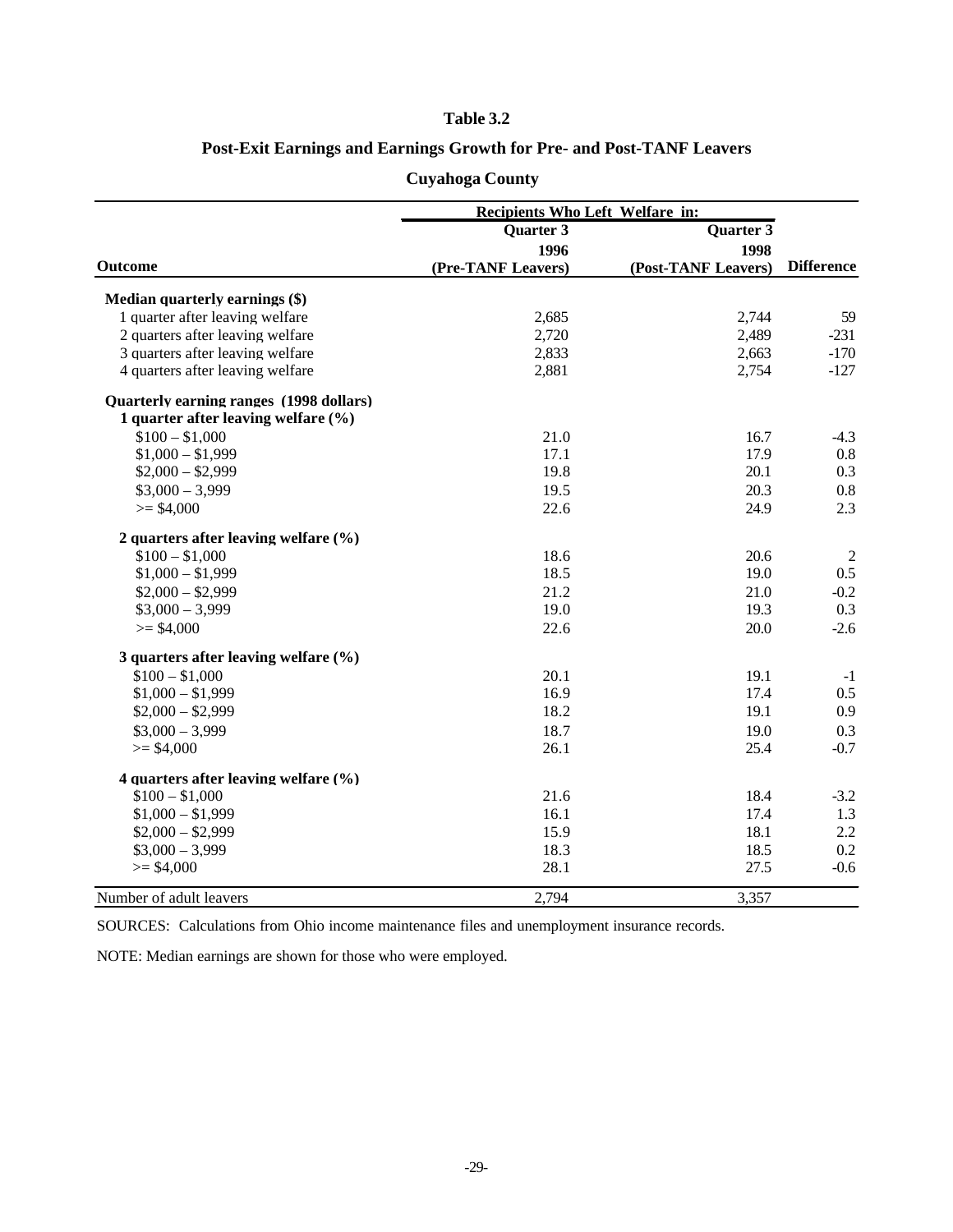#### **Table 3.3**

### **Earnings Growth for Pre- and Post-TANF Leavers, by Employment Stability**

| Recipients Who Left Welfare in:                   |                          |                     |                   |
|---------------------------------------------------|--------------------------|---------------------|-------------------|
|                                                   | <b>Quarter 3</b><br>1996 | Quarter 3<br>1998   |                   |
| <b>Outcome</b>                                    | (Pre-TANF Leavers)       | (Post-TANF Leavers) | <b>Difference</b> |
| Quarterly earnings increases/decreases (%)        |                          |                     |                   |
| <b>Worked in 2 quarters</b>                       |                          |                     |                   |
| Decrease $> $1,000$                               | 17.6                     | 25.3                | 7.7               |
| Decrease \$500 - \$1,000                          | 14.0                     | 10.3                | $-3.7$            |
| Decrease \$100 - \$500                            | 8.8                      | 14.4                | 5.6               |
| Increase or Decrease $<$ \$100                    | 11.6                     | 11.2                | $-0.4$            |
| Increase \$100 - \$500                            | 12.8                     | 12.6                | $-0.2$            |
| Increase \$500 - \$1,000                          | 15.2                     | 9.7                 | $-5.5$            |
| Increase $> $1,000$                               | 20.0                     | 16.5                | $-3.5$            |
| <b>Worked in 3 quarters</b>                       |                          |                     |                   |
| Decrease $> $1,000$                               | 23.7                     | 26.4                | 2.7               |
| Decrease \$500 - \$1,000                          | 10.8                     | 7.9                 | $-2.9$            |
| Decrease \$100 - \$500                            | 12.3                     | 11.0                | $-1.3$            |
| Increase or Decrease $<$ \$100                    | 8.2                      | 8.2                 | $\Omega$          |
| Increase \$100 - \$500                            | 12.0                     | 9.2                 | $-2.8$            |
| Increase \$500 - \$1,000                          | 10.5                     | 12.2                | 1.7               |
| Increase $> $1,000$                               | 22.5                     | 25.1                | 2.6               |
| <b>Worked in 4 quarters</b>                       |                          |                     |                   |
| Decrease $> $1,000$                               | 19.1                     | 22.2                | 3.1               |
| Decrease \$500 - \$1,000                          | 10.2                     | 10.5                | 0.3               |
| Decrease \$100 - \$500                            | 9.6                      | 11.8                | 2.2               |
| Increase or Decrease $<$ \$100                    | 6.5                      | 6.1                 | $-0.4$            |
| Increase \$100 - \$500                            | 13.6                     | 12.2                | $-1.4$            |
| Increase \$500 - \$1,000                          | 14.3                     | 12.3                | $-2$              |
| Increase $> $1,000$                               | 26.7                     | 24.9                | $-1.8$            |
| Number of adults who worked in 2 or more quarters | 1,719                    | 2,437               |                   |
| Number of adult leavers                           | 2,794                    | 3,357               |                   |

#### **Cuyahoga County**

SOURCES: Calculations from Ohio income maintenance files and unemployment insurance records.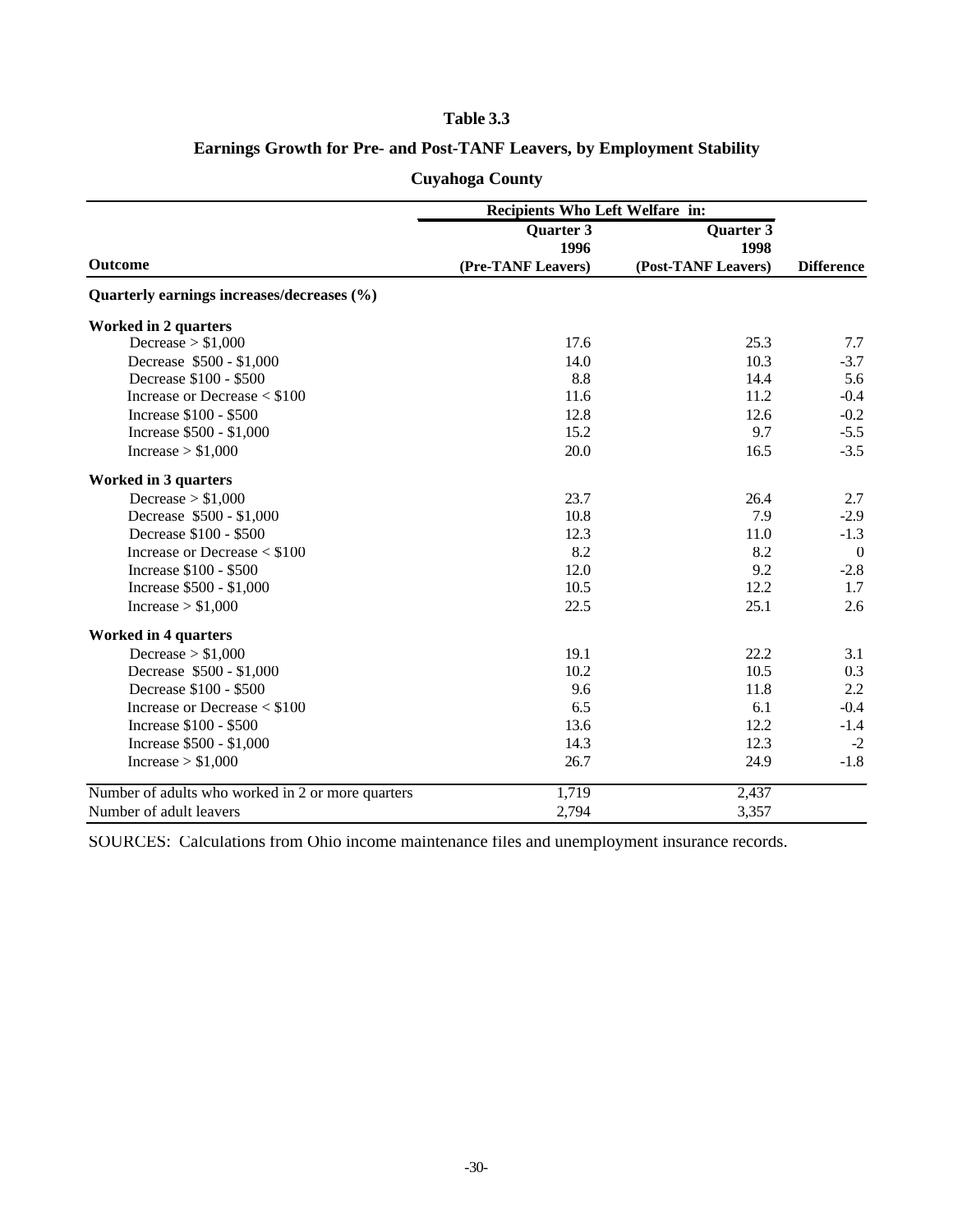and, as anticipated, the greatest earnings increases occurred for women who worked in all four quarters. However, there did not seem to be an improvement in earnings trajectories between 1996 and 1998. In fact, the earnings growth pattern was somewhat worse for women who worked in all four quarters in 1998 than in 1996.

# **Outcomes for Subgroups**

The amount of women's pre-exit work experience and length of time on welfare were used to define subgroups for this analysis. The purpose of examining these subgroups was to determine whether they differed in their employment outcomes and whether the patterns of change from 1996 to 1998 differed by subgroup. In Table 3.4, three employment outcomes are examined by subgroup: the proportion of women employed in the first quarter after exit, the median earnings in the first quarter, and the proportion who were employed in all four quarters after exit.

In the upper part of the table, subgroups are defined by the number of quarters they worked in the year before leaving welfare. Working while on welfare appears to be positively associated with the three employment outcomes examined in this analysis. Employment rates are higher in the first quarter after exit for women who worked more quarters before leaving cash assistance. Also, employment rates improved between 1996 and 1998 for all pre-exit employment subgroups. However, the employment rates tended to improve somewhat more for the subgroups with the shorter pre-exit work histories. These unexpected findings may reflect a ceiling effect in that women who worked the whole year prior to leaving welfare already had very high rates of employment in 1996 so there was little room for improvement.

With respect to earnings, Table 3.4 shows that the amount of pre-exit work experience is associated positively with wages after exit with one exception. Those who worked two quarters prior to exit had lower median earnings than those who worked only one quarter. This pattern appears in both 1996 and 1998. However, inflation-adjusted median earnings generally did not improve between 1996 and 1998 but tended to shrink for some subgroups. Women who were not employed while on welfare were the only subgroup who experienced much increase in earnings from 1996 to 1998. This may reflect the improved economy since this group did not participate in one of the key elements of welfare reform, which was the work requirement. It should also be noted that employment rates in the "no work" group remained fairly low, so those individuals who did work may be a fairly select group in terms of earnings.

An examination of the proportion of each subgroup who worked in all four quarters after exit suggests that those who work while on welfare are better able to hold steady jobs after leaving. For example, more than two-thirds of women who worked in four consecutive quarters before leaving welfare remained employed in all four quarters after leaving cash assistance as well, and this rate was similar in 1996 and 1998. However, the amount of advantage conferred by pre-exit work experience was smaller in 1998 than in 1996. In 1996, women with four quarters of work before exit were four times as likely to be steadily employed as women with no pre-exit employment. By 1998, this advantage was only threefold, owing to the improved employment stability of women who did not work while on welfare. It should be noted that the size of this "no pre-exit employment" group shrunk by 10 percentage points between 1996 and 1998 and may have been particularly affected by the improved economy.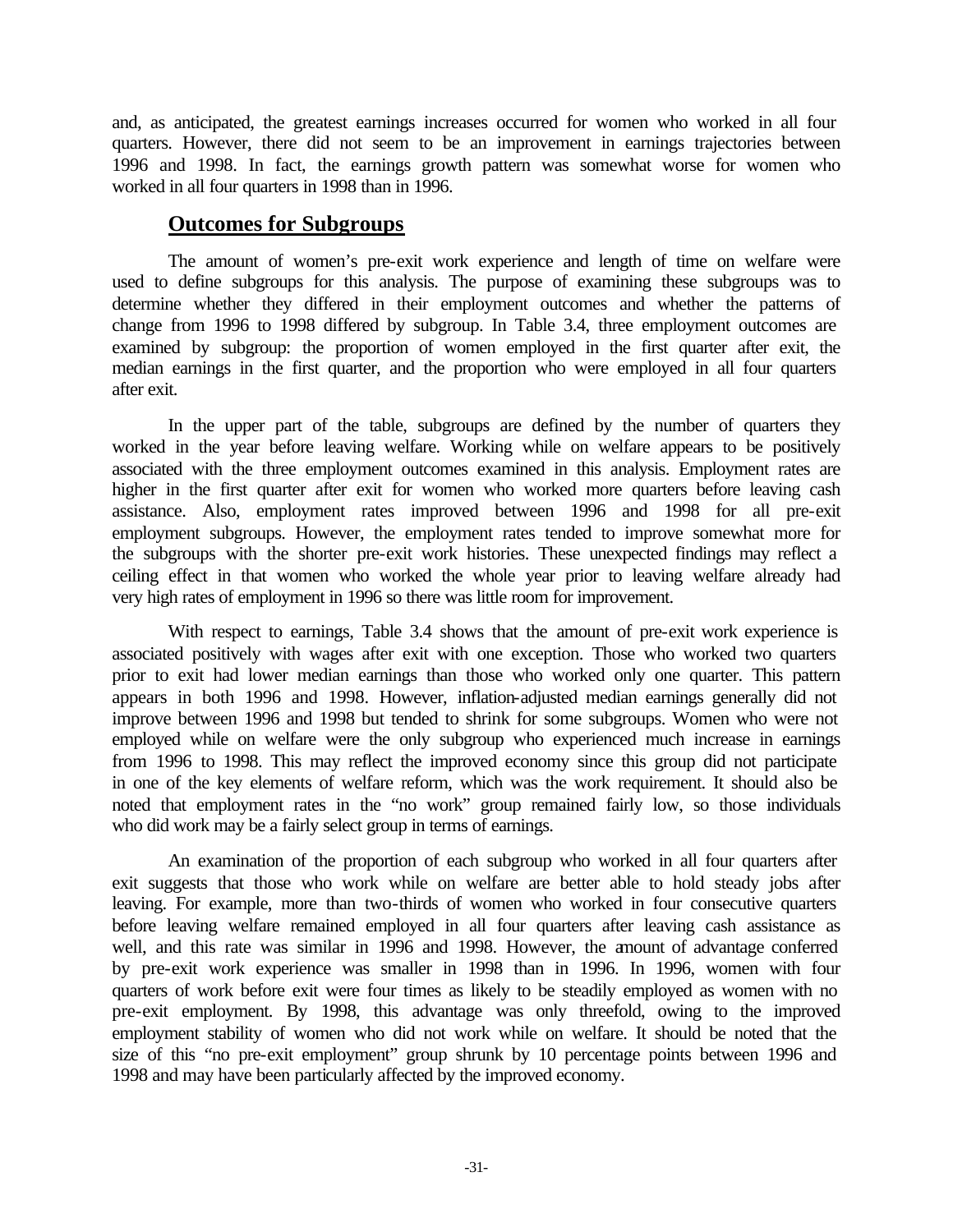#### **Table 3.4**

# **Post-Exit Outcomes for Pre- and Post-TANF Leavers, by Work and Welfare History**

|  | <b>Cuyahoga County</b> |
|--|------------------------|
|  |                        |

|                                               | <b>Recipients Who Left Welfare in:</b> |                     |                   |
|-----------------------------------------------|----------------------------------------|---------------------|-------------------|
|                                               | <b>Quarter 3</b>                       | Quarter 3           |                   |
|                                               | 1996                                   | 1998                |                   |
| <b>Outcome</b>                                | (Pre-TANF Leavers)                     | (Post-TANF Leavers) | <b>Difference</b> |
| <b>Previous work experience subgroups</b>     |                                        |                     |                   |
| Employed in 1st quarter after exit (%)        |                                        |                     |                   |
| No work in previous 4 quarters                | 29.4                                   | 35.2                | 5.8               |
| Work in 1 previous quarter                    | 61.6                                   | 63.9                | 2.3               |
| Work in 2 previous quarters                   | 65.3                                   | 73.9                | 8.6               |
| Work in 3 previous quarters                   | 75.7                                   | 75.9                | 0.2               |
| Work in 4 previous quarters                   | 87.0                                   | 88.1                | 1.1               |
| Median earnings in 1st quarter after exit     |                                        |                     |                   |
| No work in previous 4 quarters                | 1,724                                  | 2,186               | 462               |
| Work in 1 previous quarter                    | 2,677                                  | 2,647               | $-30$             |
| Work in 2 previous quarters                   | 2,487                                  | 2,478               | $-9$              |
| Work in 3 previous quarters                   | 2,822                                  | 2,866               | 44                |
| Work in 4 previous quarters                   | 3,238                                  | 3,041               | $-197$            |
| Employed in all 4 quarters after exit $(\%$ ) |                                        |                     |                   |
| No work in previous 4 quarters                | 16.0                                   | 20.1                | 4.1               |
| Work in 1 previous quarter                    | 39.6                                   | 40.4                | $0.8\,$           |
| Work in 2 previous quarters                   | 42.0                                   | 45.9                | 3.9               |
| Work in 3 previous quarters                   | 53.4                                   | 54.3                | 0.9               |
| Work in 4 previous quarters                   | 67.1                                   | 65.6                | $-1.5$            |
| <b>Prior welfare receipt subgroups</b>        |                                        |                     |                   |
| Employed in 1st quarter after exit (%)        |                                        |                     |                   |
| 1 - 12 months of prior welfare receipt        | 55.9                                   | 66.9                | 11.0              |
| 13 - 24 months of prior welfare receipt       | 64.9                                   | 71.2                | 6.3               |
| 25 - 36 months of prior welfare receipt       | 58.6                                   | 67.7                | 9.1               |
| Median earnings in 1st quarter after exit     |                                        |                     |                   |
| 1 - 12 months of prior welfare receipt        | 2,942                                  | 3,218               | 276               |
| 13 - 24 months of prior welfare receipt       | 2,897                                  | 2,911               | 14                |
| 25 - 36 months of prior welfare receipt       | 2,553                                  | 2,596               | 43                |
| Employed in all 4 quarters after exit         |                                        |                     |                   |
| 1 - 12 months of prior welfare receipt        | 40.4                                   | 48.1                | 7.7               |
| 13 - 24 months of prior welfare receipt       | 45.6                                   | 48.2                | 2.6               |
| 25 - 36 months of prior welfare receipt       | 38.3                                   | 45.4                | 7.1               |
| Number of adult leavers                       | 2,794                                  | 3,357               |                   |

SOURCES: Calculations from Ohio income maintenance files and unemployment insurance records.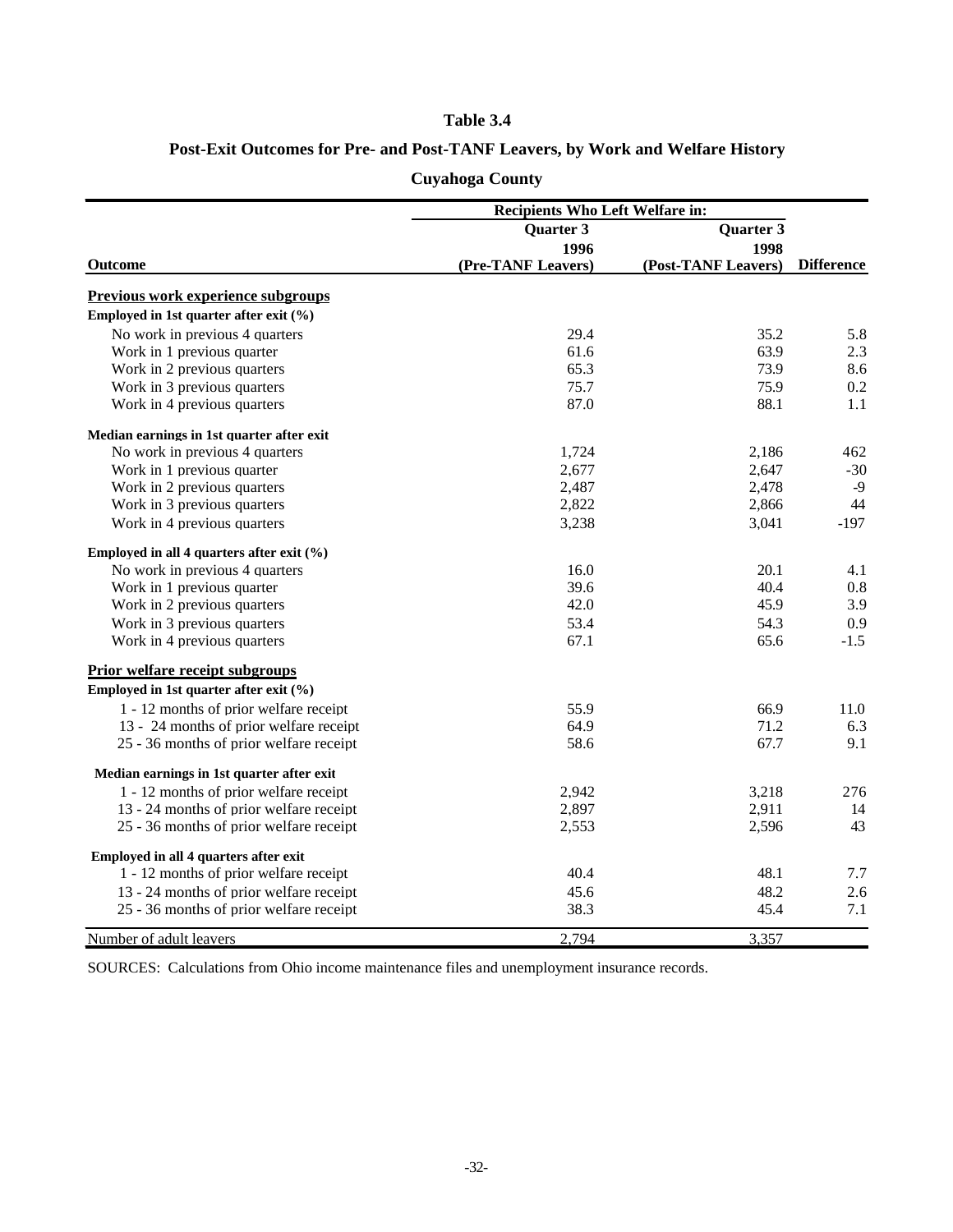The lower part of Table 3.4 examines earnings and employment outcomes for subgroups defined by welfare receipt in the 36 months prior to exit. Respondents were grouped into categories ranging from short-term (1-12 months) to long-term welfare dependence (25 to 36 months). It appears that employment rates, earnings, and duration of employment rose between 1996 and 1998 for all subgroups, but particularly for the short-duration group. A possible explanation for this pattern is that welfare reform in its initial phases focused on people who were enrolling in the program or coming into the agency for redetermination. Thus, women with shorter spells may have received greater exposure to the new emphasis on employment in the agency's message and services. It should also be noted that the effect of welfare duration on employment rates is not linear. In both years the employment rates are somewhat lower for women with short durations than for those with moderate durations. The effect of welfare duration on median earnings and steadiness of employment is linear for the most part.

# **II. Job Characteristics and Child Care**

l

Up to this point, the chapter has focused primarily on comparing employment rates and earnings for the pre- and post-exit welfare reform leavers. The analysis relied exclusively on administrative records and provides little information on the kinds of jobs that leavers take, their hourly earnings, or other job characteristics. This section turns to the follow-up survey to provide a more detailed picture of leavers' jobs. As mentioned earlier, the follow-up survey was conducted with a sample of the 1998 leavers only, precluding any comparisons between the job characteristics of the 1996 and 1998 cohorts.

Employment rates found in surveys tend to be higher than those based on official wage records because respondents include some jobs that are not reported to state UI programs. The follow-up survey shows that almost 92 percent of the TANF leavers reported working at some point since their benefits ended in quarter 3 of 1998.<sup>17</sup> Eighty-seven percent of this group reported working in a "regular" job, and the remaining 4 percent indicated that they had worked "off the books" during the period. Seventy percent of survey sample members were working in the month preceding the interview, with about 11 percent working at more than one job.

Table 3.5 presents selected characteristics of the current or most recent job held by former recipients who worked at some point since they left welfare in 1998. In general, employed former TANF recipients worked an average of 35 hours a week. Over three-fourths of those working in the month prior to the survey interview were working full time (30 hours per week or more). About 22 percent of the working respondents worked in regular evening and night shifts.

An important indicator of job quality is the availability of employer-provided benefits such as health insurance, vacation days, and investment in education and training. Table 3.5 shows the extent to which respondents received these benefits in their current or most recent job. Fifty-eight percent reported that that their employer provided health insurance coverage; however, only 47 percent of those offered coverage reported that they were actually enrolled in

<sup>&</sup>lt;sup>17</sup>Also keep in mind that the survey was conducted between 14 and 21 months after people left welfare in 1998. The administrative records employment rates are based on four quarters of post-exit follow-up. Thus, the surveyand UI-based measures of employment are not exactly comparable.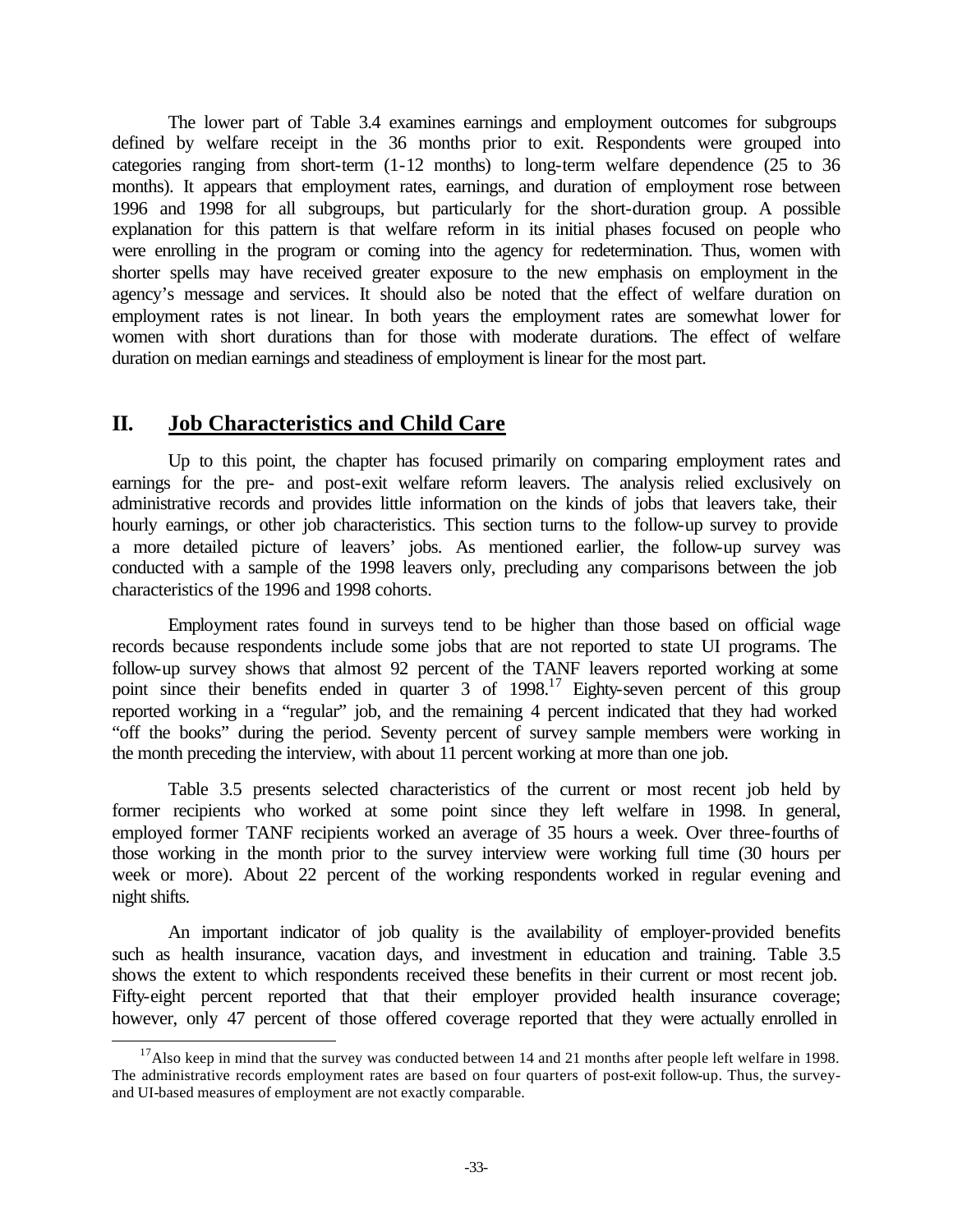#### **Table 3.5**

#### **Selected Characteristics of Current or Most Recent Job for Post-TANF Leavers**

|                                                 | <b>All Employed</b> |
|-------------------------------------------------|---------------------|
| Outcome                                         | <b>Leavers</b>      |
| Average number of hours worked per week         | 35.1                |
| Works full time (%)                             | 78.7                |
| Works part time (%)                             | 21.3                |
| Average earnings per hour $a$ (\$)              | 7.50                |
| Average earnings per week $(a)$                 | 264.30              |
| Employer-provided benefits (%)                  |                     |
| Job has sick/personal days with pay             | 50.0                |
| Job has paid vacation                           | 63.0                |
| Job has health/medical insurance for respondent | 58.4                |
| Among those whose job has insurance,            |                     |
| enrolled in job health plan (%)                 | 46.6                |
| Work schedule (%)                               |                     |
| Regular daytime shift                           | 55.6                |
| Regular evening                                 | 15.0                |
| Regular night shift                             | 7.2                 |
| Other (irregular, rotating, or split shift)     | 22.2                |
| Commutes to work (%)                            |                     |
| Average commute (minutes)                       | 26.4                |
| Drives own car                                  | 33.6                |
| Drives someone else's car                       | 8.7                 |
| Gets a ride with someone                        | 13.1                |
| Uses public transportation                      | 40.7                |
| Walks                                           | 6.5                 |
| Works at home                                   | 3.2                 |
| Sample size                                     | 306                 |

#### **Cuyahoga County**

SOURCE: Calculations from the follow-up survey.

<sup>a</sup> Earnings were computed from other survey items. Therefore, outlying wages may be due to inconsistent responses to the components of the wage variable. For example, survey respondents can report their earnings annually, monthly, biweekly, weekly, daily, or hourly. They are then asked to provide a wage amount. Hourly wage is based on these components. Wages over \$28 per hour were excluded from this analysis.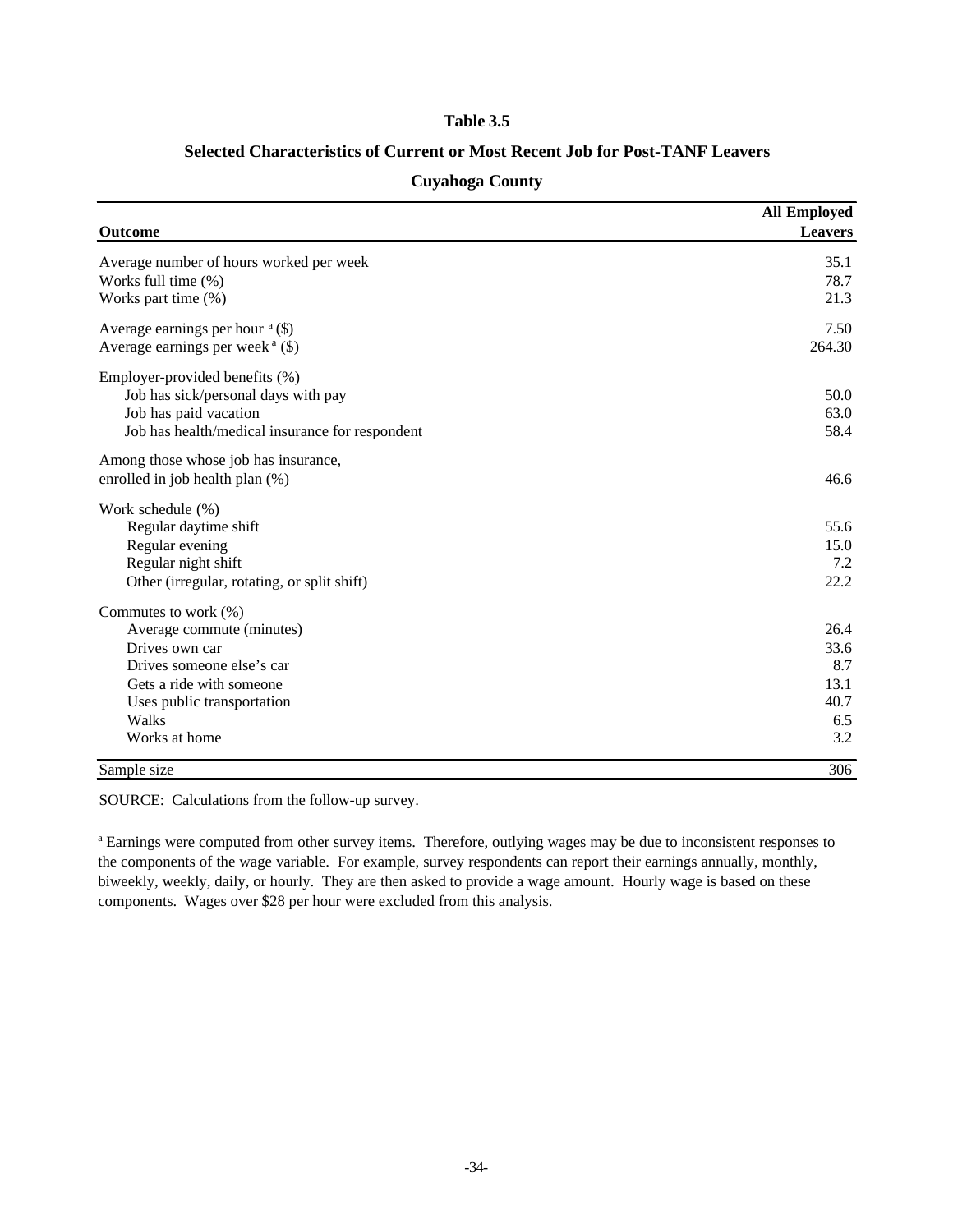the employer's health plan; not being eligible for health coverage or not being able to afford it were the primary reasons for not accessing employer-provided health benefits.

Employed respondents earned an average of \$7.50 an hour. The median hourly wage was \$7, and close to 23 percent of those who worked reported earning below the minimum wage. About 12 percent reported earning above \$10 an hour.

Although not shown in the table, the current or most recent jobs held by the survey respondents are concentrated in service and retail industries with a greater number of entry-level jobs. Those in administrative and support staff jobs were likely to be earning higher hourly wages (\$10 on average) and more likely to be in jobs that provided health insurance coverage.

Since the typical leaver in this study is a young woman with at least one child and most leavers were leaving welfare for work, the post-TANF survey asked a series of questions about child care, particularly as it relates to some or all of the children in the household. Although child care problems pose a barrier to work for some leavers, the discussion in this section focuses on the child care arrangements and the help that families receive to provide child care.

Table 3.6 presents information on child care arrangements for households with children. Of the 306 survey respondents, 234 were living with a child or grandchild under age 13. Thirtyfour percent of this group indicated that they had received some form of assistance from a government agency or other source to pay for child care costs since they had left welfare. Twenty-five percent of the sample members were receiving help with child care payments at the time of the survey interview. Respondents who had worked in the first four quarters after exit were more likely to have received some assistance with child care payments. The survey also examined whether children in this age group tended to care for themselves as a result of their mother's employment-related activities. Thirteen percent of the households with a child under age 13 reported that their children had taken care of themselves on a regular basis. Reports of unsupervised care were higher for leavers who had worked steadily in the first four quarters after exit than for those with less steady employment during the same period (17 versus 11 percent).

Given the relatively high levels of employment among the leavers, it is surprising that only about one-third of those off welfare had received some form of help with child care payments since the time they left welfare. It is unclear from this analysis whether employed leavers are aware of their eligibility for child care services under Ohio Works First. Further, this study cannot tell whether families are having trouble finding quality child care or whether they are opting to rely on informal help (that is, relatives and other family members) to care for their children. Clearly, a small proportion of welfare leavers' children are taking care of themselves, which raises questions about safety and concerns about unsupervised care for these children.

# **III. Barriers to Work**

*To what extent do former recipients report major barriers to work?* Existing research has identified several characteristics that present significant barriers to work among low-income mothers. Zedlewski (1999), for example, identifies six obstacles to work among welfare recipients: less than a high school education, no work experience and no employment in last three years, responsibility for a child under age 1, responsibility for a child receiving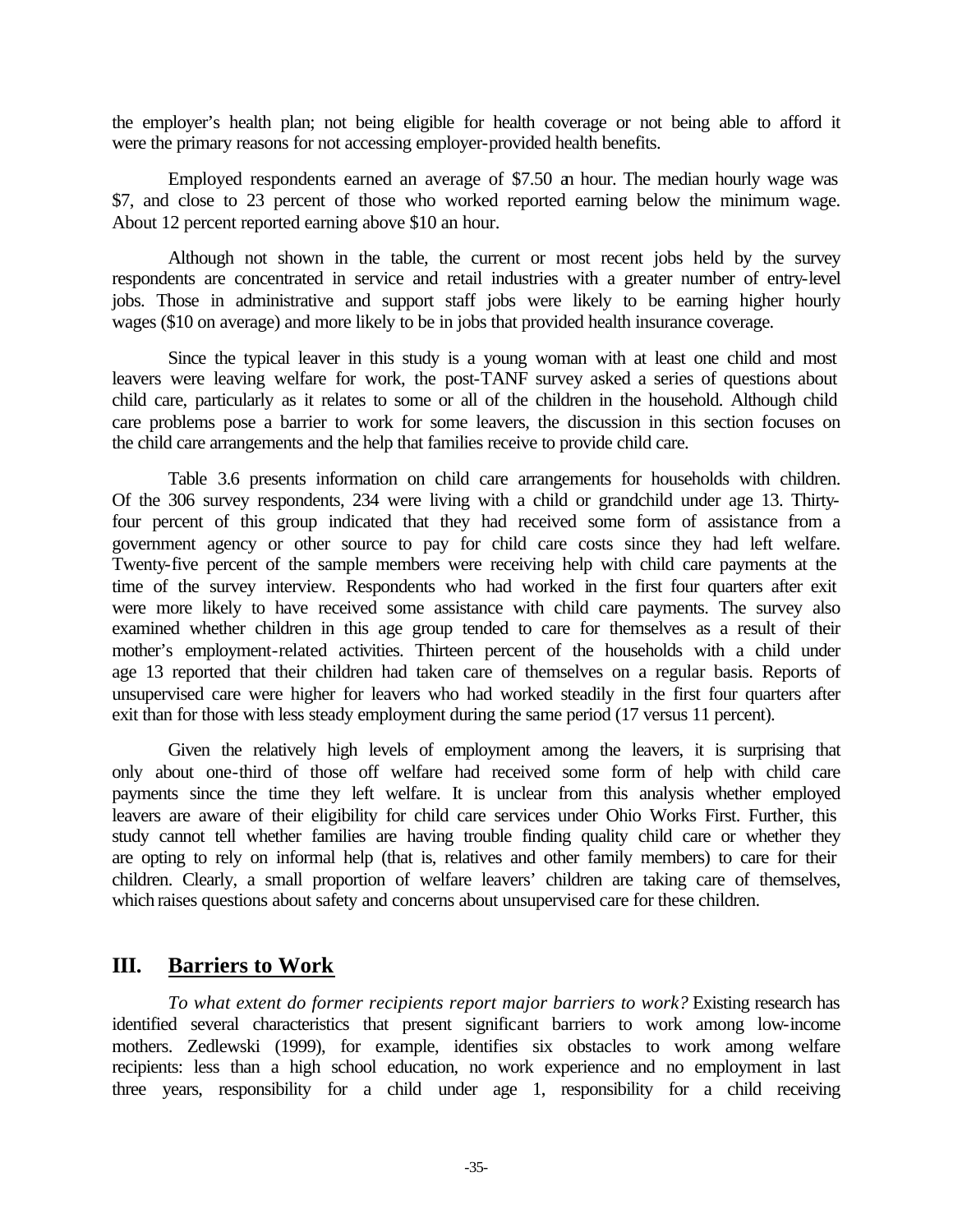### **Table 3.6**

# **Child Care Arrangements, by Post-Exit Employment**

### **Cuyahoga County**

|                                                                                                    |                    | Worked 1-3<br><b>Ouarters</b> | Worked 4<br><b>Ouarters</b> |
|----------------------------------------------------------------------------------------------------|--------------------|-------------------------------|-----------------------------|
| <b>Outcome</b>                                                                                     | <b>All Leavers</b> | Post-Exit                     | <b>Post-Exit</b>            |
| Any child under age $13a$                                                                          |                    |                               |                             |
| Received help for paying<br>child care costs (since benefits ended) (%)                            | 33.6               | 23.7                          | 43.8                        |
| Currently receiving any help for paying child care<br>costs(%)                                     | 25.2               | 14.6                          | 34.4                        |
| Some or all children take care of themselves on a<br>regular basis, even for small amounts of time | 13.2               | 11.3                          | 17.3                        |
| Sample Size                                                                                        | 234                | 66                            | 129                         |

SOURCE: Calculations from the follow-up survey.

NOTE: <sup>a</sup>This analysis applies to 234 respondents with at least one child under age 13.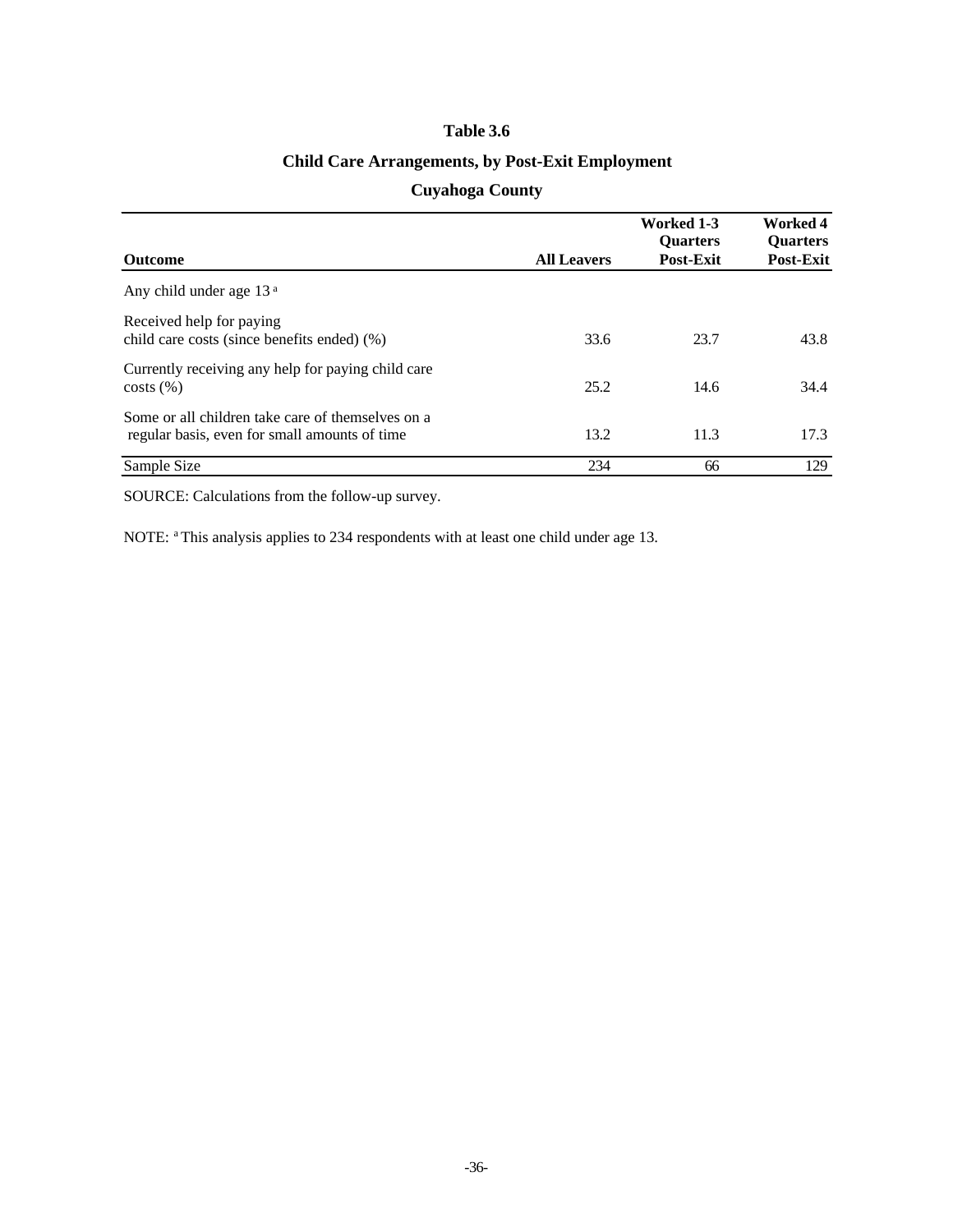Supplemental Security Income (SSI), poor physical and mental heath, and limited English language proficiency. Danziger et al. (2000) identify 14 barriers that could impede recipients' transition from welfare to work. Grouped into a number of domains, the barriers include: low education, work experience, jobs skills, and workplace norms; perceived discrimination; transportation problems; psychiatric disorders and substance abuse; physical health problems; and domestic violence.

In this study, we examine the prevalence of five potential barriers to work: lack of high school education, no employment in the year prior to exit, a physical or mental condition limiting work for the respondent, a child health problem, and general child care problems. Table 3.7 shows the prevalence of these barriers among the survey sample. The column labeled "all leavers" shows the proportion of the survey sample reporting a barrier. Several interesting findings emerge. Although high levels of employment are evident among the leavers in this study, a large number of survey respondents reported the presence of individual and family characteristics that present significant challenges to work. Overall, 38 percent of all leavers had less than a high school education (compared with 13 percent of the national female population aged 18-54); 19 percent had not worked in the year prior to leaving welfare; and 22 percent experienced child care problems.

Prevalence of barriers is also shown in the table for sample members who did not work in the year after leaving welfare, worked in one to three quarters, or worked in all four quarters after exit. When post-exit work status is taken into account, it appears that former recipients who had worked steadily after leaving welfare were less likely to report the barriers examined here. Individuals who did not work in the follow-up period were more likely to indicate the presence of a physical or mental condition that limited their ability to engage in work or education-related activities. Child care problems also appear to be a prominent concern for those who did not work or those with less steady employment in the first four quarters after leaving welfare.

Research suggests that having more than one barrier could present greater challenges to getting and keeping employment than the presence of any single barrier. For example, the lack of a high school diploma by itself may not constitute a barrier to work, but the presence of multiple problems reduces the opportunities for employment. Table 3.7 shows the proportion of former recipients reporting none, one, or two or more of the five barriers to work examined here. Consistent with other research, multiple barriers are common among former recipients: 63 percent of the survey sample reported having at least one barrier. Respondents who worked in all four quarters were less likely to report a barrier to work, and those who did not work in the period of analysis were more likely to report multiple barriers. These findings of prevalence of barriers have implications for service delivery as well as raise concerns about the employment prospects of former recipients faced with these conditions.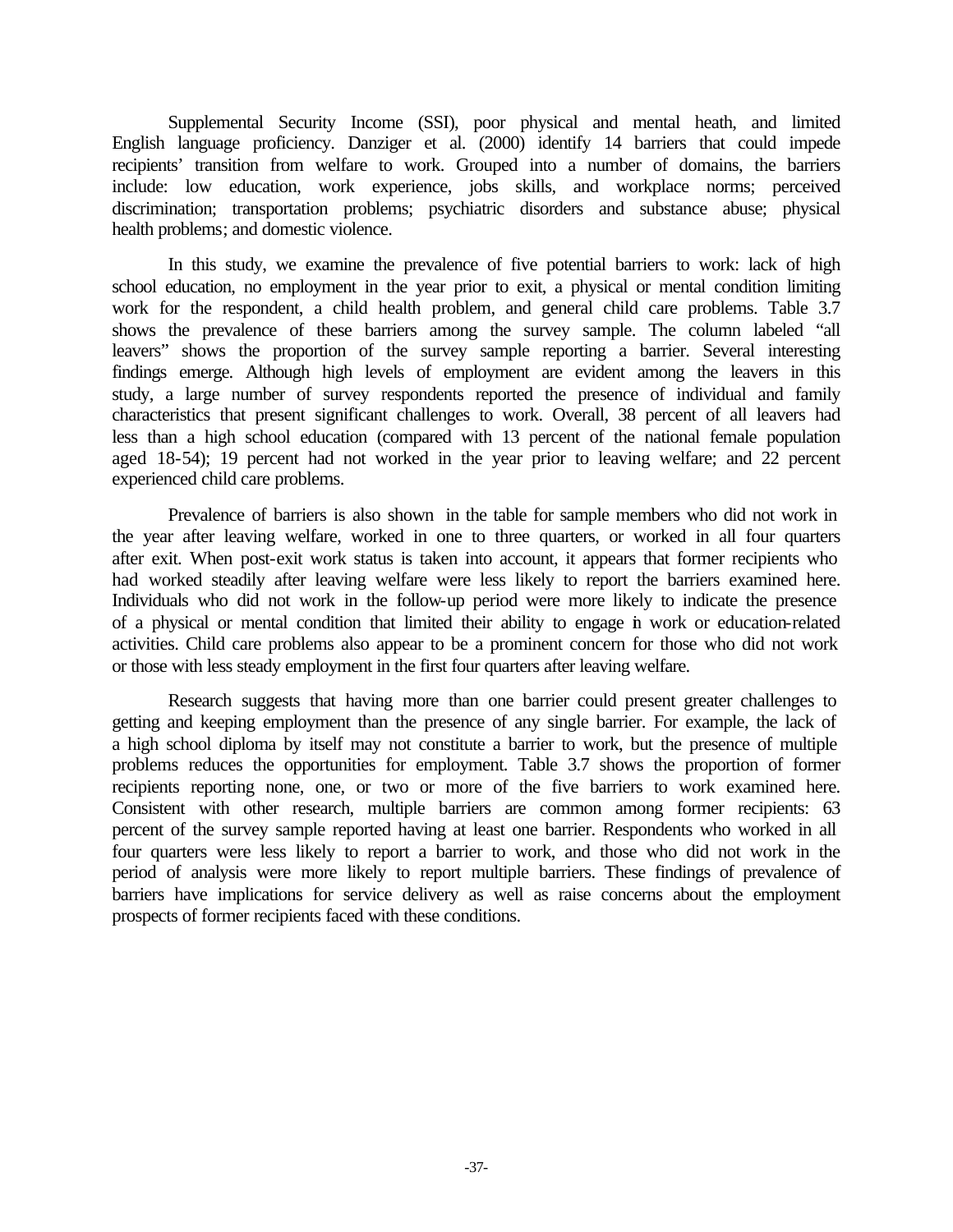# **Table 3.7**

# **Barriers to Work for Post-TANF Leavers, by Post-Exit Employment**

|  | <b>Cuyahoga County</b> |
|--|------------------------|
|  |                        |

|                                                                                     |                |                  | <b>Worked 1-3</b> | <b>Worked 4</b> |
|-------------------------------------------------------------------------------------|----------------|------------------|-------------------|-----------------|
|                                                                                     | All            | Did Not Work     | <b>Quarters</b>   | <b>Quarters</b> |
| <b>Barriers to Work</b>                                                             | <b>Leavers</b> | <b>Post-Exit</b> | Post-Exit         | Post-Exit       |
| Less than a high school                                                             |                |                  |                   |                 |
| education $(\%)$                                                                    | 38.0           | 40.0             | 49.1              | 31.0            |
| Did not work in year prior to                                                       |                |                  |                   |                 |
| benefit termination (%)                                                             | 18.8           | 52.2             | 18.9              | 8.5             |
| Respondent with physical or mental condition<br>that limits kind or amount of work, |                |                  |                   |                 |
| or education $(\%)$                                                                 | 15.4           | 32.2             | 13.4              | 11.3            |
| Child health problems:<br>ill, disabled, or has condition that limits               |                |                  |                   |                 |
| respondent from working (%)                                                         | 16.4           | 11.5             | 19.1              | 16.1            |
| Child care problems (%)                                                             | 21.5           | 32.6             | 31.6              | 12.8            |
| Multiple barriers (%)                                                               |                |                  |                   |                 |
| None                                                                                | 37.0           | 17.1             | 27.7              | 48.6            |
| 1                                                                                   | 32.3           | 29.6             | 35.1              | 31.6            |
| 2 or more                                                                           | 30.6           | 53.3             | 37.2              | 19.9            |
| Sample size                                                                         | 306            | 55               | 86                | 165             |

SOURCE: Calculations from the follow-up survey.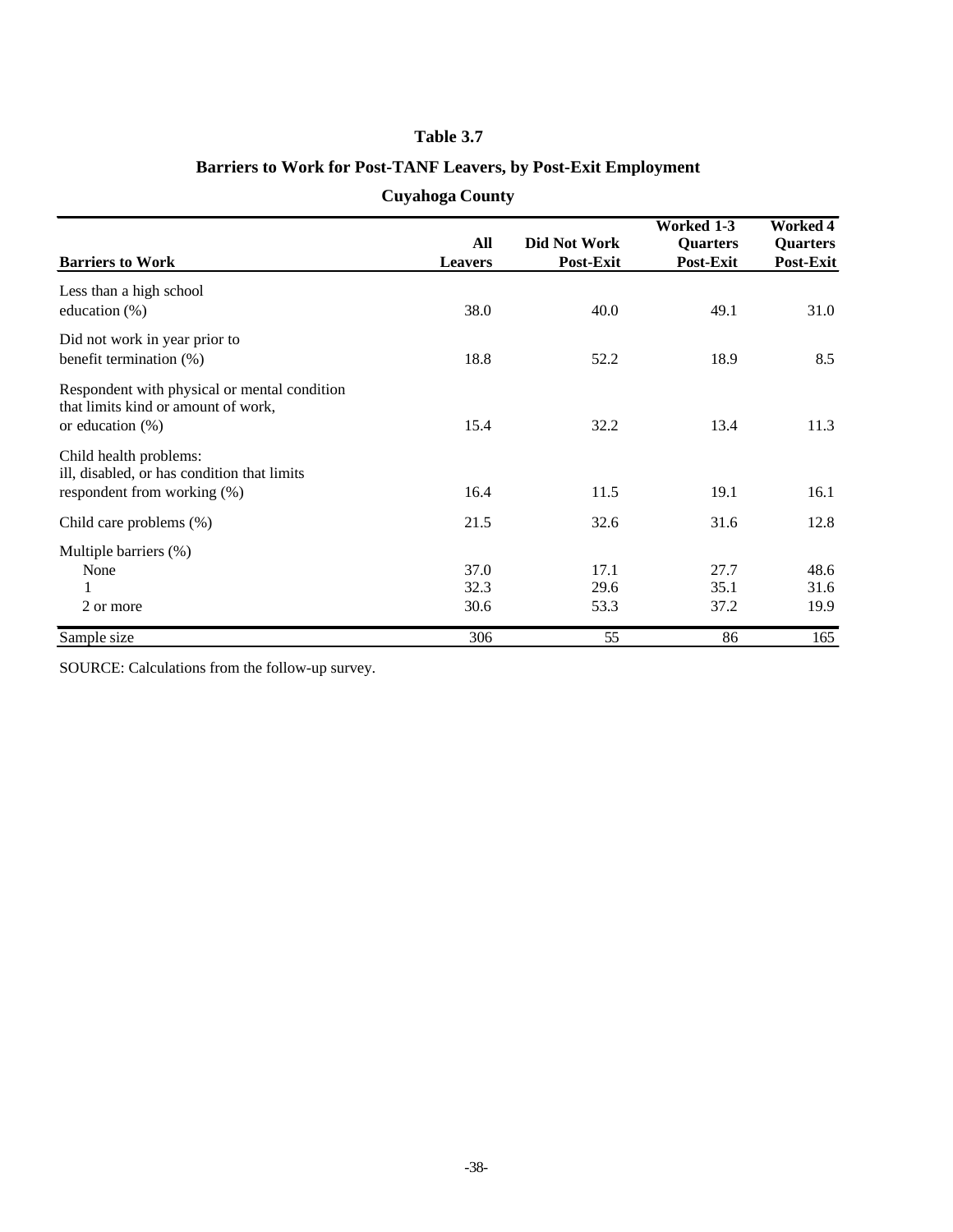### **Chapter 4**

# **Welfare Recidivism and Food Stamp and Medicaid Receipt**

An important marker of a weak or unsuccessful transition off welfare is a return to welfare. The existing literature on welfare dynamics suggests that a number of factors influence how long former recipients are able to stay off welfare and that the extent of dependence on the welfare system is highly correlated with individual, family, and community characteristics. Characteristics such as a recipient's education level, work history, physical and health status, and access to networks are all factors shown to be associated with welfare dependence. Individuals with the greatest barriers to employment are considered most likely to return to welfare after relatively short spells off welfare.

The analysis presented in Chapter 2 raises some questions about leavers' use of public assistance following exit. For example, fewer than half of the pre- and post-TANF leavers worked steadily in the year after exiting welfare; further, a significant proportion of both groups did not work at all during the follow-up period. This chapter examines the rate at which former recipients return to cash assistance within a year of leaving welfare and how long, on average, they stay off assistance. Patterns of Food Stamp receipt and Medicaid coverage for these groups are examined as well. Whether program participation varies for subgroups defined by prior work and welfare is also explored.

### **Findings in Brief**

- *Welfare recidivism rates remained nearly the same between 1996 and 1998. For both pre- and post-TANF leavers, roughly 35 percent of the sample returned to welfare within one year of exit.*
- *There was a marked increase between 1996 and 1998 in Food Stamp and Medicaid participation rates in the month after exit and at the 12-month follow-up point. However, participation rates decline over time for both cohorts, and the rates seem relatively low on the basis of the earnings reported for these groups.*

### **I. Welfare Recidivism**

The number and proportion of adult leavers who subsequently returned to welfare are shown in Table 4.1. In each of the four quarters after exit, individuals are counted as receiving assistance if they were active recipients for at least one month in the quarter. It is important to note that Cuyahoga defines leavers as those who left cash assistance for two consecutive months. Thus, individuals who returned after their first month off are not included in the study. Recidivism rates would be higher if the study population included one-month exits.

Table 4.1 shows that rates of return to welfare in the quarter after exit were about 20 percent for both the 1996 and 1998 exit cohorts. However, the return rates for quarters 2-4 were slightly lower in 1998 than in 1996. When welfare receipt for all four quarters after the quarter of exit is examined, nearly 62 percent of the women remained off welfare during the full four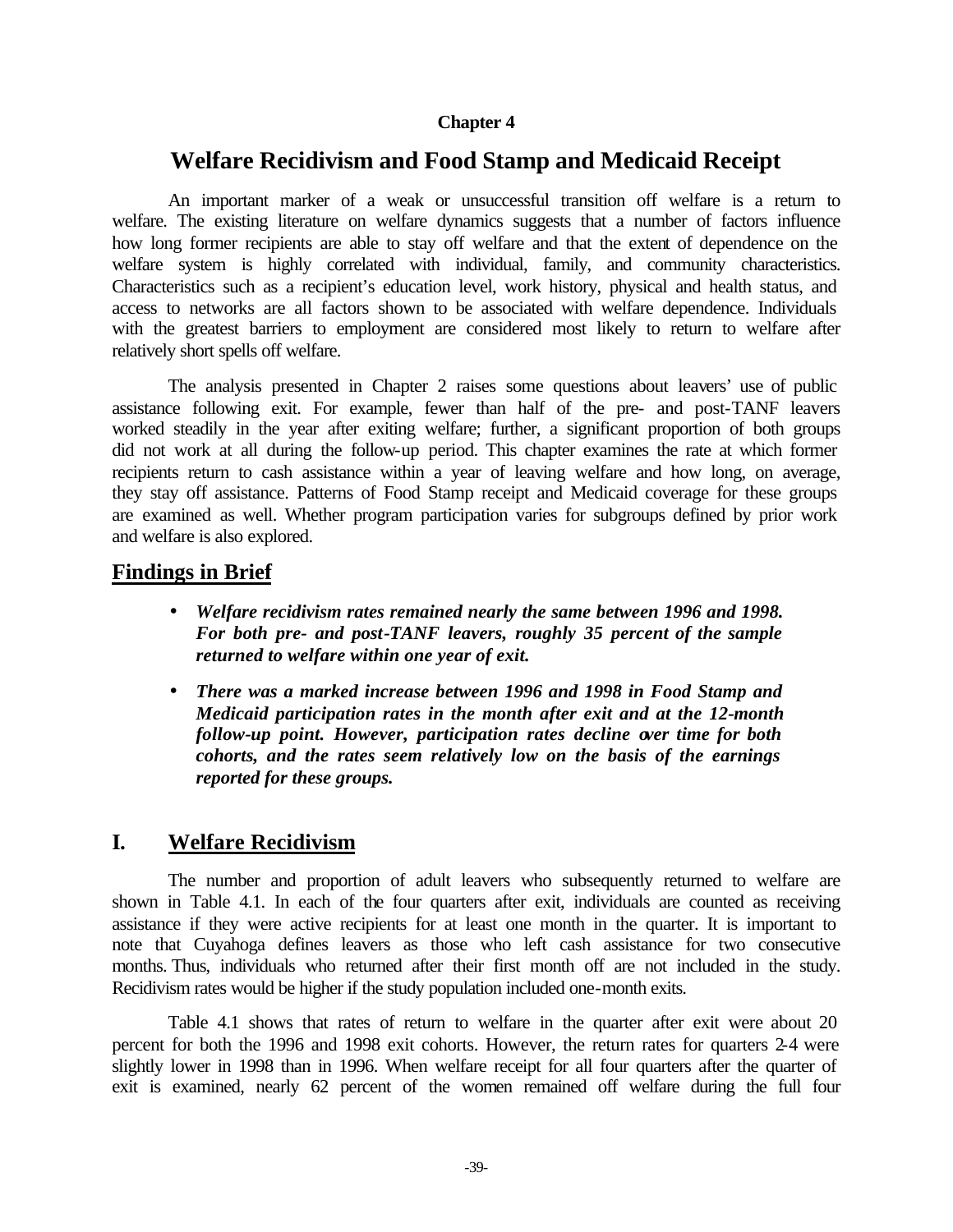#### **Table 4.1**

# **Welfare Receipt in Four Quarters After Exit for Pre- and Post-TANF Leavers**

|                                                                  | <b>Recipients Who Left Welfare in:</b> |                     |            |
|------------------------------------------------------------------|----------------------------------------|---------------------|------------|
|                                                                  | <b>Ouarter 3</b>                       | <b>Ouarter 3</b>    |            |
|                                                                  | 1996                                   | 1998                |            |
| <b>Outcome</b>                                                   | (Pre-TANF Leavers)                     | (Post-TANF Leavers) | Difference |
| Receiving cash assistance $(\% )$                                |                                        |                     |            |
| 1 quarter after leaving welfare                                  | 20.4                                   | 21.1                | 0.7        |
| 2 quarters after leaving welfare                                 | 27.5                                   | 24.3                | $-3.2$     |
| 3 quarters after leaving welfare                                 | 29.6                                   | 25.3                | $-4.3$     |
| 4 quarters after leaving welfare                                 | 28.7                                   | 24.9                | $-3.8$     |
| Ever received cash assistance.<br>quarters 1-4 post-exit $(\% )$ | 37.4                                   | 38.1                | 0.7        |
| Number of adult leavers                                          | 2.794                                  | 3.357               |            |

# **Cuyahoga County**

SOURCE: Calculations from Ohio income maintenance files.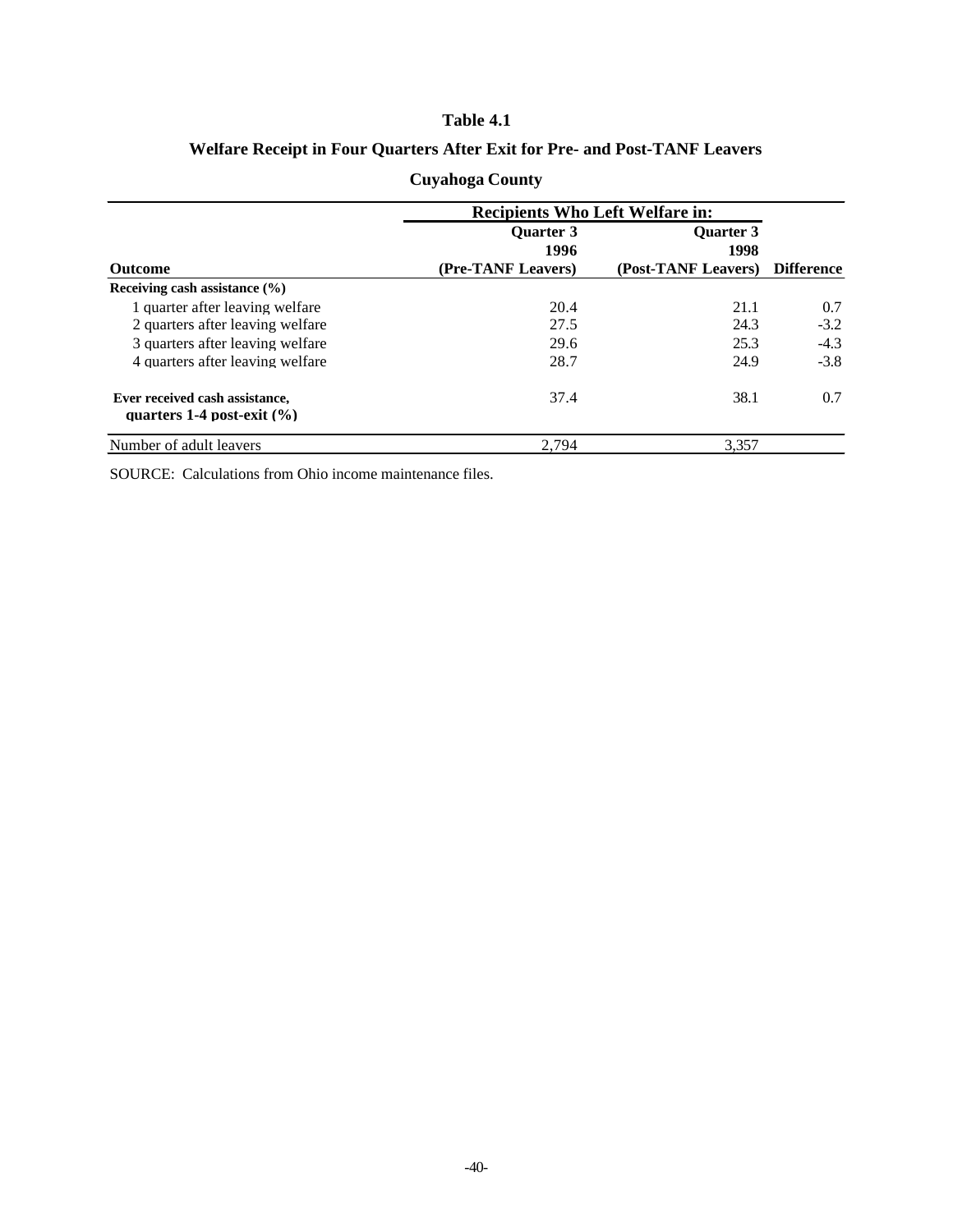quarters of follow-up in both cohorts. The fact that point-in-time recidivism rates fell while "ever back on welfare" rates stayed the same indicates that welfare spells were somewhat shorter in 1998 than in 1996. It should be noted that no women in these cohorts had reached their welfare time limit, which is three years in Ohio. Once individuals have used 36 months of benefits, they will not be able to return to cash assistance in the future, suggesting that recidivism rates should fall even further.

Table 4.2 examines post-exit employment differences between adults who remained off welfare for 12 consecutive months and those who returned to welfare for at least one month during the 12-month period. In this analysis the 12-month period begins for each study subject with her first month off welfare and ends after 12 months have elapsed. Thus, a person whose first month off welfare was July 1996 was classified as not returning to welfare if she were off every month through June 1997. Interestingly, the proportion never employed is about the same in both groups. Possibly women who were not employed remained off welfare because they were working outside the mainstream employment system, were supported by husbands or other family members, or had moved to another area. The most obvious difference between the two groups is in the proportion employed in all four quarters: twice as many nonreturnees as returnees. There are some differences in the findings for the 1996 and 1998 exit cohorts. The proportion of women never employed fell for both the returnees and the nonreturnees. The most notable difference between 1996 and 1998 is in the proportion of individuals who did not return to welfare and maintained steady employment: almost 55 percent of women who stayed off welfare for a year were employed in all four quarters in 1998. Contrary to the positive employment trends, median quarterly earnings for women staying off welfare declined from 1996 to 1998. An additional important finding is that the proportion of women who stayed off welfare but received Medicaid and Food Stamps rose by approximately 20 percentage points between 1996 and 1998. This suggests that these programs are important for meeting basic needs of families who stay off of cash assistance, because their earnings are very low.

Although reasons for leaving cash assistance could not be ascertained using agency administrative records, the follow-up survey provides some insights into why people returned to welfare within a year of leaving. The survey allowed respondents to provide more than one reason for returning to cash assistance, and the most commonly reported reasons were being unemployed (32.0 percent), income being too low or needing the money (10.4 percent), and changes in family composition (14.4 percent).

Table 4.3 examines recidivism rates for subgroups based on their pre-exit employment and welfare history. The subgroups are defined by the number of pre-exit employment quarters in the previous year and the number of 36 months pre-exit that they had spent on welfare. The focus of this table differs from Table 4.2, which examined post-exit outcomes. As shown in Table 4.3, recidivism rates were generally higher for women with two or three quarters of preexit work experience than for women with no work experience or four quarters of work experience. This puzzling finding is consistent with the marginal position that these women occupy in the labor market, frequently necessitating returns to welfare while working on and off. Longer pre-exit welfare durations show the expected, linear relationship with recidivism rates.

With a few exceptions, recidivism rates were lower in 1998 than in 1996 for all subgroups. The exceptions were for women with little work experience while on welfare and for those with a previous welfare spell of one year or less. It is possible that in 1998 the nonworking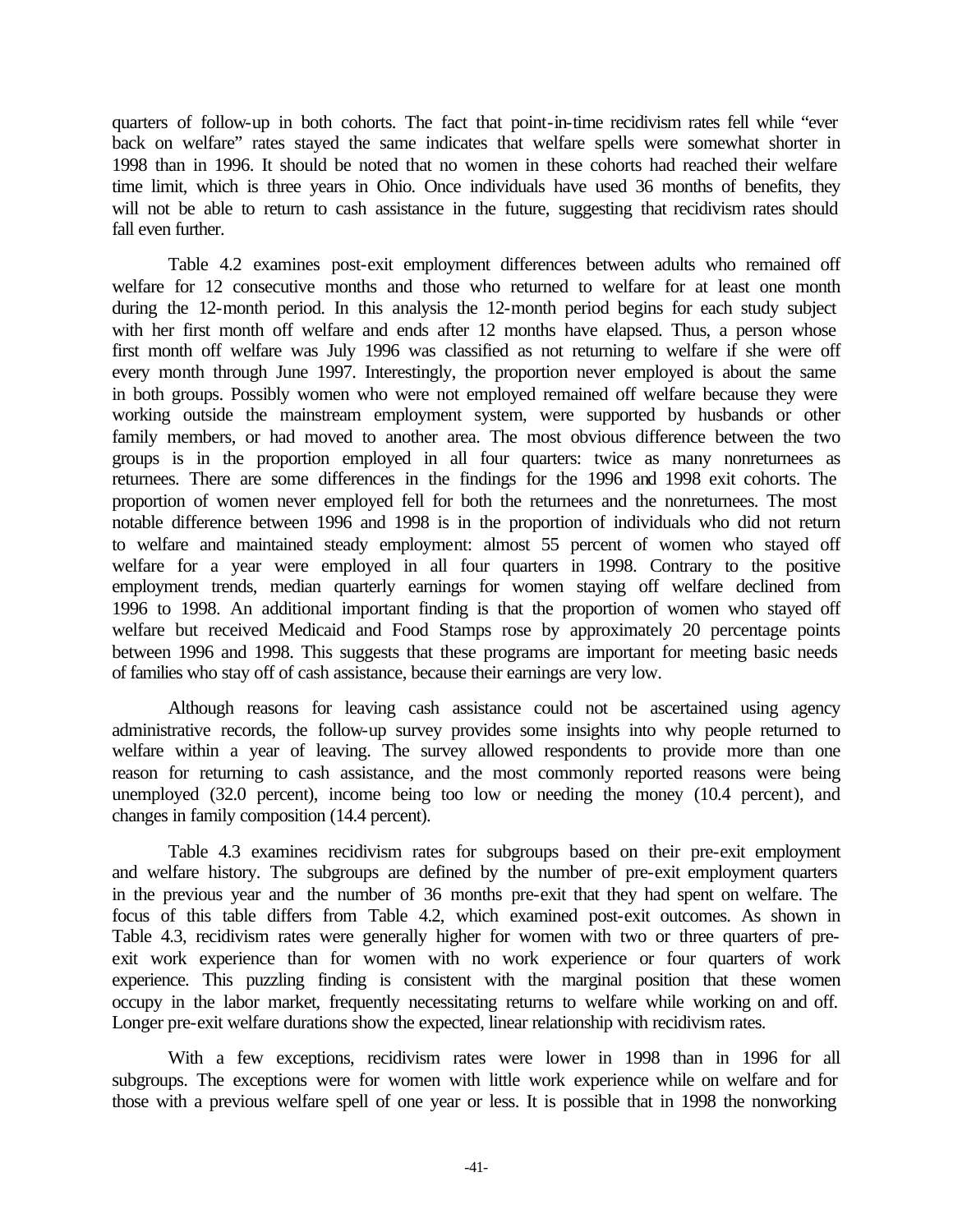#### **Table 4.2**

### **Characteristics of Those Who Did/Did Not Return to Cash Assistance**

| <b>Cuyahoga County</b> |  |
|------------------------|--|
|------------------------|--|

|                                                | <b>Recipients Who Left Welfare in:</b> |                     |                   |
|------------------------------------------------|----------------------------------------|---------------------|-------------------|
|                                                | Quarter 3                              | Quarter 3           |                   |
|                                                | 1996                                   | 1998                |                   |
| <b>Outcome</b>                                 | (Pre-TANF Leavers)                     | (Post-TANF Leavers) | <b>Difference</b> |
| Adult leavers returning to cash assistance     |                                        |                     |                   |
| Never employed (%)                             | 26.6                                   | 18.2                | $-8.4$            |
| Employed 1 quarter (%)                         | 15.1                                   | 13.8                | $-1.3$            |
| Employed 2 quarters (%)                        | 13.3                                   | 16.3                | 3                 |
| Employed 3 quarters (%)                        | 16.3                                   | 20.4                | 4.1               |
| Employed 4 quarters (%)                        | 28.6                                   | 31.3                | 2.7               |
| Median quarterly earnings (\$)                 | 1,487                                  | 1,553               | 66                |
| Ever on Food Stamps (%)                        | 98.8                                   | 98.4                | $-0.4$            |
| Ever on Medicaid (%)                           | 99.9                                   | 98.2                | $-1.7$            |
| Total number of adults returning               | 985                                    | 1,188               |                   |
| Adult leavers not returning to cash assistance |                                        |                     |                   |
| Never employed (%)                             | 29.2                                   | 18.3                | $-10.9$           |
| Employed 1 quarter (%)                         | 7.5                                    | 6.6                 | $-0.9$            |
| Employed 2 quarters (%                         | 6.6                                    | 6.7                 | 0.1               |
| Employed 3 quarters (%)                        | 10.0                                   | 13.5                | 3.5               |
| Employed 4 quarters (%)                        | 46.7                                   | 54.9                | 8.2               |
| Median quarterly earnings (\$)                 | 3,023                                  | 2,921               | $-102$            |
| Ever on Food Stamps (%)                        | 34.7                                   | 51.6                | 16.9              |
| Ever on Medicaid (%)                           | 31.0                                   | 53.3                | 22.3              |
| Total number of adults not returning           | 1,809                                  | 2,169               |                   |
| Total number of adult leavers                  | 2,794                                  | 3,357               |                   |

SOURCES: Calculations from Ohio income maintenance files and unemployment insurance records.

NOTE: Median earnings are presented for those who were employed during the follow-up period.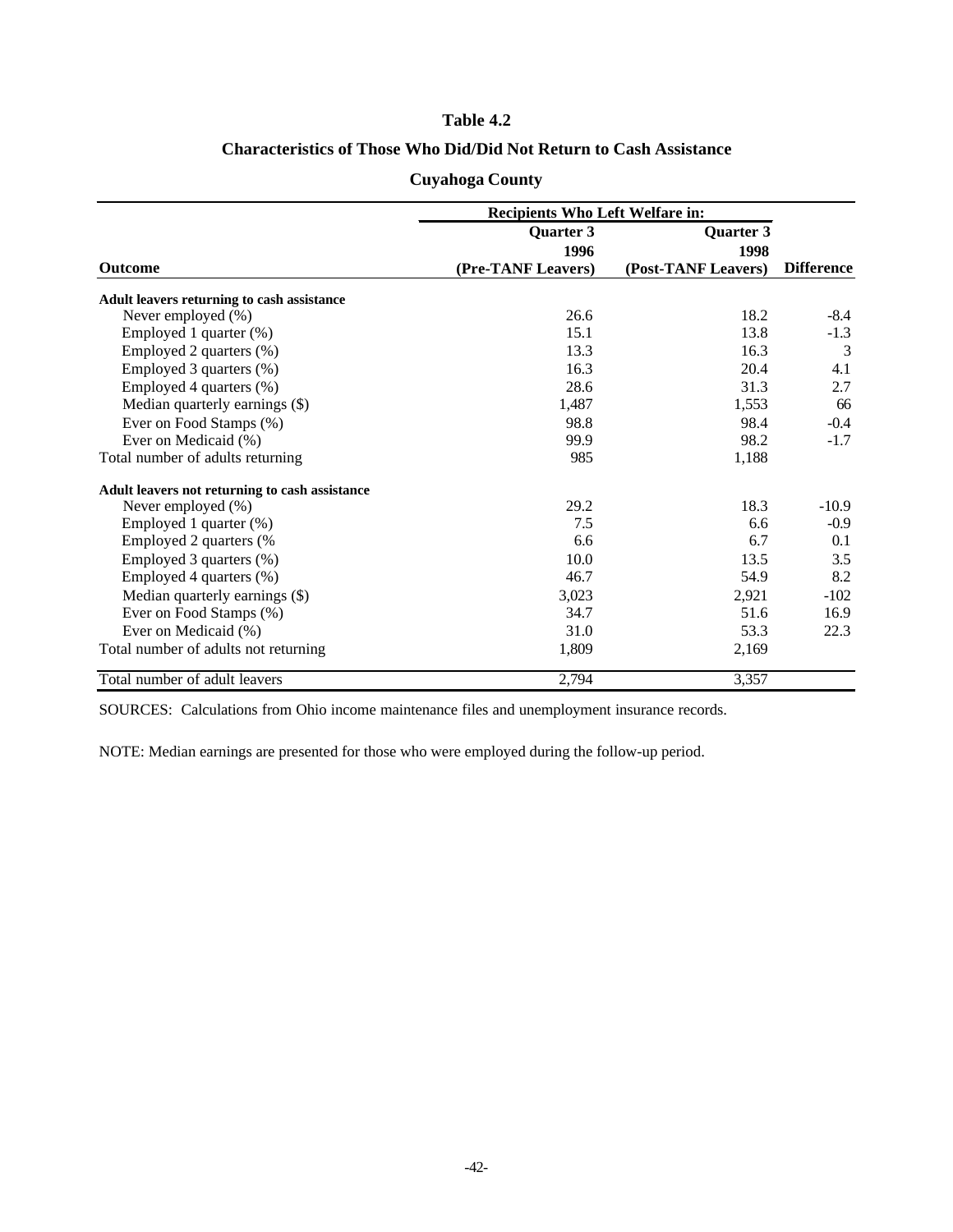#### **Table 4.3**

# **Recidivism Rates, by Prior Employment and Welfare History**

### **Cuyahoga County**

|                                         | <b>Recipients Who Left Welfare in:</b> |                     |                   |
|-----------------------------------------|----------------------------------------|---------------------|-------------------|
|                                         | <b>Ouarter 3</b>                       | Quarter 3           |                   |
|                                         | 1996                                   | 1998                |                   |
| <b>Outcome</b>                          | (Pre-TANF Leavers)                     | (Post-TANF Leavers) | <b>Difference</b> |
| <b>Prior work history subgroups</b>     |                                        |                     |                   |
| <b>Returning to cash assistance</b>     |                                        |                     |                   |
| within one year $(\% )$                 |                                        |                     |                   |
| No work previous four quarters          | 28.7                                   | 29.7                | 1.0               |
| Work 1 previous quarter                 | 39.2                                   | 40.6                | 1.4               |
| Work 2 previous quarters                | 42.8                                   | 41.2                | $-1.6$            |
| Work 3 previous quarters                | 44.9                                   | 40.3                | $-3.6$            |
| Work 4 previous quarters                | 37.3                                   | 34.6                | $-2.7$            |
| <b>Prior welfare history subgroups</b>  |                                        |                     |                   |
| Returning to cash assistance            |                                        |                     |                   |
| within one year $(\% )$                 |                                        |                     |                   |
| 1 - 12 months of prior welfare receipt  | 25.9                                   | 27.0                | 1.1               |
| 13 - 24 months of prior welfare receipt | 37.4                                   | 35.8                | $-1.6$            |
| 25 - 36 months of prior welfare receipt | 41.1                                   | 40.5                | $-0.6$            |
| Number of adult leavers                 | 2,794                                  | 3,357               |                   |

SOURCES: Calculations from Ohio income maintenance files and unemployment insurance records.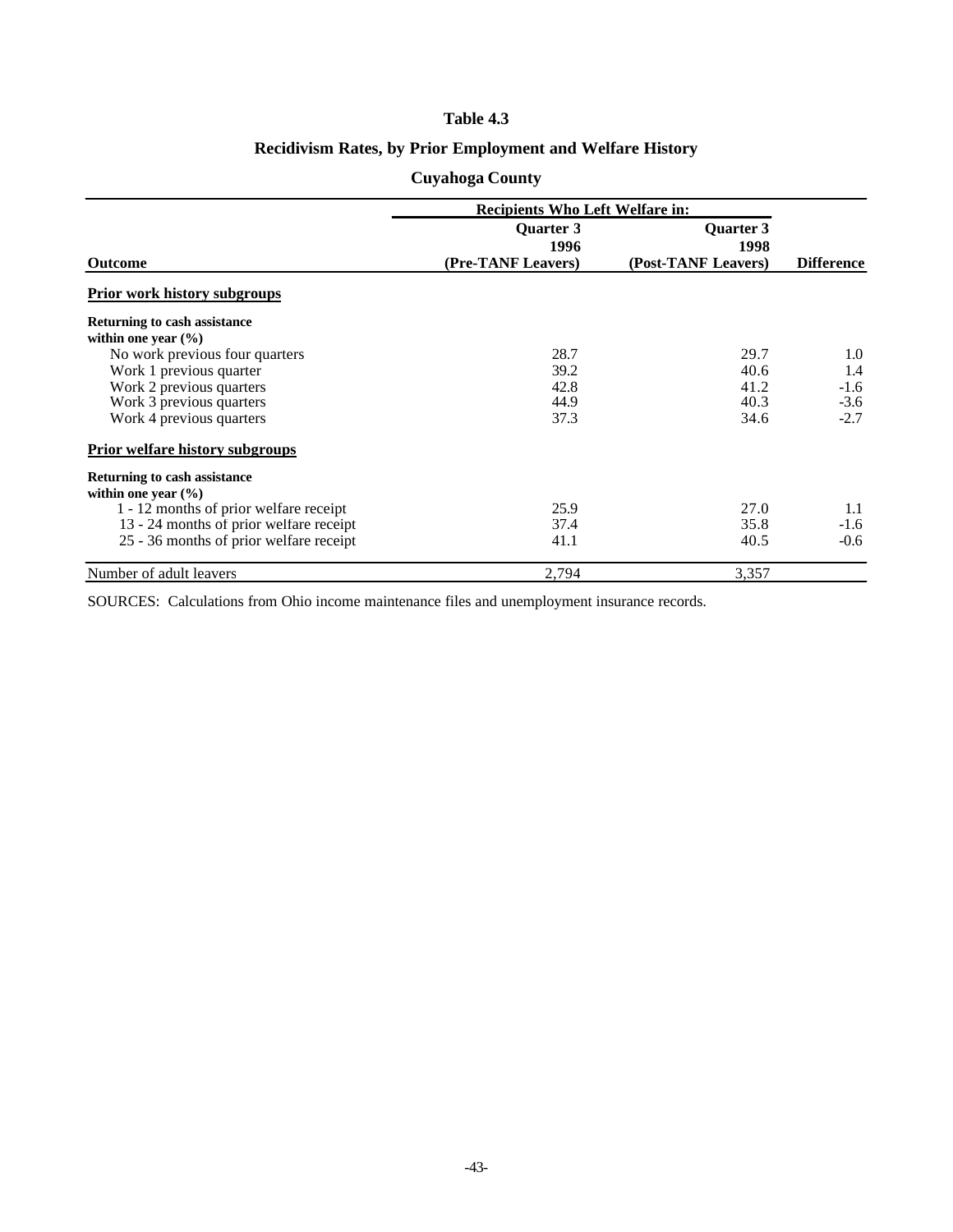or short-staying recipients experienced sanctions or other influences that made them leave cash assistance before they were ready, thus making them more likely to return to TANF within the year.

# **II. Food Stamp and Medicaid Receipt**

Welfare leavers are eligible for noncash assistance to help support their transition off welfare. To a large extent, these benefits are available to those who qualify because of low income. Important questions for public policy arise around the extent to which low-income families rely on these transition supports and the role that these noncash supports play in helping people transition off welfare. We examine the use of two such government supports: Food Stamps and Medicaid. Although a number of other government benefits are available for former recipients (housing assistance, child care, transportation costs, work expenses, and more), our analysis is restricted to studying government supports for which complete data were easily available.

With the implementation of PRWORA, ties between cash assistance and Medicaid have been severed, and receiving cash assistance is no longer a requirement for medical assistance. Although Food Stamp receipt was not officially tied to cash assistance, both programs were administered by the same entity, thus resulting in confusion about eligibility for the Food Stamp benefits. There is growing evidence from national and local welfare studies that participation in Food Stamp and Medicaid programs has dropped dramatically since welfare reform was implemented. Although families with income below 130 percent of poverty are eligible for some Food Stamp receipt, there is growing evidence that former recipients with income below the poverty level are not utilizing these benefits. The maximum Food Stamp benefit for a single parent receiving a minimum wage is \$260, making Food Stamps a significant income supplement for families transitioning from welfare to work.<sup>18</sup>

Welfare recipients leaving cash assistance can keep their medical assistance through several specific Medicaid programs. Families whose income is very low are eligible in Ohio for the Low-Income Family (LIF) Medicaid program, which has no time limit. Transitional Medicaid benefits are available for one year after leaving welfare to other families who would not be eligible for LIF Medicaid. Children are eligible for Healthy Start even when their family income exceeds the LIF threshold of below 200 percent of poverty. A small number of welfare leavers who move to disability programs are eligible for Medicaid for the disabled.

Table 4.4 shows Cuyahoga County leavers' retention of Food Stamp and Medicaid benefits in the four quarters after exit. Overall, the proportion of leavers retaining Food Stamps or Medicaid increased by more than 10 percentage points from 1996 to 1998.<sup>19</sup> In 1998, 56 percent of adults kept their Food Stamp benefits in the first quarter after leaving cash assistance and 60 percent kept their Medicaid coverage. Although the increase in retention of benefits is in a positive direction, participation in both programs is lower than would be expected given the

<sup>&</sup>lt;sup>18</sup>Zedlewski and Brauner (1999).

 $19$ Cancian et al. (2000) also found an increase in the take-up rates of Food Stamps and Medicaid between the 1995 and 1997 cohorts of welfare leavers. However, consistent with the Cuyahoga analysis, they show a steady decline in the proportion of the leavers' cohorts receiving Food Stamps or Medicaid over time.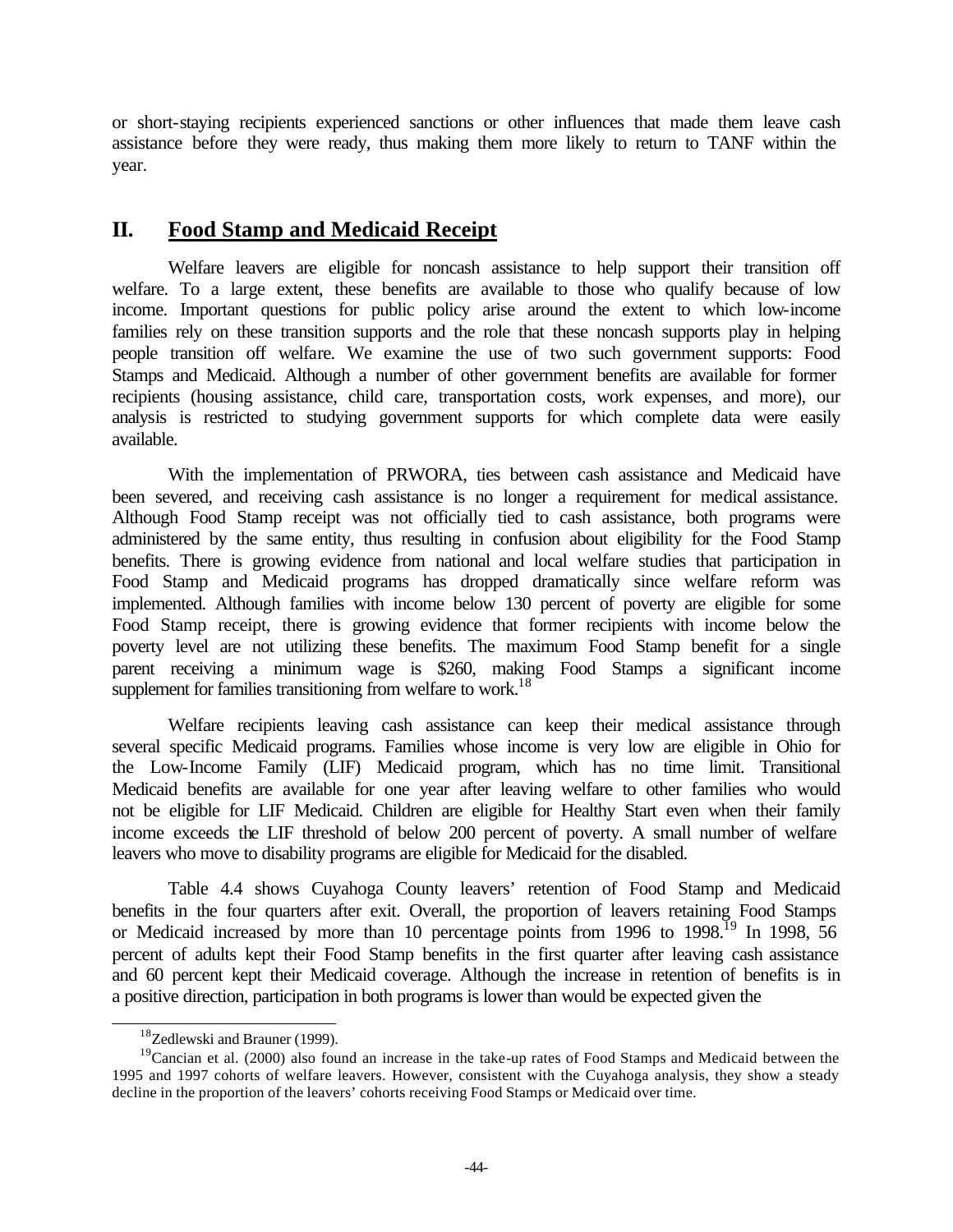### **Table 4.4**

### **Post-Exit Food Stamp and Medicaid Receipt for Pre- and Post-TANF Leavers**

|                                                | <b>Recipients Who Left Welfare in:</b> |                          |                   |
|------------------------------------------------|----------------------------------------|--------------------------|-------------------|
|                                                | <b>Ouarter 3</b><br>1996               | <b>Ouarter 3</b><br>1998 |                   |
| <b>Outcome</b>                                 | (Pre-TANF Leavers)                     | (Post-TANF Leavers)      | <b>Difference</b> |
| Food Stamp receipt (%)                         |                                        |                          |                   |
| 1 quarter after leaving welfare                | 42.5                                   | 55.6                     | 13.1              |
| 2 quarters after leaving welfare               | 42.2                                   | 48.0                     | 5.8               |
| 3 quarters after leaving welfare               | 41.2                                   | 48.3                     | 7.1               |
| 4 quarters after leaving welfare               | 39.4                                   | 47.0                     | 7.6               |
| <b>Ever received Food Stamps, quarters 1-4</b> | 55.4                                   | 67.8                     | 12.4              |
| Medicaid receipt $(\% )$                       |                                        |                          |                   |
| 1 quarter after leaving welfare                | 41.4                                   | 60.4                     | 19                |
| 2 quarters after leaving welfare               | 41.7                                   | 55.0                     | 13.3              |
| 3 quarters after leaving welfare               | 39.6                                   | 50.0                     | 10.4              |
| 4 quarters after leaving welfare               | 37.7                                   | 45.5                     | 7.8               |
| <b>Ever received Medicaid, quarters 1-4</b>    | 54.4                                   | 69.6                     | 15.2              |
| Number of adult leavers                        | 2,794                                  | 3,357                    |                   |

**Cuyahoga County**

SOURCES: Calculations from Ohio income maintenance files.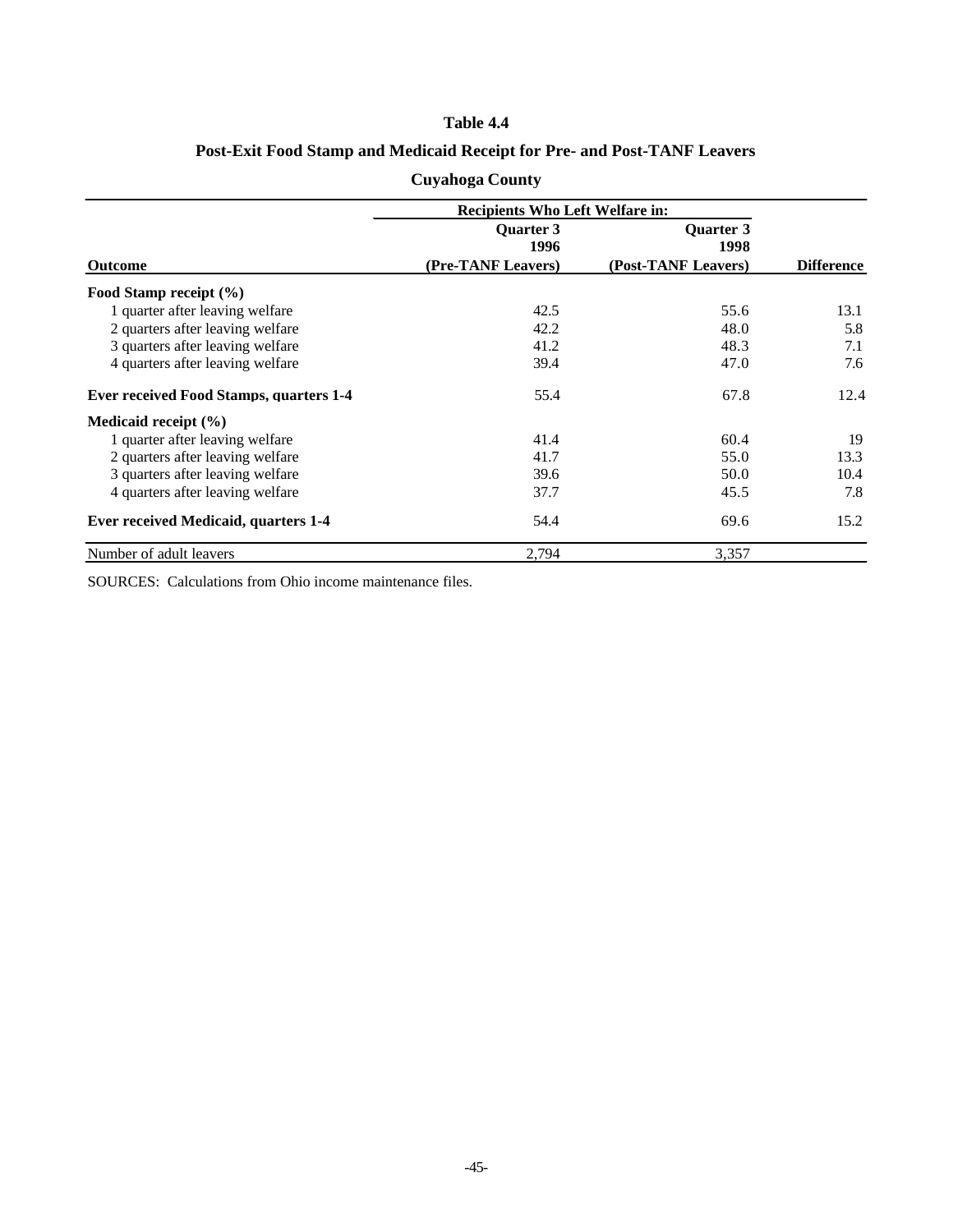low earnings of the welfare leavers. Also, Medicaid and Food Stamp rates fell over the four quarters post-exit.

Table 4.5 shows Food Stamp and Medicaid participation for women and children in the first and the last months of follow-up. There was a marked increase between 1996 and 1998 in Food Stamp and Medicaid participation rates in the month after exit from cash welfare. However, by the end of the follow-up period (or 12 months after exit), less than 15 percent of the leavers received Food Stamps and Medicaid. In general, children participated in both programs at a somewhat higher rate than the adults on their case.

While this report does not examine specific reasons why former recipients are going without Food Stamps or Medicaid coverage, some research suggests that people who are eligible for benefits are not getting them.<sup>20</sup> For example, previous research in Cuyahoga County has shown that many families who lose their Medicaid and Food Stamp benefits left cash assistance because they did not complete their six-month redetermination application for welfare benefits; further, the majority of leavers were working in low-paying jobs (which were less likely to provide health benefits or raise these families out of poverty) and about 57 percent of them were receiving Food Stamps as well as Medicaid.<sup>21</sup> At the time this study was conducted, failure to complete redetermination often resulted in the automatic ending of Medicaid and Food Stamp benefits as well. Even though the Food Stamp and Medicaid programs have been separated in policy, in practice and in the minds of participants they were tied together through the administrative procedures. Since this study was done, Ohio has reinstated many of the families who were cut off Medicaid when they lost cash assistance. It is anticipated that as administrative problems continue to be resolved, rates of keeping Medicaid and Food Stamp benefits will rise.

<sup>&</sup>lt;sup>20</sup>See Quint and Widom (2001); Polit, London, and Martinez (2000).

 $21$ Coulton et al. (2000).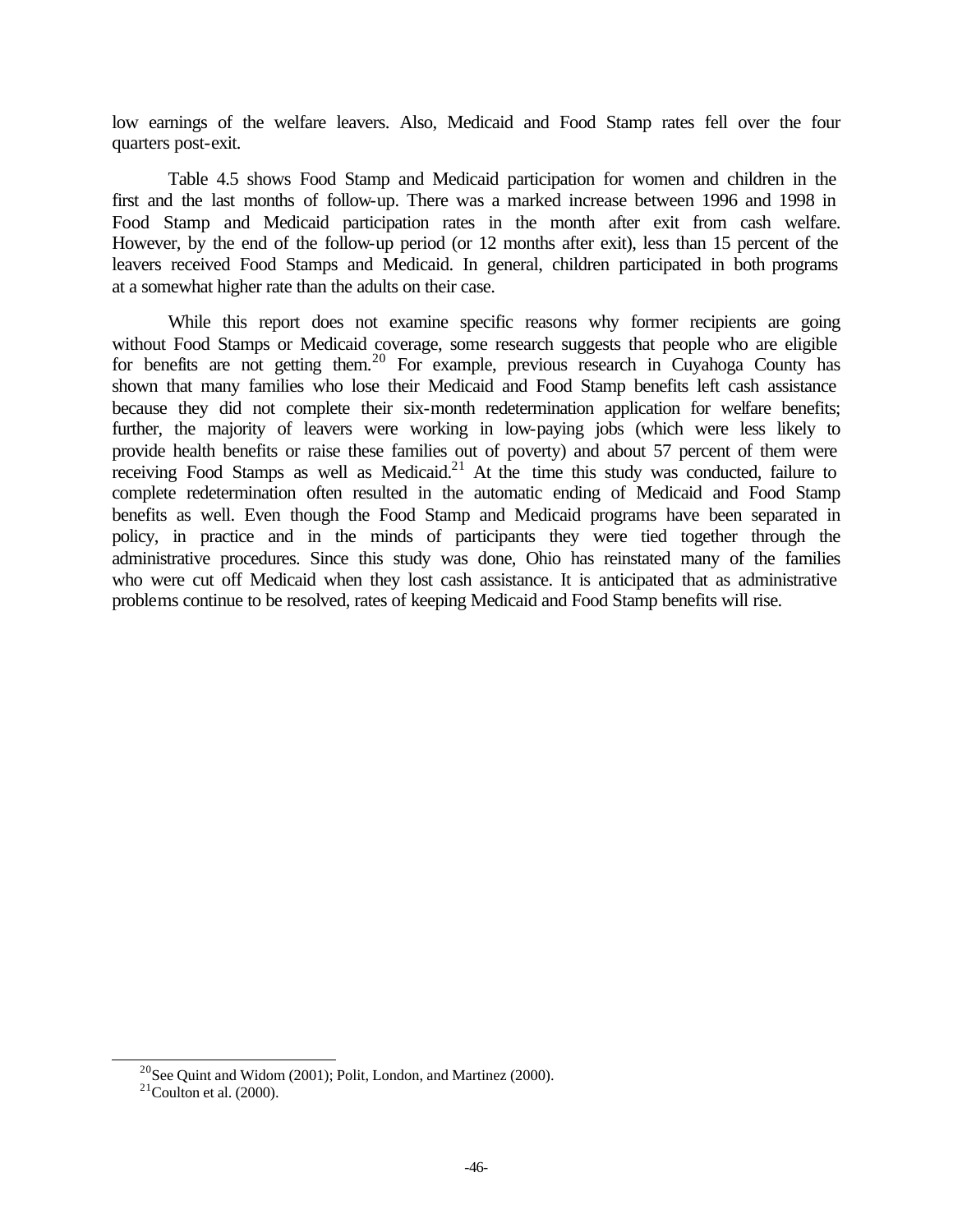### **Table 4.5**

### **Post-Exit Food Stamp and Medicaid Participation for Adults and Children**

|                                                    | Recipients Who Left Welfare in: |                     |                   |
|----------------------------------------------------|---------------------------------|---------------------|-------------------|
|                                                    | <b>Quarter 3</b>                | <b>Quarter 3</b>    |                   |
|                                                    | 1996                            | 1998                |                   |
| <b>Outcome</b>                                     | (Pre-TANF Leavers)              | (Post-TANF Leavers) | <b>Difference</b> |
| Adult leavers $1st$ month after exit $(\% )$       |                                 |                     |                   |
| Neither Food Stamps nor Medicaid                   | 65.7                            | 48.5                | $-17.2$           |
| Food Stamps only                                   | 10.4                            | 7.1                 | $-3.3$            |
| Medicaid only                                      | 9.0                             | 13.8                | 4.8               |
| Both Food Stamps and Medicaid                      | 14.9                            | 30.5                | 15.6              |
| Adult leavers 12 months after exit $(%$ )          |                                 |                     |                   |
| Neither Food Stamps nor Medicaid                   | 80.7                            | 64.5                | $-16.2$           |
| Food Stamps only                                   | 7.4                             | 9.4                 | 2.0               |
| Medicaid only                                      | 5.5                             | 11.4                | 5.9               |
| Both Food Stamps and Medicaid                      | 6.5                             | 14.6                | 8.1               |
| Children of leavers $1st$ month after exit $(\% )$ |                                 |                     |                   |
| Neither Food Stamps nor Medicaid                   | 67.3                            | 45.9                | $-21.4$           |
| Food Stamps only                                   | 3.1                             | 0.9                 | $-2.2$            |
| Medicaid only                                      | 8.7                             | 10.3                | 1.6               |
| Both Food Stamps and Medicaid                      | 20.9                            | 43.0                | 22.1              |
| Children of leavers 12 months after exit (%)       |                                 |                     |                   |
| Neither Food Stamps nor Medicaid                   | 84.1                            | 54.2                | $-29.9$           |
| Food Stamps only                                   | 1.7                             | 0.6                 | $-1.1$            |
| Medicaid only                                      | 6.5                             | 18.0                | 11.5              |
| Both Food Stamps and Medicaid                      | 7.7                             | 27.2                | 19.5              |
| Number of adult leavers                            | 2,794                           | 3,357               |                   |

# **Cuyahoga County**

SOURCES: Calculations from Ohio income maintenance files and unemployment insurance records.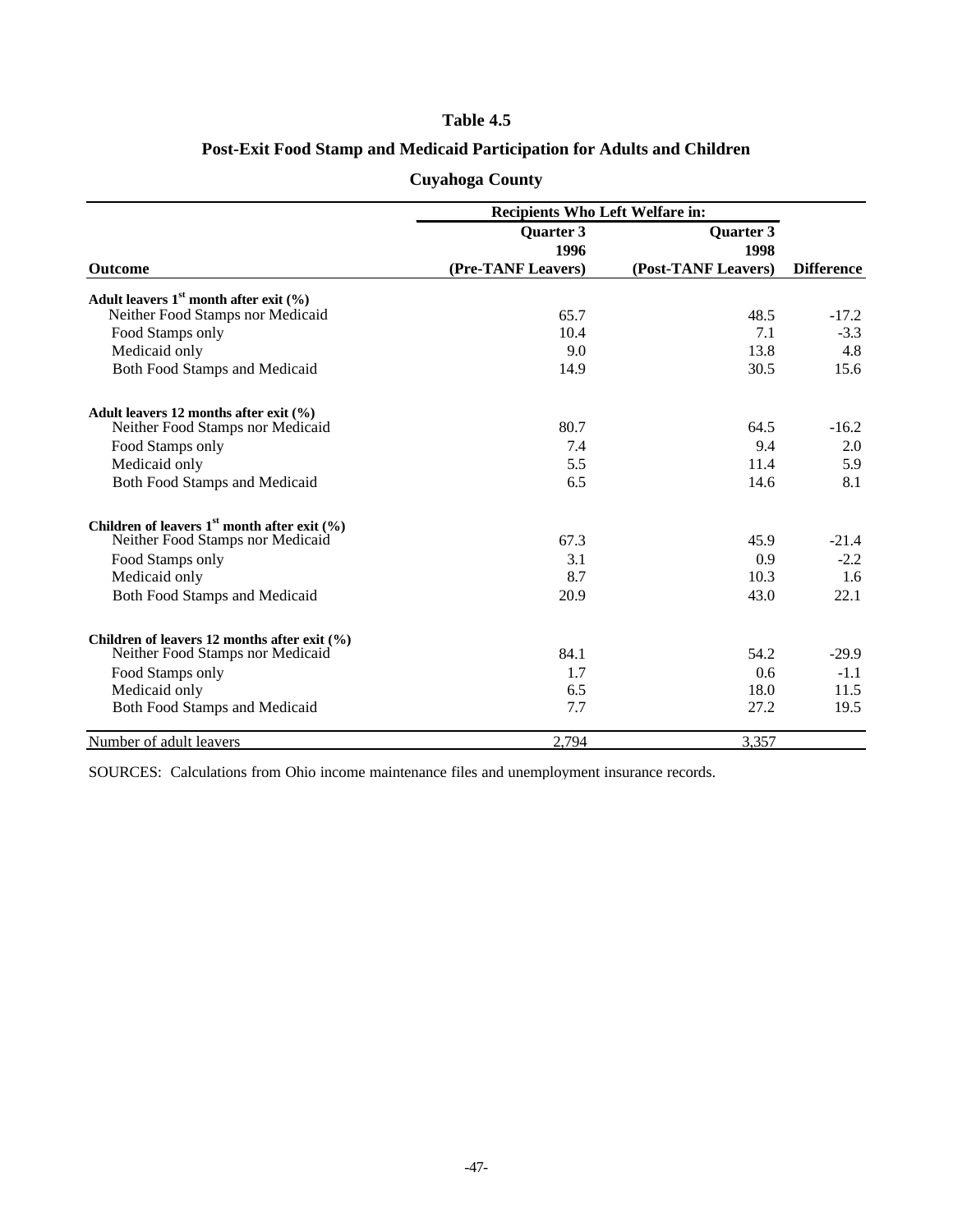### **Chapter 5**

# **Income and Well-Being**

This chapter draws on the post-TANF follow-up survey data to examine a range of outcomes that could not be assessed with administrative records. The survey provides a fairly comprehensive picture of household income and poverty; it also provides an opportunity to examine a range of measures of family well-being, including information about housing and neighborhood quality, material hardships, food insecurity, and the use of various supports.

As noted in the introduction to this report, the follow-up survey was administered to 306 individuals — 80 percent of the sample who were contacted for the survey — who stopped receiving cash assistance in quarter 3 of 1998; the 1996 leavers were not surveyed as part of this study. The survey interviews were conducted approximately 14 to 21 months after sample members exited welfare, providing somewhat longer-term follow-up than the administrative records analysis for this group of leavers. Analyses presented here are cross-sectional depictions of the economic circumstances of a later cohort of leavers. As the survey data were gathered before any time limits were imposed in Ohio, the findings offer limited information about how welfare reform (and time limits, for example) might affect the well-being of former recipients.

The questions addressed in this section include:

- What is the level of economic well-being of former recipients? What was their total family income in the month prior to the interview, including both the respondents' own income and the income of other adults in the household? What are their income sources?
- What types of hardship do respondents experience after leaving welfare? Do people experience multiple hardships?

# **Findings in Brief**

- *Transitioning off welfare is not the same as leaving poverty. Fifty-seven percent of the households in which former recipients live have incomes that fall below the poverty threshold.*
- *Reports of material hardship and use of other supports (such as Food Stamps, Medicaid, and Housing Assistance) are higher among those with less stable or no work history.*

# **I. Income and Poverty**

To better understand income and income sources available to former recipients, the follow-up survey asked sample members to report their families' income from all sources in the month prior to the survey interview. Table 5.1 presents income information for both respondents and other adults in the household. As shown in the table, the average monthly household income for the leavers is \$1,169, or about \$14,028 annually. Total household income includes earnings, TANF benefits, the dollar value of Food Stamp benefits, child support payments, Earned Income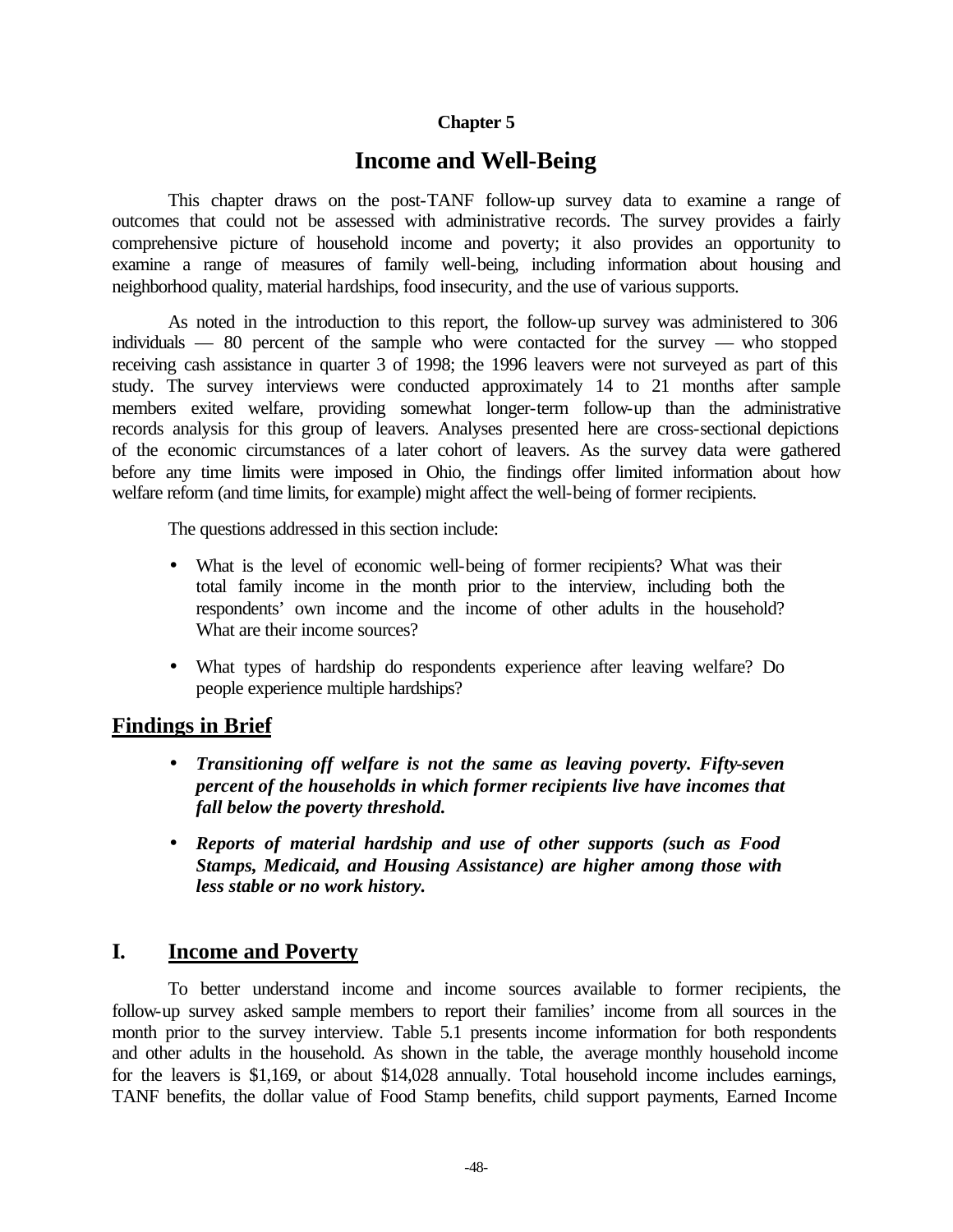#### **Table 5.1**

### **Income and Income Sources for Post-TANF Leavers**

|                                                    | Quarter 3        |
|----------------------------------------------------|------------------|
|                                                    | 1998 Leavers     |
| <b>Characteristics</b>                             | (Post-TANF)      |
| Household income (\$)                              | 1,169            |
| Distribution of total monthly household income (%) |                  |
| \$0                                                | 4.8              |
| \$1-\$999                                          | 38.2             |
| \$1,000-\$1,999                                    | 42.7             |
| \$2,000-\$2,999                                    | 10.4             |
| \$3,000 or more                                    | 4.0              |
| Income from earnings (%)                           | 60.7             |
| Average respondent income (\$)                     |                  |
| Total income                                       | 907              |
| Earnings                                           | 669              |
| <b>TANF</b>                                        | 56               |
| Food Stamps                                        | 94               |
| Child support                                      | 24               |
| SSI payments                                       | 25               |
| Outside family                                     | 27               |
| Other                                              | 12               |
| Average income from others in the household (\$)   |                  |
| Total income                                       | 262              |
| Earnings                                           | 198              |
| <b>TANF</b>                                        | 13               |
| Food Stamps                                        | 6                |
| Child support                                      | $\boldsymbol{0}$ |
| SSI payments                                       | 33               |
| Outside family                                     | $\sqrt{5}$       |
| Other                                              | $\,8\,$          |
| Sample size                                        | 306              |

### **Cuyahoga County**

SOURCE: Calculations from the follow-up survey.

NOTE: Respondents with nonmissing information on the income-related questions were included in this analysis. Of the 306 respondents, 271 provided complete, and valid, information.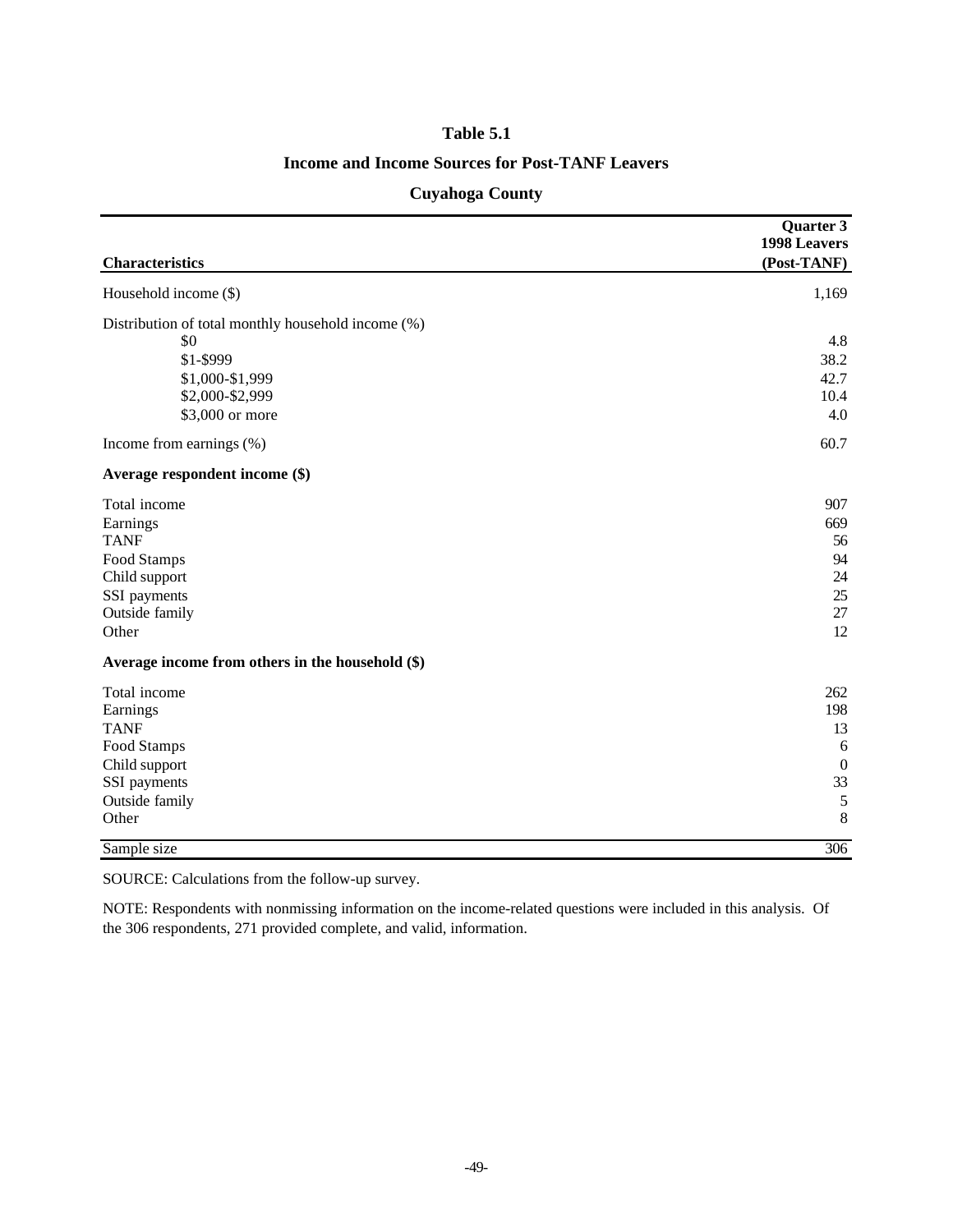Credit (EIC) refunds, Supplemental Security Income (SSI), and other income attributed to the respondent and other adults in the household.<sup>22</sup> Close to 45 percent of the welfare leavers were residing in households where the average monthly income was under \$1,000.

Table 5.1 also presents information on income attributable to the respondent and to other adults in the household. Earnings were a prominent source of income for welfare leavers, accounting for nearly 61 percent of their total income. Thirty-five percent of the leavers lived with other income-generating adults. A fairly significant portion of household income — about 25 percent — comes from income received by other household members (most of which is from earnings rather than welfare receipt). Thus, the contributions of other household members are critical to the income support for leaver households.<sup>23</sup> Table 5.2 shows the proportion of respondents and other adults in the household reporting the income sources examined here.

Respondents' total household income in the month prior to the interview is compared with the U.S. poverty threshold for their family size to estimate the poverty rate for leavers. The poverty threshold for a family of three in 1999 was \$13,880. An estimated 57 percent of the families leaving cash assistance were living in households with incomes below the poverty threshold. About 21 percent were living above 150 percent of the poverty level. These poverty calculations are based on total household income, and poverty rates would be much higher if leavers' households were solely reliant on the respondents' earnings for support. When families at different levels of poverty are compared on their sources of income, it appears that families with income below the poverty level were more likely to have returned to welfare and were relying more heavily on public assistance than on work (see Figure 5.1).

Local and national studies of welfare leavers have shown that former recipients rely on a number of government programs and supports to get by. Cuyahoga follow-up survey respondents were asked to report whether they received the following supports: Food Stamps, Medicaid, Housing Assistance, child support, SSI, and food from soup kitchens or charitable agencies. At least 72 percent of the respondents indicated that they had received at least one of these since leaving welfare.

Figure 5.2 examines reliance on support services by the length of time that respondents stayed off welfare during the study's follow-up period. Respondents were classified into two groups: those who remained off welfare during the follow-up period, approximately an 18-month period since the last benefit, and those who had returned to welfare during the follow-up period. As shown in the figure, the two groups differ with respect to their reliance on the supports examined here. Those who remained off welfare relied less on these support services; further, they were more likely to report that they were receiving child support. In comparison, respondents who returned to welfare were more likely to have relied on public and private supports. While there are clear differences in use of programs that are designed by the government to support leavers' transition off welfare, this study cannot determine whether people are not using the programs because they are ineligible for them or because they do not want them or because they do not know about them.

l  $^{22}$ Income was calculated for all respondents with nonmissing and within-range responses to each component of income. Because of missing or partial data, income was calculated for 271 of the 306 respondents.

 $^{23}$ At the time of the follow-up survey interview, 47 percent of the sample lived in households that had other adults.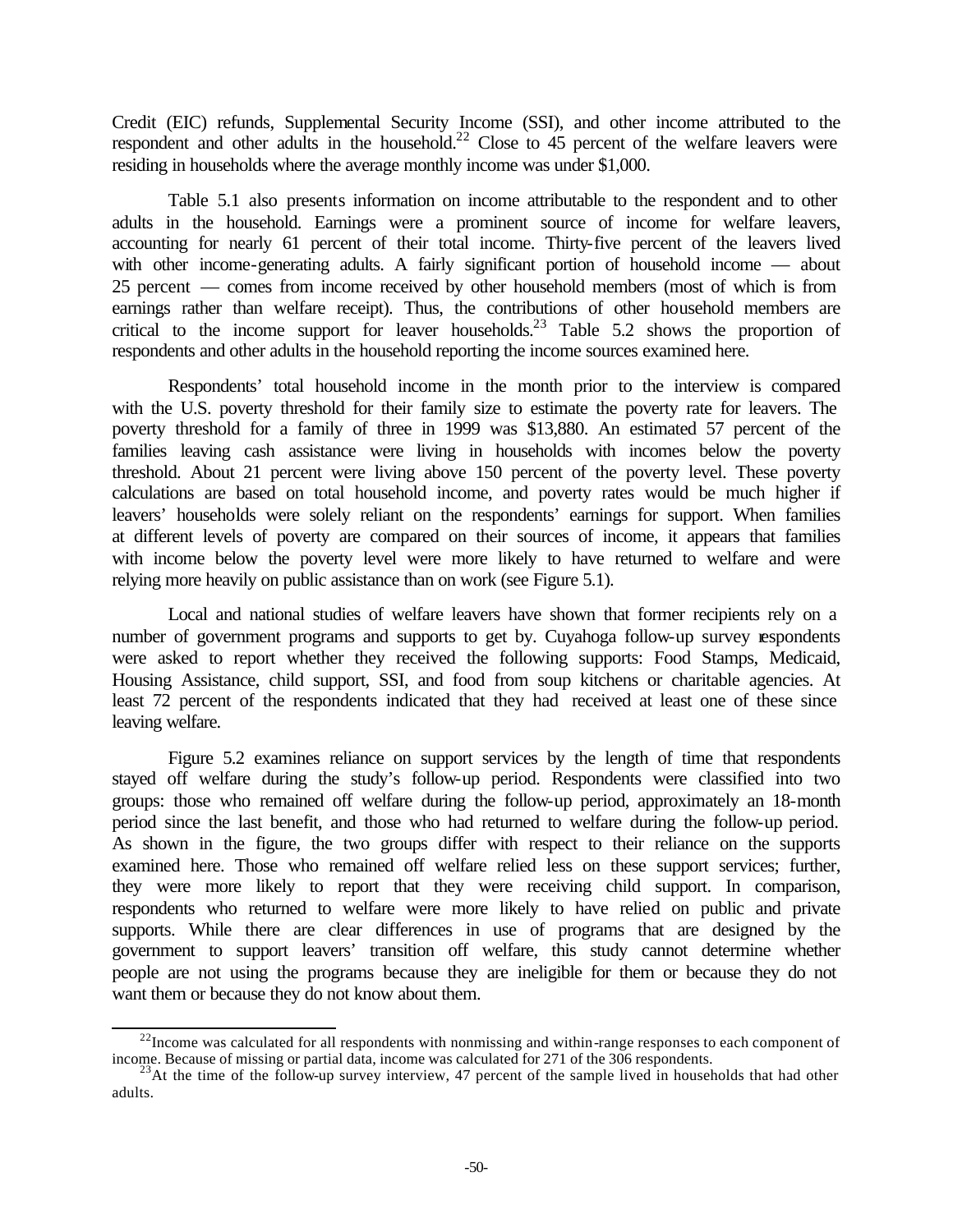### **Table 5.2**

# **Household Members Receiving Income, by Source**

# **Cuyahoga County**

|                             | Quarter 3                   |  |
|-----------------------------|-----------------------------|--|
| <b>Characteristics</b>      | 1998 Leavers<br>(Post-TANF) |  |
| Respondent (%)              |                             |  |
| Earnings                    | 68.7                        |  |
| <b>TANF</b>                 | 19.3                        |  |
| Food Stamps                 | 43.3                        |  |
| Child support               | 13.0                        |  |
| SSI payments                | 4.8                         |  |
| Outside family              | 12.1                        |  |
| Other                       | 4.0                         |  |
| Others in the household (%) |                             |  |
| Earnings                    | 21.3                        |  |
| <b>TANF</b>                 | 5.4                         |  |
| Food Stamps                 | 4.6                         |  |
| Child support               | 0.4                         |  |
| SSI payments                | 7.7                         |  |
| Outside family              | 1.6                         |  |
| Other                       | 0.7                         |  |
| Sample size                 | 271                         |  |

SOURCE: Calculations from the follow-up survey.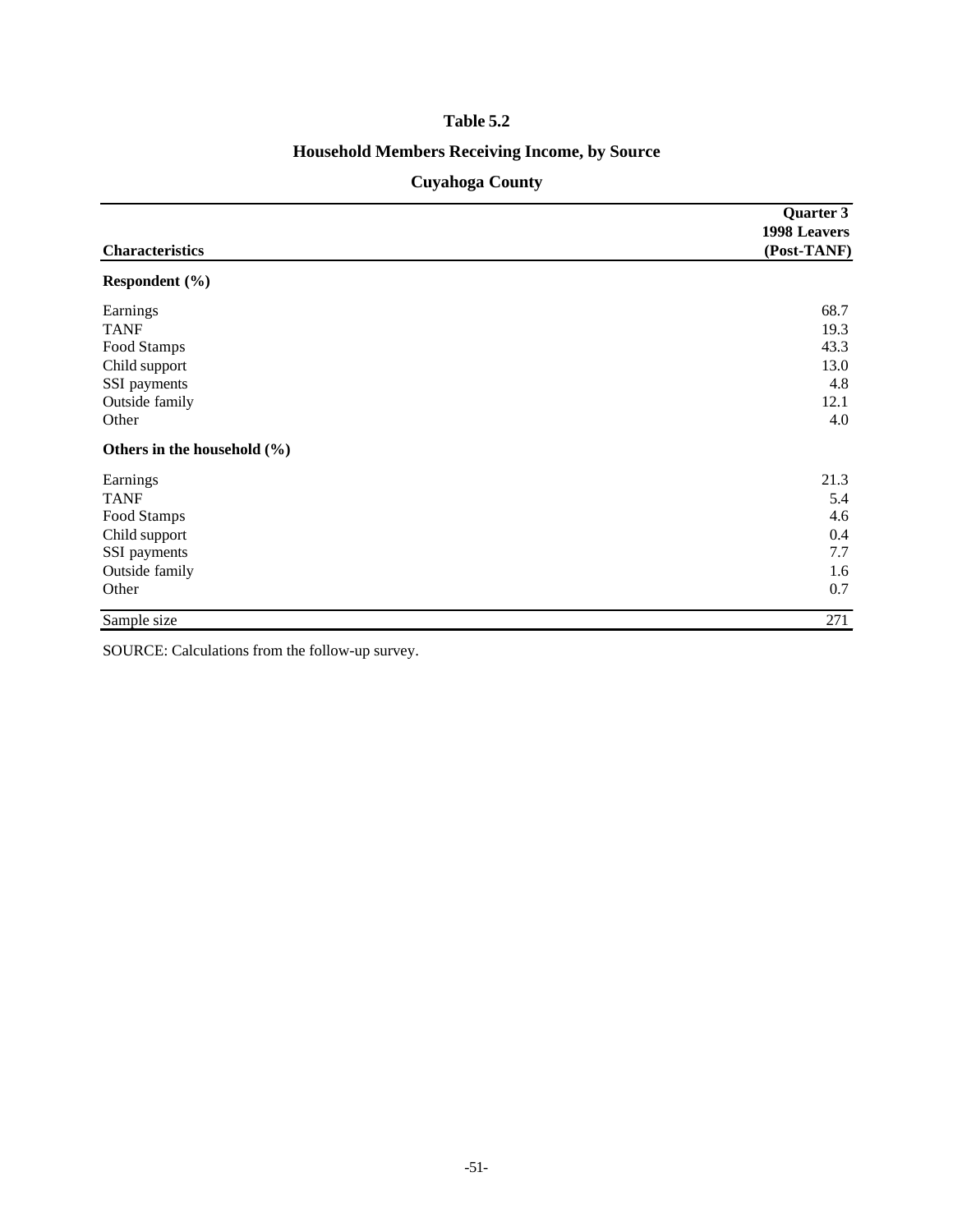

**Figure 5.1 Household Income Sources and Poverty One Year After Exit for Quarter 3 1998 Welfare Leavers** 

SOURCE: Calculations from the follow-up survey.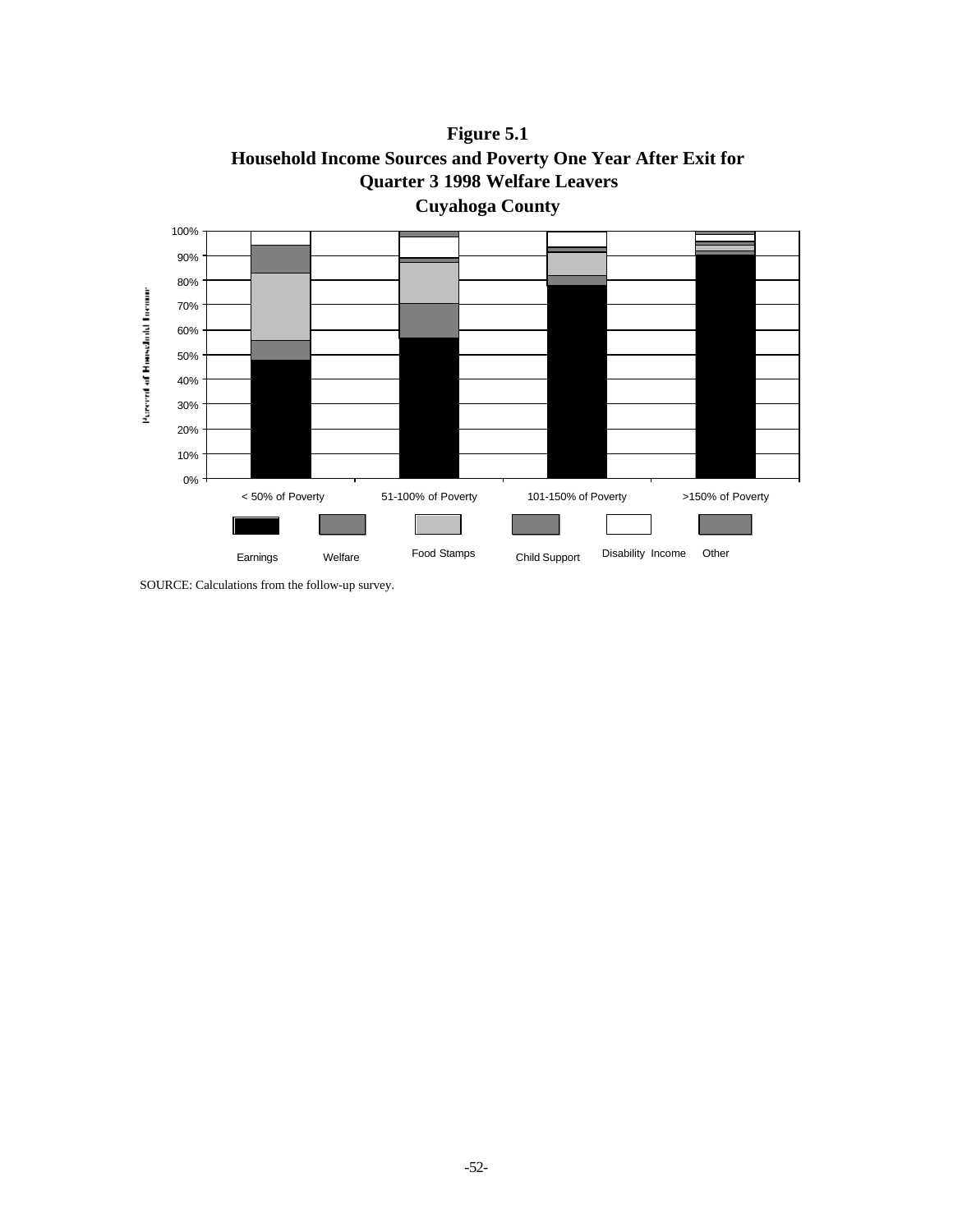

**Figure 5.2 Use of Support Services One Year After Exit for Quarter 3 1998 Welfare Leavers, by Welfare Status Cuyahoga County**

SOURCE: Calculations from the follow-up survey.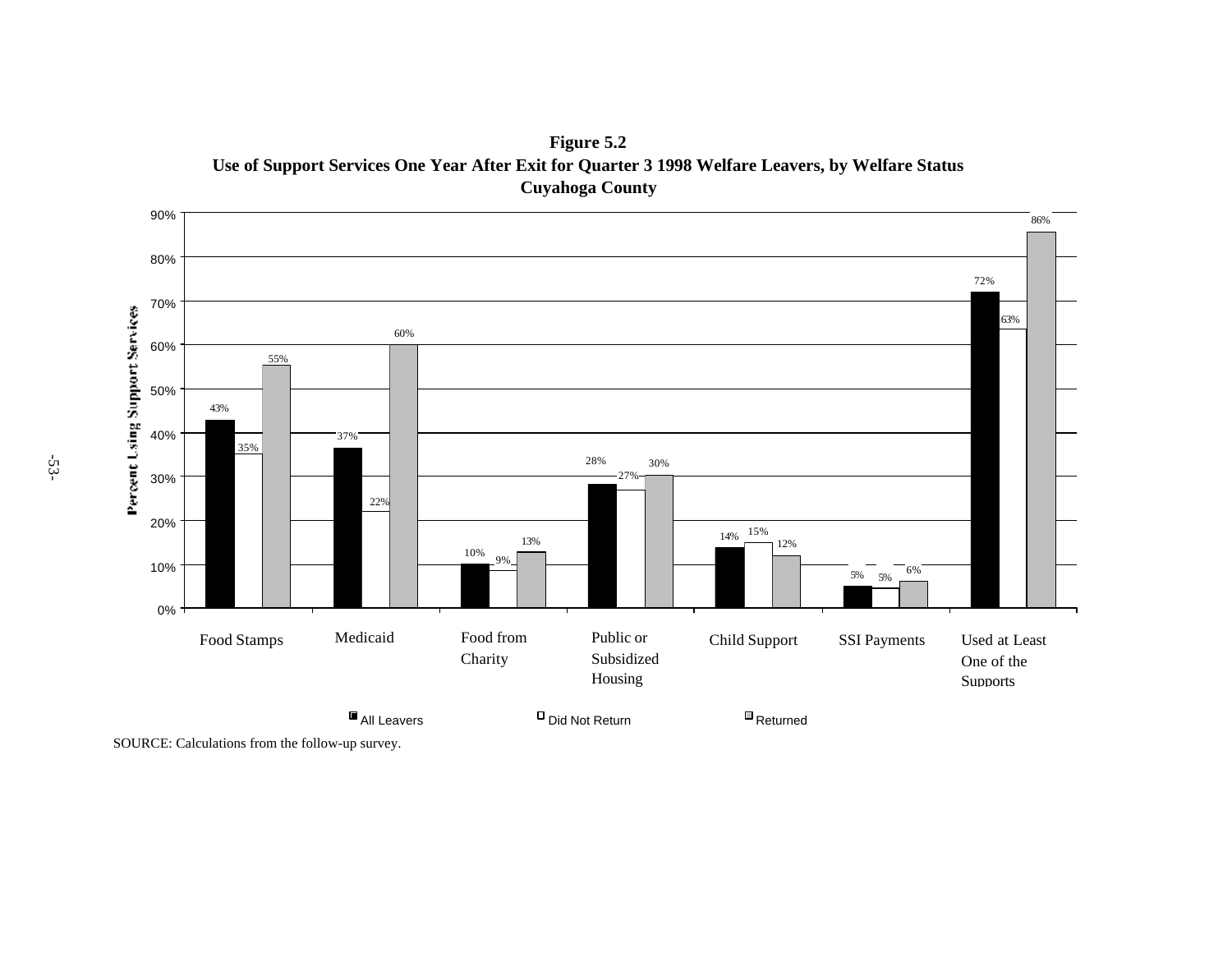Figure 5.3 shows the use of support services by leavers' work status in the four quarters after  $exit^{24}$  Leavers were classified into three groups based on their post-exit work history reported in UI wage records: those who did not work in any of the four quarters of post-exit follow-up, those who worked in one to three quarters, and those who worked in all four quarters. (As of the time of the follow-up interview, 17 percent of the sample had not worked in the first four quarters of follow-up, 31 percent had worked in one to three quarters, and the remaining 52 percent had worked in all four quarters.)<sup>25</sup> Not surprisingly, the rates of Food Stamp and Medicaid receipt appear quite low for all three groups. Those who did not work in the follow-up period appear to be least reliant on Food Stamps and Medicaid, but showed a somewhat higher use of housing assistance programs and SSI; they were also more likely to be receiving child support payments.

### **II. Material Well-Being**

There is a small but growing body of information available on the well-being of former welfare recipients and their families. Findings from a few national studies are beginning to provide some information on the circumstances of families no longer receiving welfare. Reports based on the National Survey of America's Families (NSAF) have shown that between one-third and one-half of former recipients appear to experience serious economic struggles, as reflected in their inability to provide food for their families and meet regular rent payments. Findings from the NSAF also indicate that former recipients tend to experience more material hardships than low-income mothers despite other similarities.<sup>26</sup>

It is important to note, however, that while former recipients tend to experience higher levels of material hardship than low-income mothers, there is little evidence that they experience more hardship than welfare stayers. A study of former and current recipients based on the NSAF data reports that there are no statistically significant differences in the health status of former and current recipients; further, these two groups did not differ with respect to their reported levels of hardship, such as food insecurity and difficulty paying bills.<sup>27</sup> According to the report, the main differences among these groups had to do with the number of barriers to work: current recipients were more likely to report multiple barriers to work. The study also points to an association between reported number of barriers and employment outcomes.

 $^{24}$ As noted earlier in the section on employment barriers, the employment-based subgroups are constructed using UI wage records. Employment is measured for up to four quarters following exit; the survey interviews were conducted between 14 and 21 months after exit.

<sup>&</sup>lt;sup>25</sup>Employment rates from the follow-up survey are not directly comparable to the rates produced from UI wage records. See footnote 24.

 $^{26}$ Loprest (1999).

<sup>27</sup>Loprest and Zedlewski (1999).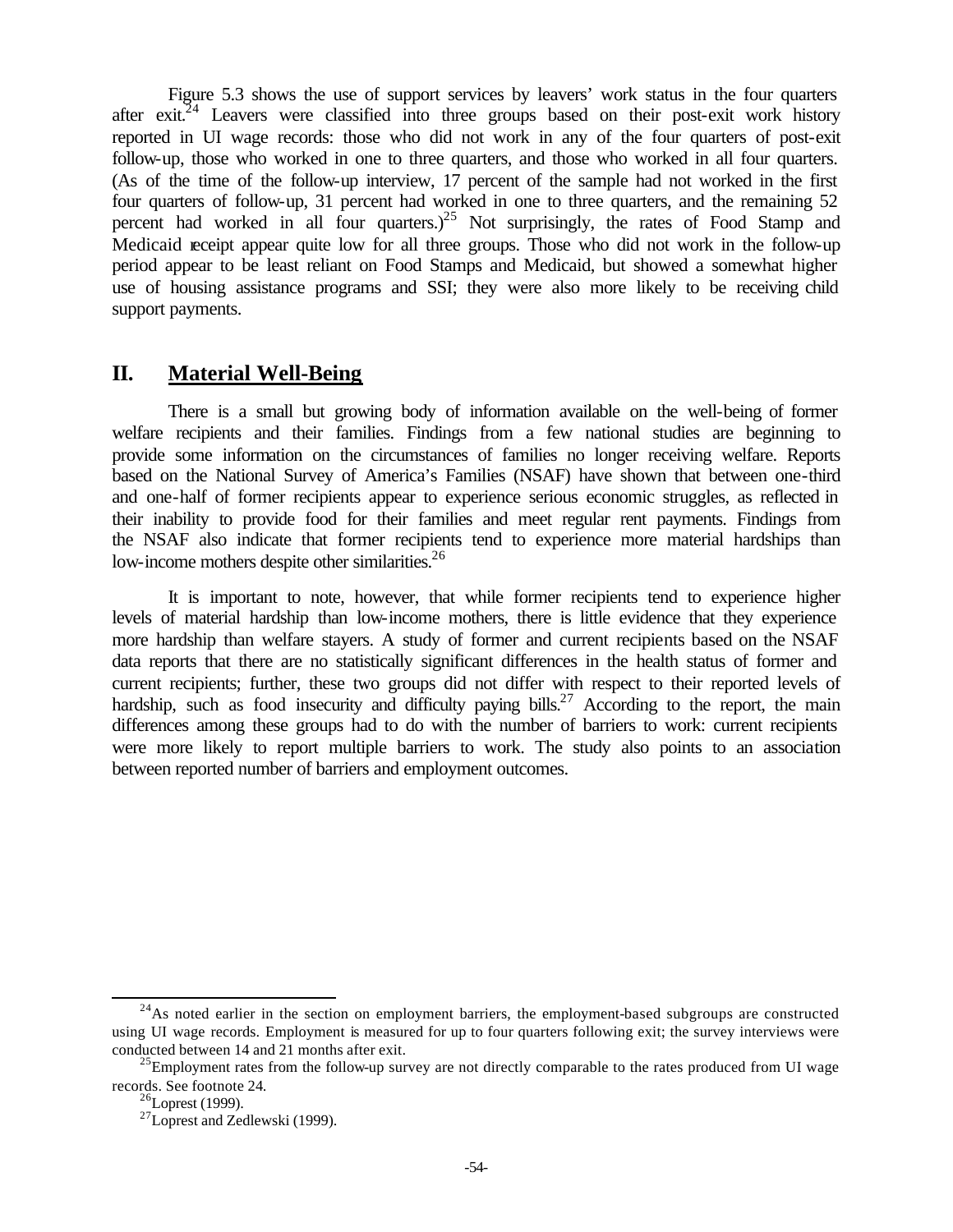**Figure 5.3 Use of Support Services One Year After Exit for Quarter 3 1998 Welfare Leavers, by Post-Exit Work Status Cuyahoga County**



SOURCE: Calculations using the follow-up survey.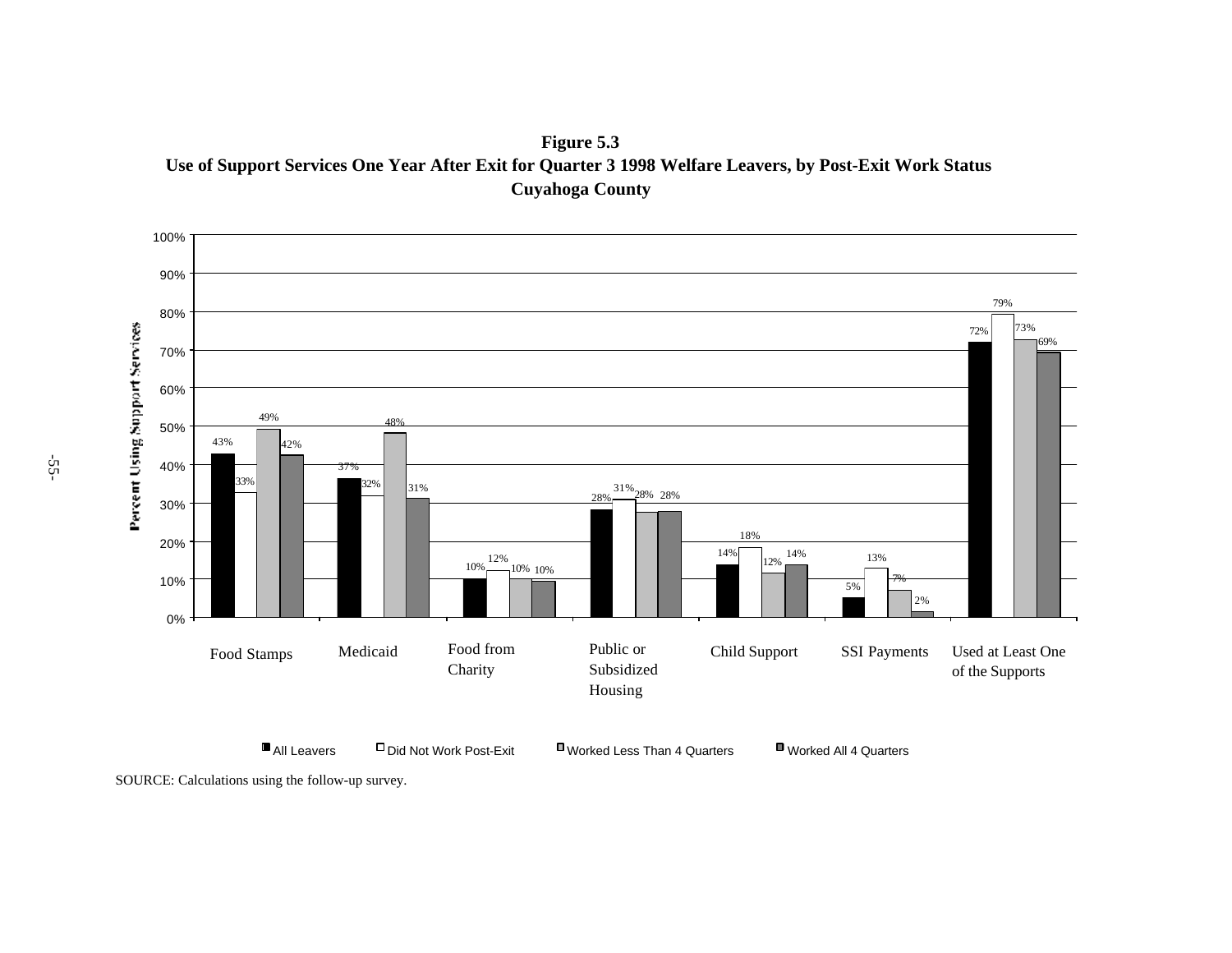This section looks at a range of indicators of economic struggle and hardship experienced by former recipients in the period after leaving cash assistance. The six-item U.S. Department of Agriculture Food Security Scale is used to measure the level of food insecurity experienced by welfare leavers in the month preceding the survey interview.<sup>28</sup> The scale classifies respondents into three categories of food security: food secure, food insecure, and food insecure with hunger. To assess housing hardships, the section reports on housing-related indicators, ranging from excess rent burden and poor housing conditions to neighborhood characteristics.

Table 5.3 shows the levels of food security for those surveyed from the 1998 exit cohort. Over half the sample reported being food secure in the month prior to the follow-up interview. Forty-six percent of the respondents (compared with 10 percent nationally) in 1998 were classified as being food insecure; about 26 percent reported experiencing hunger (compared with 4 percent nationally). Food security also varied considerably by respondents' post-exit work and welfare statuses. As shown in Figures 5.4 and 5.5, food insecurity was higher among those who did not work in the year following their exit from welfare and those who stayed off welfare during the follow-up period.

The second panel in Table 5.3 shows the extent to which former recipients experienced unmet medical or dental needs in the year preceding the follow-up interview. About 48 percent of sample members indicated that someone in their family was either unable to access medical or dental care because of lack of health insurance or resources. As noted before in this report, there is growing evidence that former welfare recipients are not getting Medicaid benefits, despite the fact that they are eligible for these benefits. A report from the Project on Devolution and Urban Change on the health status of poor urban women found that women in the study who had left welfare — whether or not they were working — were significantly more likely than current recipients to have health care access problems, including lack of health insurance and lack of a regular health care provider; they were also more likely to have unmet medical needs because of financial constraints.

The third panel in the table presents information on housing hardships. Forty-nine percent of the sample reported a rent burden (their monthly housing costs for rent and utilities exceeded 30 percent of their total income, which is considered a housing hardship by the government). A sizable proportion of the sample were not responsible for bearing the full cost of a market rent or burden: 28 percent were living in public or subsidized housing and another 21 percent were living rent-free with family or friends or in another arrangement, where they paid a part of the rent (not shown in table).

Survey respondents were also asked whether they had experienced problems with their housing conditions — such as leaky ceilings, broken windows, plumbing problems, running water or heat problems, and rats or bugs in their place of residence. As shown in the table, 27 percent of the sample indicated that they experienced at least one of these conditions in the year prior to the survey interview. Respondents who did not work steadily in the four quarters after exit and those whose benefits ended because of sanction were more likely to reported housing problems (not shown). Nineteen percent of the sample indicated that their utilities had been

<sup>&</sup>lt;sup>28</sup>The six-item scale is an abridged version of the 18-item Household and Food Security Scale, which has been administered by the U.S. Bureau of the Census through its Current Population Survey since 1995 to assess national food security (Carlson, Andrews, and Bickel, 1999). There is evidence that the abridged scale provides a valid assessment of food security.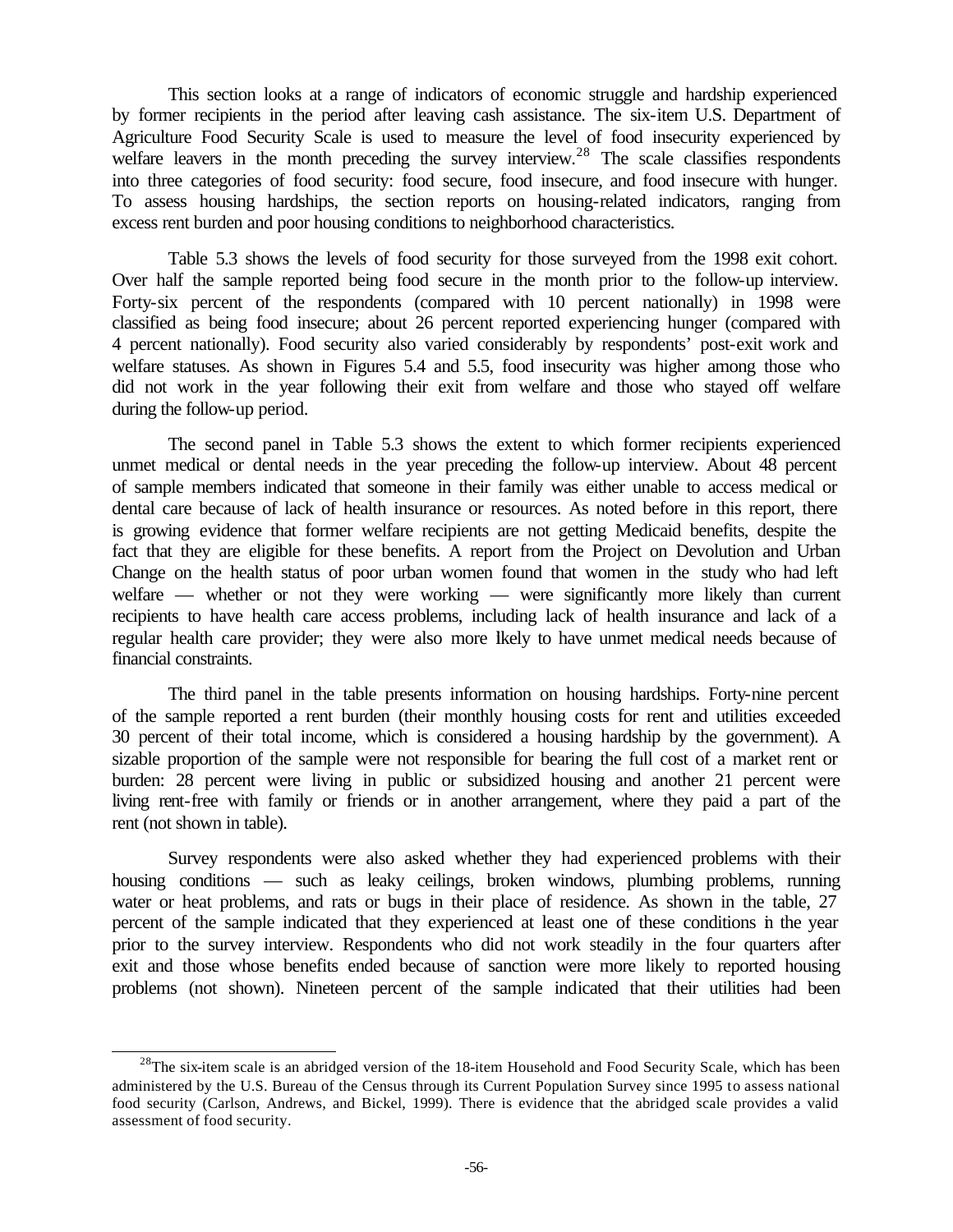### **Table 5.3**

### **Material and Economic Well-Being for Post-TANF Leavers**

# **Cuyahoga County**

| <b>Characteristics</b>                                                                                                    | <b>Ouarter 3</b><br>1998 Leavers<br>(Post-TANF) |
|---------------------------------------------------------------------------------------------------------------------------|-------------------------------------------------|
| Food security $(\% )$                                                                                                     |                                                 |
| Food secure<br>Food insecure<br>Food insecure with hunger                                                                 | 54.1<br>20.1<br>25.8                            |
| Respondent or someone in family received food from charitable organization                                                | 10.2                                            |
| Unmet medical or dental needs in past 12 months $(\% )$                                                                   |                                                 |
| Someone in family needed to but could not see doctor or go<br>to hospital because did not have money or insurance         | 39.7                                            |
| Someone in family needed to but could not go to dentist<br>because did not have money or insurance                        | 41.4                                            |
| Housing hardships in past 12 months $(\% )$                                                                               |                                                 |
| Been evicted, stayed in emergency or domestic violence shelter,<br>or been homeless                                       | 7.0                                             |
| Housing problems such as leaking ceilings, broken windows,<br>plumbing problems, water or heat problems, and rats or bugs | 26.8                                            |
| Gas or electricity ever shut off because could not pay bill                                                               | 18.6                                            |
| Excess rent burden                                                                                                        | 49.1                                            |
| Debt $(\% )$<br>Household has more than \$100 in debt<br>Amount of debt (among those with debt)                           | 75.2                                            |
| $$1 - $1,000$                                                                                                             | 44.1                                            |
| \$1,000-\$2,000<br>\$2,001 or more                                                                                        | 16.5<br>39.4                                    |
| Sample size                                                                                                               | 306                                             |

SOURCE: Calculations from the follow-up survey.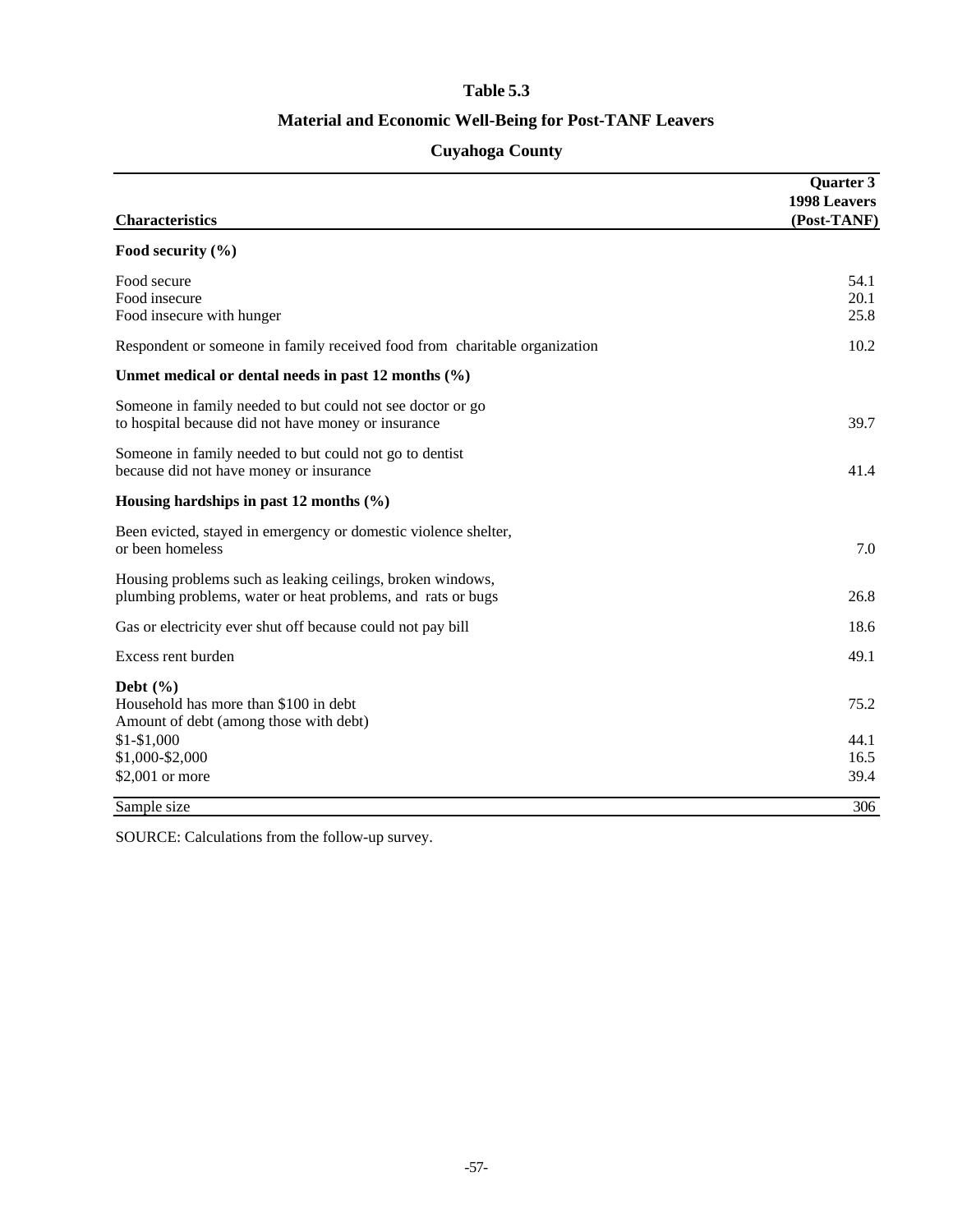

**Figure 5.4 Hardships Experienced One Year After Exit for Quarter 3 1998 Welfare Leavers, by Welfare Status Cuyahoga County**

SOURCE: Calculations using the follow-up survey.

-58-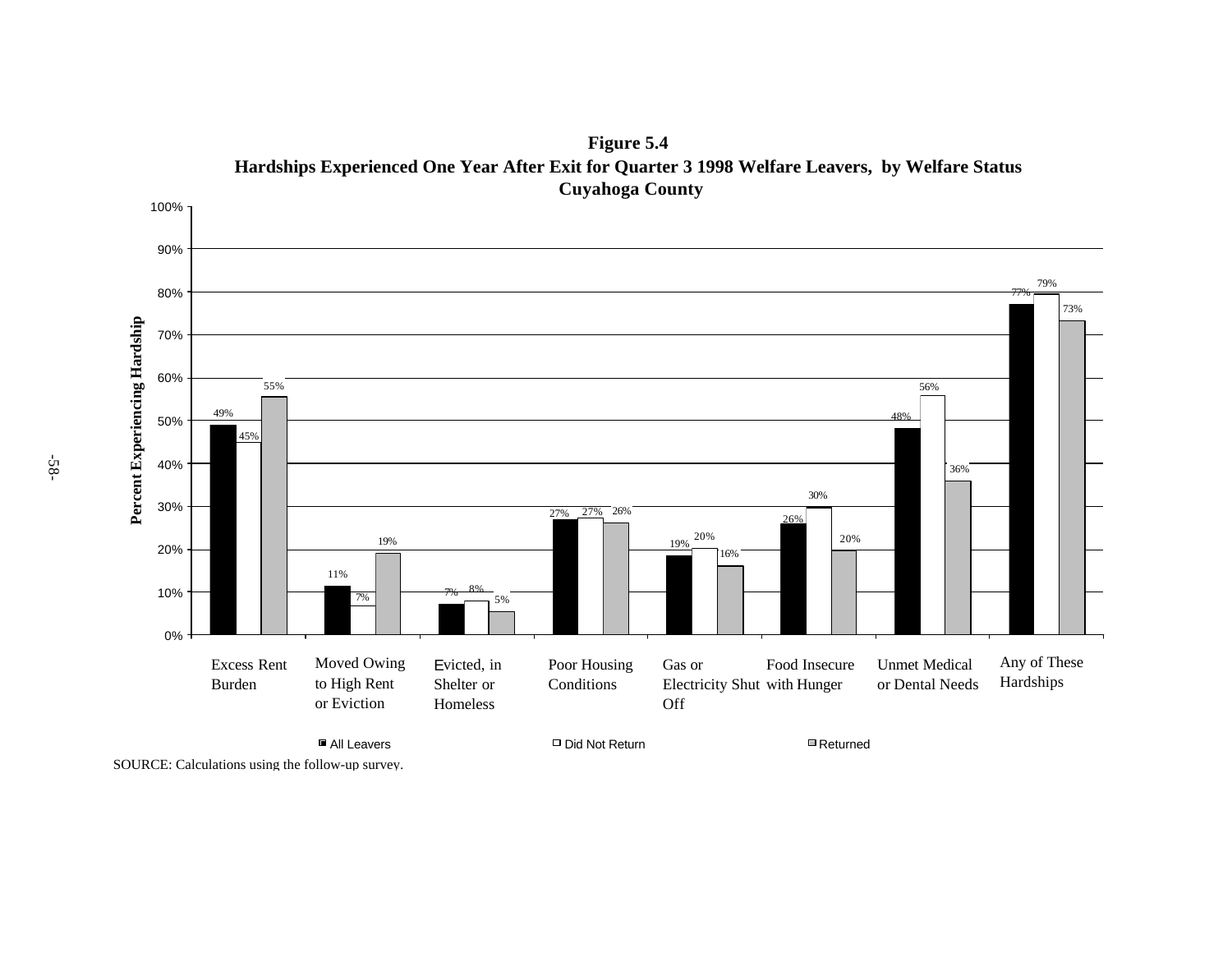49% 11% 7% 27% 28% 77% 4% 6% 34% 34%  $\frac{53\%}{52\%}$ 81% 80% 56% 21% 11% 31% 11% 21% 46% 9% 5% 18% 26% 19% 26% 48% 46% 24% 45% 74% 0% 10% 20% 30% 40% 50% 60% 70% 80% 90% 100% **Percent Experiencing Hardship All Leavers** Did Not Work Post-Exit Worked Less Than 4 Quarters Worked All 4 Quarters Excess Rent Burden Moved Owing to Evicted, in High Rent or Eviction Poor Housing **Conditions** Shelter or Homeless Gas or Electricity Shut Off Food Insecure with Hunger Unmet Medical or Dental Needs Any of These Hardships

**Figure 5.5 Hardships Experienced One Year After Exit for Quarter 3 1998 Welfare Leavers, by Work Status Cuyahoga County**

SOURCE: Calculations using the follow-up survey.

-59-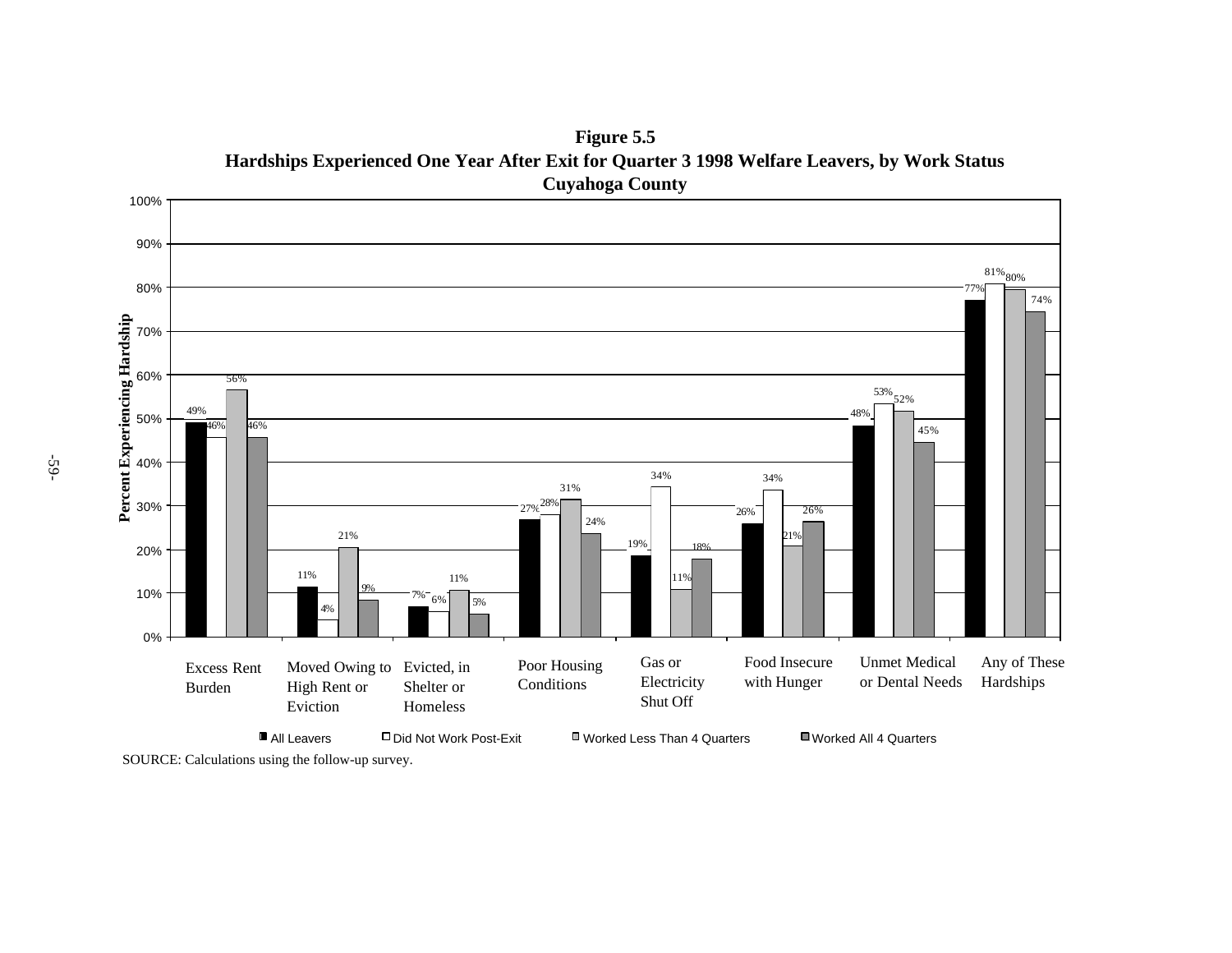turned off in the past 12 months because they could not afford to pay a bill. Again, differences emerged by respondents' work and welfare statuses.

Questions about neighborhood quality and satisfaction were asked of the respondents as well. These findings are presented in Table 5.4. Fifty percent of the sample reported that they were somewhat or very satisfied with their neighborhood; about 21 percent expressed dissatisfaction, and the others had mixed feelings. When asked to rate their neighborhood on selected neighborhood problems — such as gangs, unsupervised teenagers, assaults/fights,vandalism, theft, guns, and drugs — on a scale of 1 to 3 (a score of  $1 =$  no problem and a score of  $3 =$  a big problem), only 19 percent of survey respondents described their neighborhood as having none of these problems. On the other hand, an overwhelming 49 percent perceived the presence of four or more of the problems in their specific neighborhood. The presence of drugs, guns, unsupervised teenagers, and assaults and fights were among the problems that appeared to be of most concern to respondents.<sup>29</sup>

 $29$ There is some evidence that fears about safety keep low-income women and children secluded in their homes. See Polit et al. (2000). It is beyond the scope of this study to examine the relationship between people's perceptions about their neighborhood problems and their work experiences.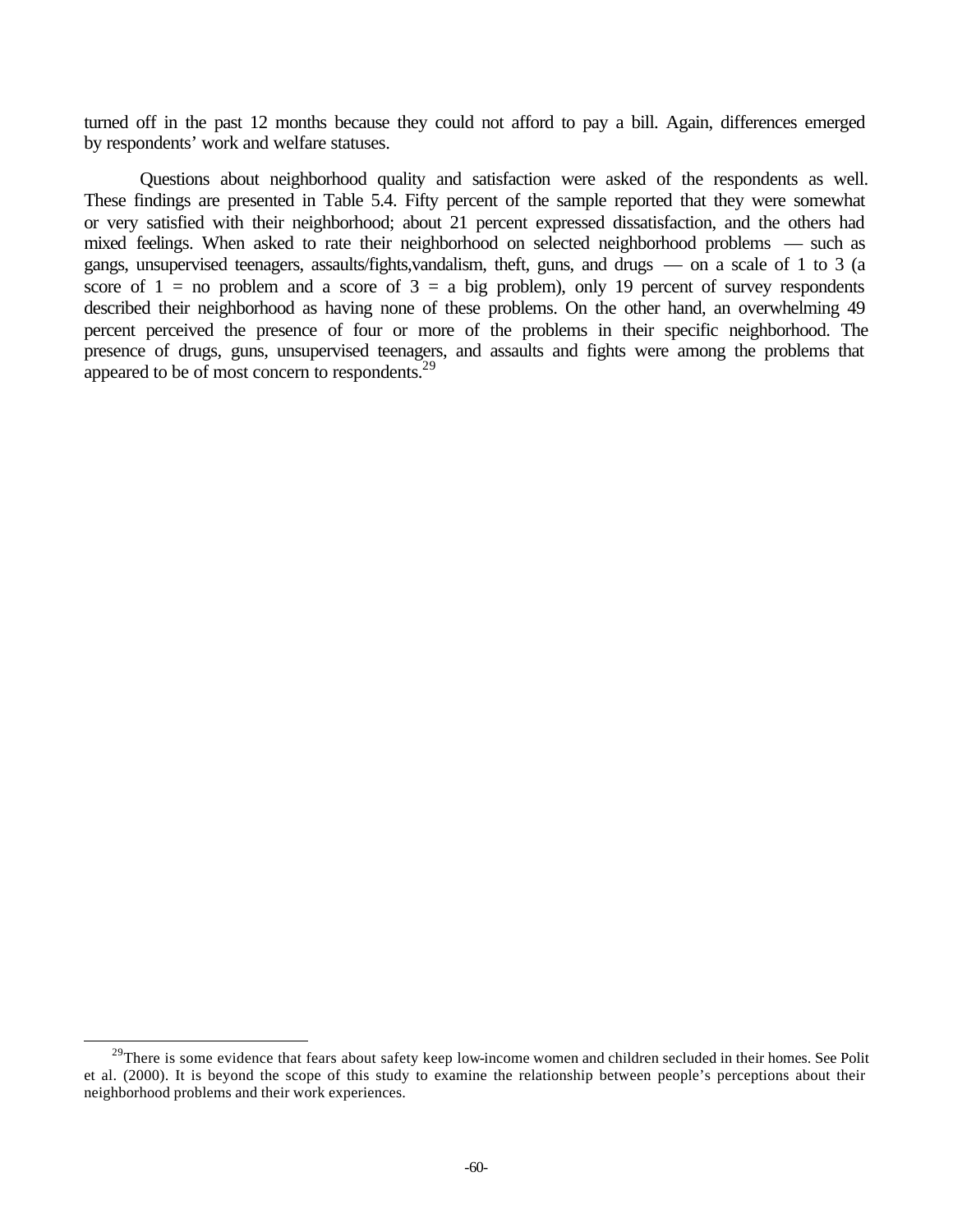### **Table 5.4**

# **Perception of Neighborhood Quality for Post-TANF Leavers**

# **Cuyahoga County**

|                                     | Quarter 3<br>1998 Leavers |
|-------------------------------------|---------------------------|
| <b>Characteristics</b>              | (Post-TANF)               |
| Neighborhood (%)                    |                           |
| Very satisfied                      | 27.8                      |
| Somewhat satisfied                  | 22.1                      |
| Not satisfied nor dissatisfied      | 29.4                      |
| Somewhat dissatisfied               | 7.5                       |
| Very dissatisfied                   | 13.1                      |
| Perceived neighborhood problems (%) |                           |
| Gangs                               | 32.9                      |
| Lack of police protection           | 37.6                      |
| Vandalism                           | 40.0                      |
| Theft                               | 41.5                      |
| Vehicle break-ins                   | 42.6                      |
| Assaults/fights                     | 48.0                      |
| Unsupervised teenagers              | 56.4                      |
| Guns                                | 39.9                      |
| <b>Drugs</b>                        | 63.1                      |
| Number of problems (%)              | 3.9                       |
| None                                | 19.1                      |
| $1 - 3$                             | 32.3                      |
| 4 or more                           | 48.6                      |
| Sample size                         | 306                       |

SOURCE: Calculations from the follow-up survey.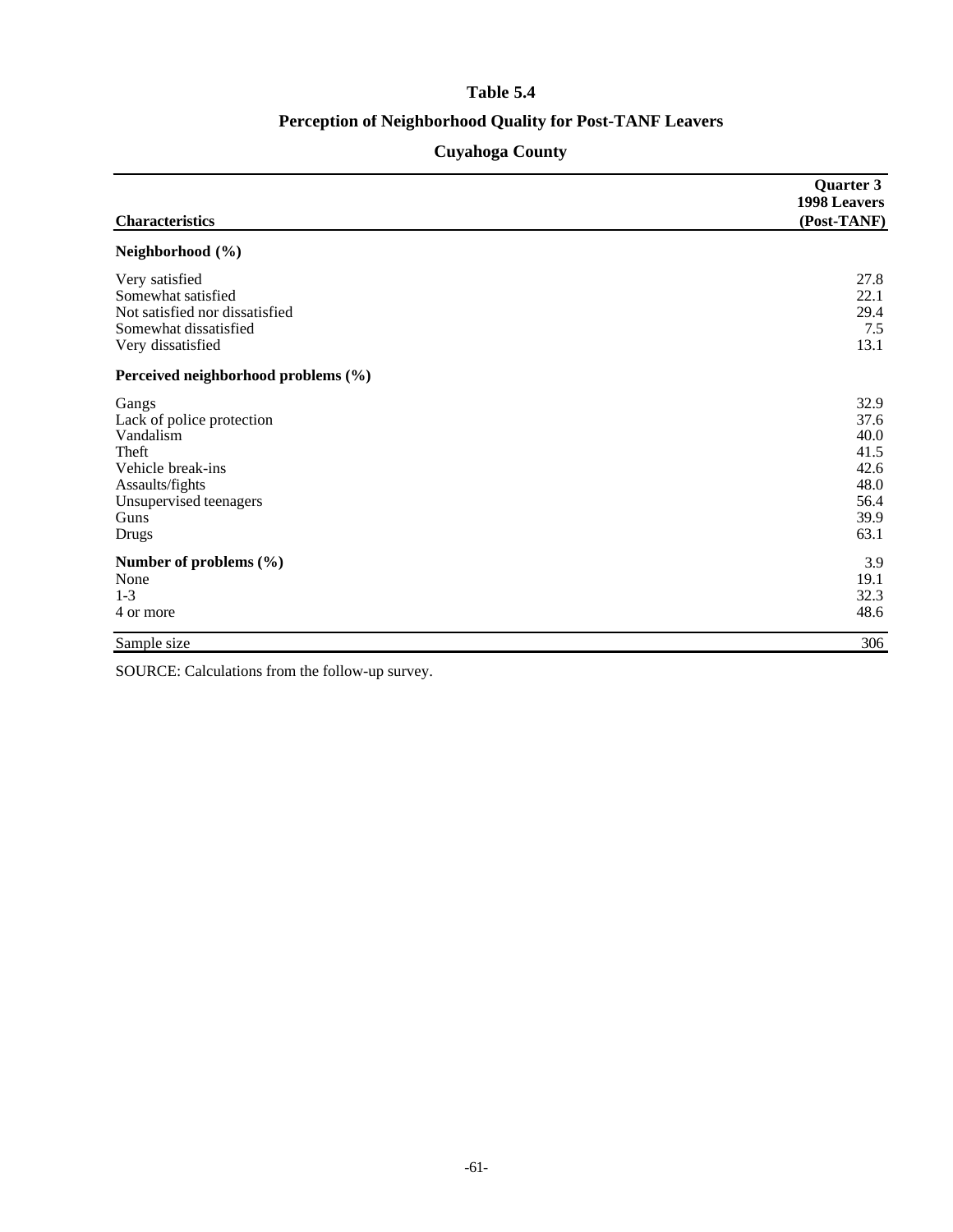#### **Appendix**

# **Survey Response Analysis**

The information on sources of income, household composition, job characteristics, hardship indicators, and child and family outcomes was derived primarily from the follow-up survey. This appendix explores the extent to which the survey respondent sample is representative of the full survey sample and the full cohort of 1998 leavers.

The survey sample was drawn from the 3,357 individuals who left public assistance in quarter 3 of 1998, referred to as the *1998 cohort*. A subset of this cohort was selected to participate in the follow-up survey. This *survey sample* includes the 385 members of the 1998 cohort who were selected.<sup>30</sup> Of this group, 306 individuals  $(9)$  percent of the report sample and approximately 80 percent of the survey sample) completed the survey.<sup>31</sup> Sample members who completed the survey are referred to as *respondents,* and sample members selected for the survey who did not complete it are referred to as *nonrespondents*.

Whenever survey response rates are less than 100 percent, it is important to examine differences between those who responded and the remainder of the report sample. In a study like this one, two types of factors may confound the interpretation of the findings. First, the sample that was selected for the survey may be systematically different from the remainder of the report sample. This is referred to as "sampling bias." Second, survey respondents may be systematically different from nonrespondents. This is referred to as "response bias." In either case, caution should be used when generalizing findings from the respondent sample to the full report sample.

To summarize the results presented below: substantial differences in background characteristics existed between the survey sample and the remainder of the 1998 cohort. To remedy the sampling bias, weights were generated to make the survey sample more representative of the full 1998 cohort. After weighting, most differences between the respondent sample and the remainder of the cohort disappeared. However, even after weighting, some differences remained owing to response bias. In other words, those who responded were slightly different on some background characteristics from nonrespondents *within the survey sample*. As a result, caution should be exercised when generalizing survey findings to the report sample. However, given the high overall response rate (80 percent of those attempted), the findings are reflective of the behavior of most of the survey sample.

 $30$ The survey sample is not a random sample of the report sample. Further analysis revealed that the survey sample was older, had more welfare history, and was more likely to be nonwhite. To remedy this issue, weights were generated, as will be discussed below.

 $31$ Of the 79 nonrespondents, 40 could not be located; 18 were located, but the field period ended before the interview was completed (mostly due to missed appointments); 17 refused to complete the survey; and 4 did not complete the survey because they were incapacitated, incarcerated, deceased, institutionalized, or had a language barrier.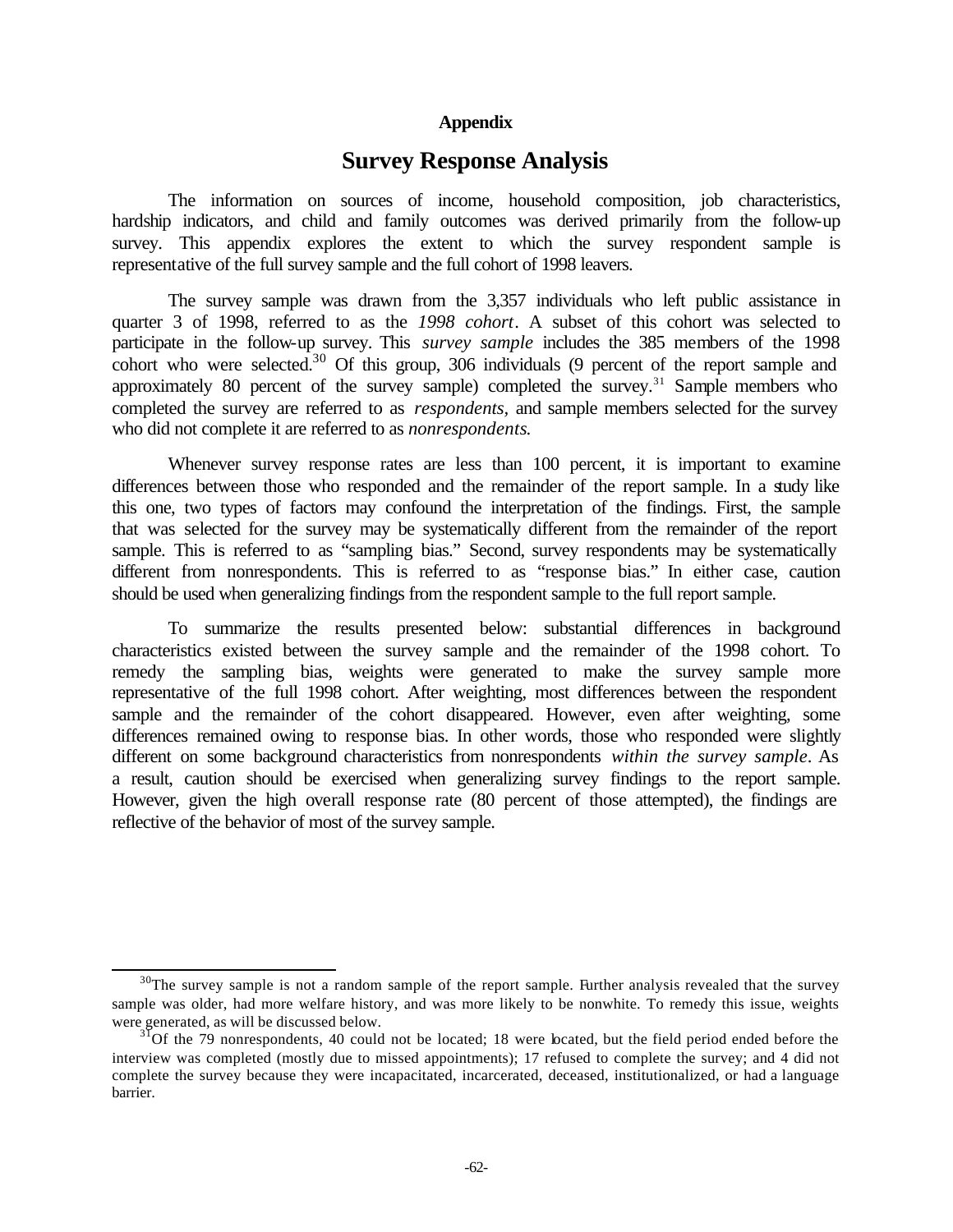# **I. Comparisons Between the Survey Sample and the Report Sample**

Table A.1 shows means on some background characteristics from the survey sample, the remainder of the 1998 cohort, and the weighted survey sample.<sup>32</sup> Columns 1 and 2 show substantial differences between the survey sample and the remainder of the 1998 cohort. Specifically, survey sample members tended to be older, were more likely to be nonwhite, and tended to have longer pre-exit public assistance histories. For example, survey sample members were more than four years older, nearly 16 percentage points more likely to be black, and received about 1.5 months more of AFDC and Food Stamps prior to random assignment than the remainder of the 1998 cohort. Several of these differences are statistically significant.

While Table A.1 shows differences between the survey sample and the rest of the 1998 cohort, it is not clear how significant these differences are and which variables make the most important net contribution to the bias. To clarify these differences, Table A.2 presents results of a regression of background characteristics on whether sample members were selected for the survey sample. Not surprisingly, this regression was significant (p=.0001). Analysis based on the standardized coefficients (and a separate stepwise regression analysis) shows that the key contributors to the bias appear to be age and race. Further analysis determined that this bias was the result of a programming error at sample selection.

Because of the bias in the sample, weights based on age and race were created to give more influence to sample members with underrepresented characteristics and less influence to sample members with overrepresented characteristics.<sup>33</sup> Column 3 of Table A.1 shows that, after weighting, several of the key differences between the survey sample and the rest of the 1998 cohort disappeared. For example, whereas prior to weighting the survey sample had been 4.4 years older, this difference largely disappeared after weighting. Further, the difference between the proportion who were black, which had been nearly 16 percentage points, dropped to less than 2 percentage points.

# **II. Comparisons Between Respondents and Nonrespondents Within the Survey Sample**

Overall, 80 percent of the survey sample completed the follow-up survey. This response rate is higher than rates obtained in most other studies involving similar target populations. A key question for interpreting the findings from the survey is whether the respondents are representative of the survey sample. To address this question, Table A.3 presents weighted means on background characteristics for the respondent and nonrespondent samples. Because the sample members are weighted, this analysis will allow us to distinguish response bias from the

 $32$ The 1998 cohort was broken up into these nonoverlapping groups in order to permit statistical tests.

<sup>&</sup>lt;sup>33</sup>The weights were computed in the following manner. The universe (sampling frame) was stratified into 12 subgroups based on race (white, black, all other) and age (18-19, 20-29, 30-39, and 40+). The probability of being selected for the sample was computed on this basis, and the sampling weight was computed as the inverse of the probability of selection. Other sources of bias were due to response, rather than sampling, bias. As the extent of this bias was relatively mild, weighting was not performed to correct for this.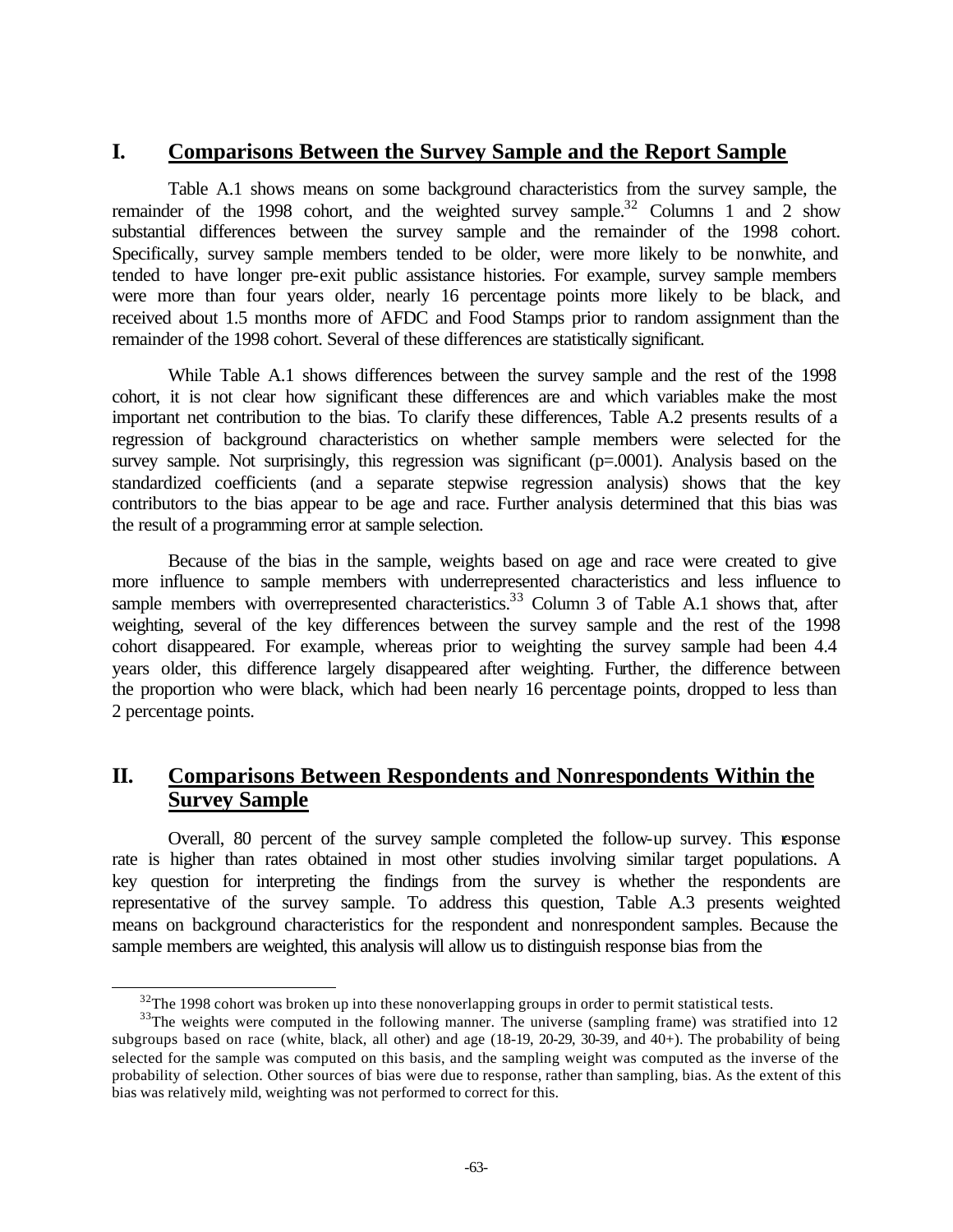#### **Table A.1**

### **Background Characteristics of Quarter 3 1998 Welfare Leavers, by Sampling Status**

|                                                    | <b>Survey</b> | <b>Remainder of</b> | Weighted             |
|----------------------------------------------------|---------------|---------------------|----------------------|
|                                                    | Sample        | 1998 Exit Cohort    | <b>Survey Sample</b> |
| Number of children                                 | 1.8           | 1.9                 | 1.8                  |
| Race/ethnicity: black (%)                          | 84.4          | 68.5                | 70.3                 |
| Age at interview <sup>a</sup>                      | 34.8          | 30.4                | 31.1                 |
| Employed in quarter of exit $(\%)$                 | 71.4          | 71.6                | 70.1                 |
| Not employed pre-random assignment (%)             | 19.0          | 19.5                | 19.0                 |
| Not employed post-random assignment (%)            | 18.7          | 16.6                | 17.4                 |
| Sum of post-exit earnings (\$)                     | 7,469         | 7,885               | 7,551                |
| Number of months of AFDC received pre-exit         | 18.2          | 16.7                | 18.0                 |
| Number of months of Food Stamps received pre-exit  | 18.2          | 16.5                | 17.7                 |
| Number of months eligible for Medicaid pre-exit    | 20.4          | 18.8                | 20.1                 |
| Number of months of AFDC received post-exit        | 4.2           | 4.2                 | 4.0                  |
| Number of months of Food Stamps received post-exit | 7.9           | 7.8                 | 7.6                  |
| Number of months eligible for Medicaid post-exit   | 8.7           | 8.9                 | 8.4                  |
| Sample size (total= $3,357$ )                      | 385           | 2,972               | 385                  |

#### **Cuyahoga County**

SOURCES: Calculations from administrative records data and the follow-up survey.

NOTES: Tests of significance were computed as two-way difference of means t-tests.

Significance levels are indicated as \*\*\*  $= 1$  percent,\*\*  $= 5$  percent, and  $* = 10$  percent.

<sup>a</sup> For nonrespondents we imputed interview dates based on the mean interview date in order to compute "age at interview."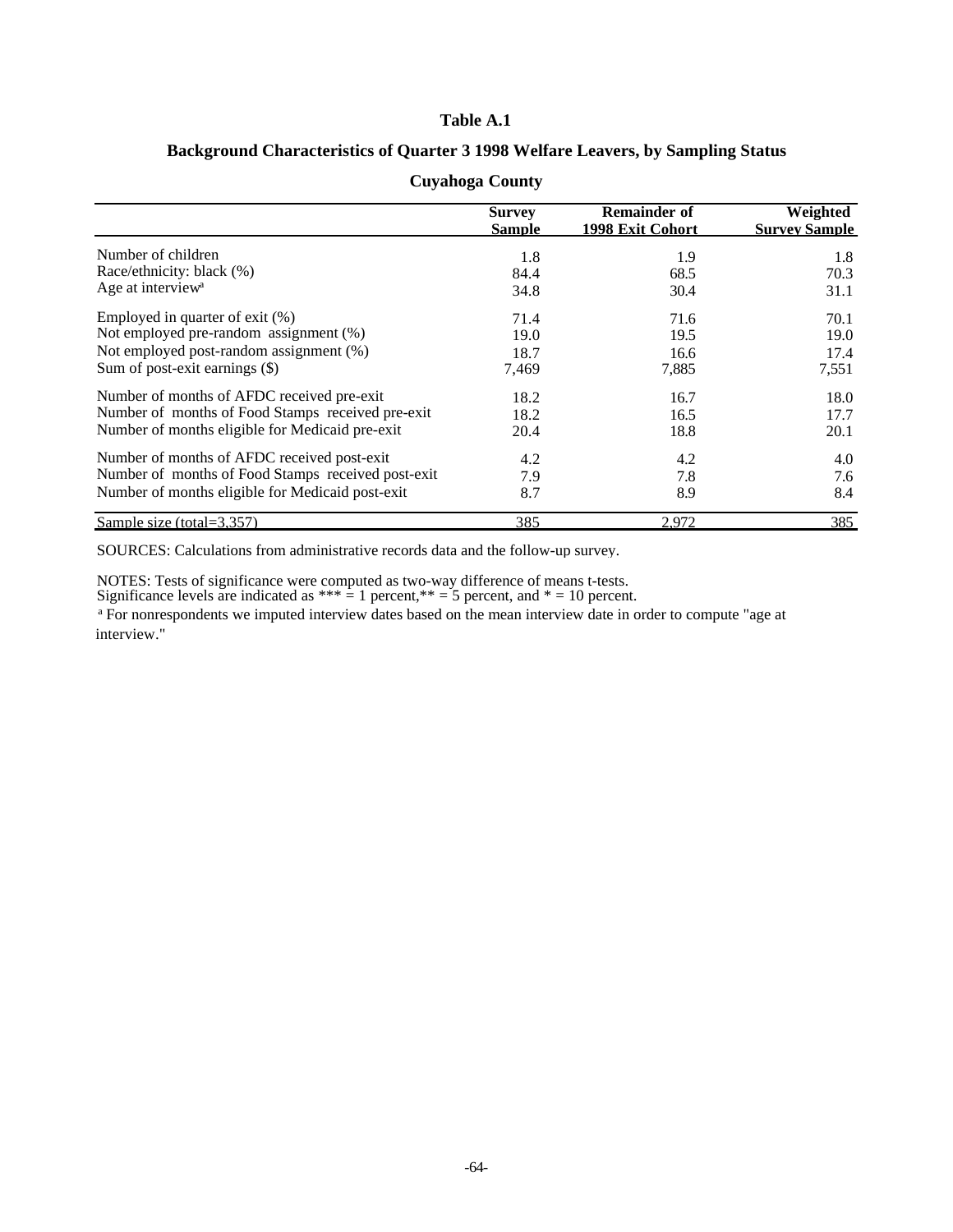#### **Table A.2**

#### **Estimated Regression Coefficients for the Probability of Quarter 3 1998 Welfare Leavers**

#### **Being Sampled for the Follow-Up Survey**

#### **Cuyahoga County**

|                                                    | <b>Parameter</b> | <b>Standardized</b> |                |
|----------------------------------------------------|------------------|---------------------|----------------|
| <b>Variable</b>                                    | <b>Estimate</b>  | Parameter           | <b>P-Value</b> |
| Intercept                                          | 96.230           | 0.000               | 0.134          |
| Employed in quarter of exit                        | 0.000            | 0.010               | 0.764          |
| Not employed pre-random assignment                 | $-0.010$         | $-0.010$            | 0.522          |
| Not employed post-random assignment                | 0.010            | 0.010               | 0.576          |
| Sum of post-exit earnings                          | 0.000            | $-0.020$            | 0.338          |
| Number of children                                 | $-0.020$         | $-0.070$ ***        | 0.000          |
| <b>Black</b>                                       | 0.080            | $0.110$ ***         | 0.000          |
| Age at interview <sup>a</sup>                      | 0.010            | $0.190$ ***         | 0.000          |
| Number of months of AFDC received pre-exit         | 0.000            | $-0.030*$           | 0.451          |
| Number of months of Food Stamps received pre-exit  | 0.000            | $0.000$ ***         | 0.935          |
| Number of months eligible for Medicaid pre-exit    | 0.000            | $0.100*$            | 0.033          |
| Number of months of AFDC received post-exit        | 0.000            | $0.040*$            | 0.129          |
| Number of months of Food Stamps received post-exit | 0.000            | $-0.010*$           | 0.820          |
| Number of months eligible for Medicaid post-exit   | 0.000            | $-0.040*$           | 0.237          |
| Exit month                                         | $-0.010$         | $-0.030*$           | 0.133          |
| R squared                                          | 0.060            |                     |                |
| F-statistic                                        | 14.080           |                     |                |
| P-value of F-statistic                             | 0.000            |                     |                |
| Sample size                                        | 3,357            |                     |                |

SOURCE: Calculations from the follow-up survey.

NOTES: A two-tailed t-test was applied to each coefficient estimate. The column labeled "p-value" indicates the statistical significance level of the coefficient: that is, p is the probability that variation in a background characteristic did not contribute to whether or not a sample member was sampled for the survey.

Statistical significance levels are indicated as \*\*\* = 1 percent, \*\* = 5 percent, and \* = 10 percent.

<sup>a</sup> For nonrespondents we imputed interview dates based on the mean interview date in order to compute "age at interview."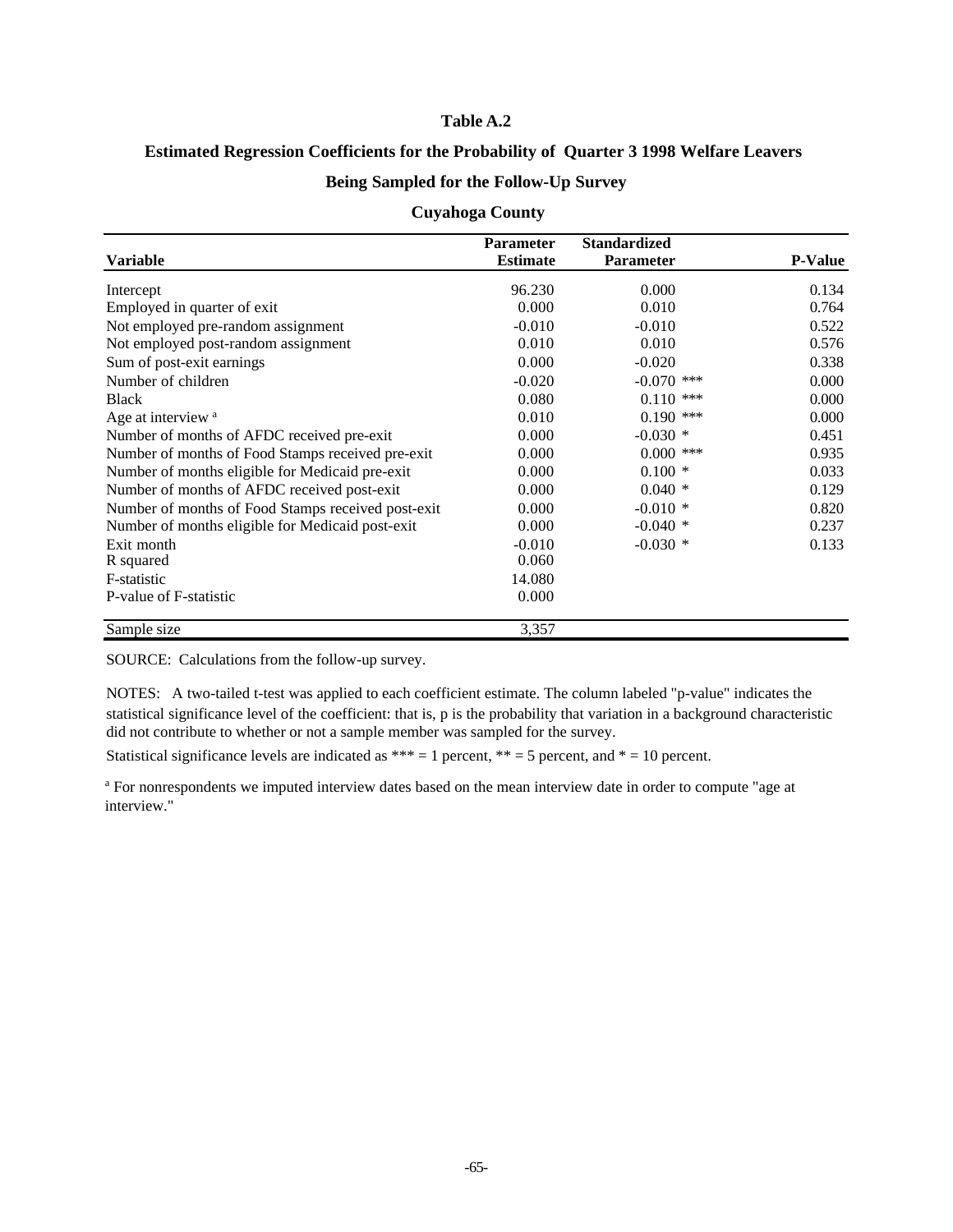### **Table A.3**

### **Background Characteristics of Quarter 3 1998 Welfare Leavers, by Response Status**

| <b>Variable</b>                                    | Weighted<br><b>Respondent</b><br><b>Sample</b> | Weighted<br>Nonrespondent<br><b>Sample</b> |
|----------------------------------------------------|------------------------------------------------|--------------------------------------------|
| Number of children                                 | 1.8                                            | 1.7                                        |
| Race/ethnicity: black (%)                          | 70.8                                           | 68.4                                       |
| Age at interview <sup>a</sup>                      | 30.9                                           | 31.8                                       |
| Employed in quarter of exit $(\%)$                 | 69.3                                           | 73.2                                       |
| Not employed pre-random assignment (%)             | 18.8                                           | 19.8                                       |
| Not employed post-random assignment (%)            | 16.3                                           | 21.4                                       |
| Sum of post-exit earnings $(\$)$                   | 7,924                                          | $6,157*$                                   |
| Number of months of AFDC received pre-exit         | 17.7                                           | 18.1                                       |
| Number of months of Food Stamps received pre-exit  | 17.5                                           | 18.3                                       |
| Number of months eligible for Medicaid pre-exit    | 20.1                                           | 20.0                                       |
| Number of months of AFDC received post-exit        | 4.3                                            | 3.1                                        |
| Number of months of Food Stamps received post-exit | 8.3                                            | $5.1$ ***                                  |
| Number of months eligible for Medicaid post-exit   | 9.1                                            | $6.0$ ***                                  |
| Sample size (total=385)                            | 306                                            | 79                                         |

### **Cuyahoga County**

NOTES: Tests of significance were computed as two-way difference of means t-tests.

Significance levels are indicated as  $*** = 1$  percent,  $** = 5$  percent, and  $* = 10$  percent.

<sup>a</sup> For nonrespondents we imputed interview dates based on the mean interview date in order to compute "age at interview."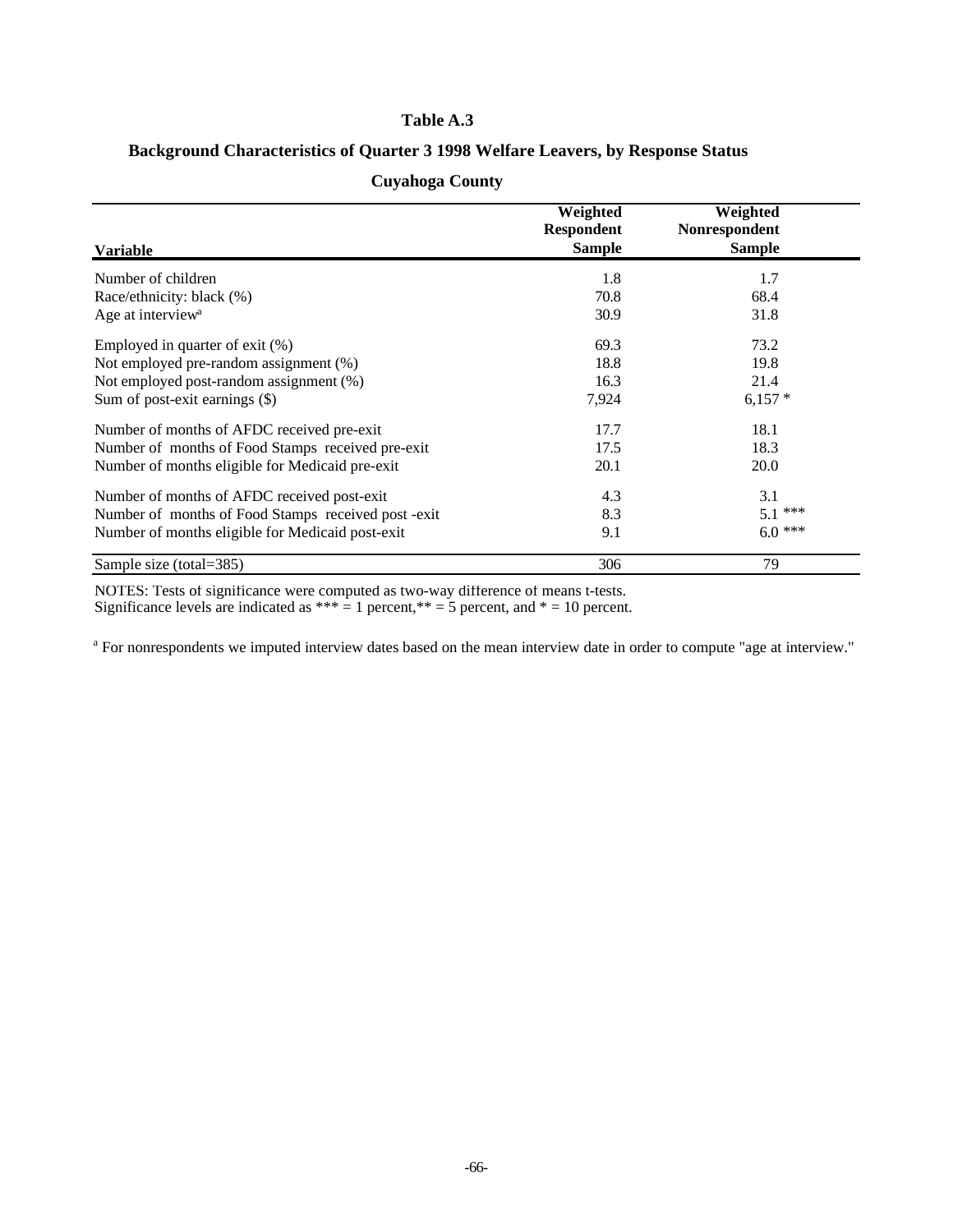sampling bias discussed above. Multiple regression was also used to determine the extent to which the average weighted characteristics of the respondents were different from those of nonrespondents. Table A.4 shows the results of this analysis. The parameter estimates in column 1 capture the effect of each variable on the probability of completing the survey. The asterisks and p-values show the statistical significance of this relationship.

Taken together, Tables A.3 and A.4 show that some response bias remains even after weighting. Although the survey sample has been made statistically comparable to the remainder of the report sample, those who responded to the survey appear to differ from those who did not (a not unexpected finding). Table A.3 shows that survey respondents had higher earnings and higher post-exit welfare histories than nonrespondents. For example, those who responded to the survey received over three months more of post-exit Food Stamps, on average, than those who did not respond. Further, respondents earned nearly \$1,800 more than nonrespondents after they exited AFDC. While this might seem paradoxical, the same pattern has been seen in other studies.<sup>34</sup> The bias seems to derive from having a record in a computerized tracking system. Those in the UI or Ohio public assistance records were more likely to be surveyed. This is not uncommon since administrative systems usually have more updated contact information about respondents that allows them to be more easily located. Importantly, since this appears to have happened with both UI and welfare records, the respondent sample is not particularly disadvantaged or advantaged compared with the full survey sample.

The F-statistic and its p-value at the bottom of Table A.4 show that, overall, the differences between survey respondents and survey nonrespondents were systematic and statistically significant. However, these differences are typical of this type of study. While the weights have made the survey sample comparable to the report sample, respondents differ in some minor ways from nonrespondents. Therefore, some caution should be exercised when generalizing results from the respondent sample to the full survey sample.

l

 $34$ See Bloom et al. (2000).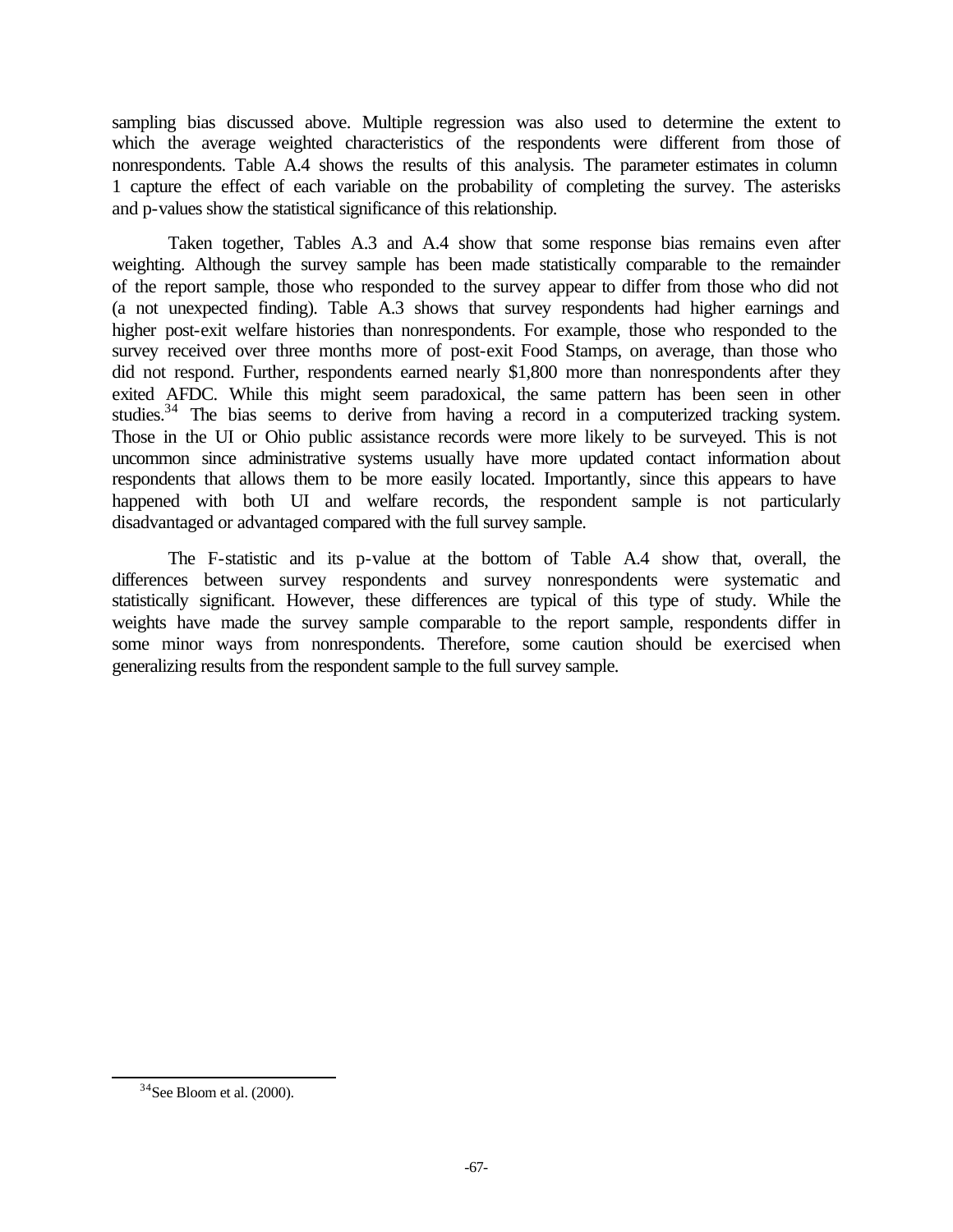#### **Table A.4**

## **Estimated Regression Coefficients for the Probability of Quarter 3 1998 Welfare Leavers**

## **Responding to the Follow-Up Survey**

### **Cuyahoga County**

| Variable                                           | Parameter<br>Estimate | Standardized<br>Parameter | P-Value |
|----------------------------------------------------|-----------------------|---------------------------|---------|
|                                                    |                       |                           |         |
| Employed in quarter of exit.                       | $-0.140$              | $-0.160*$                 | 0.0230  |
| Not employed pre-random assignment                 | 0.030                 | 0.030                     | 0.6350  |
| Not employed post-random assignment                | $-0.060$              | $-0.050$                  | 0.4070  |
| Sum of post-exit earnings                          | 0.000                 | $0.170$ ***               | 0.0060  |
| Number of children                                 | 0.000                 | 0.010                     | 0.8500  |
| <b>Black</b>                                       | 0.010                 | 0.010                     | 0.9030  |
| Age at interview <sup>a</sup>                      | 0.000                 | $-0.020$                  | 0.6680  |
| Number of months of AFDC received pre-exit         | 0.000                 | 0.000                     | 0.9660  |
| Number of months of Food Stamps received pre-exit  | $-0.010$              | $-0.140*$                 | 0.0660  |
| Number of months eligible for Medicaid pre-exit    | 0.010                 | 0.100                     | 0.4030  |
| Number of months of AFDC received post-exit        | $-0.010$              | $-0.090$                  | 0.2200  |
| Number of months of Food Stamps received post-exit | 0.010                 | $0.170$ **                | 0.0330  |
| Number of months eligible for Medicaid post-exit   | 0.010                 | $0.170*$                  | 0.0620  |
| Exit month                                         | $-0.020$              | $-0.040$                  | 0.3780  |
| R squared                                          | 0.088                 |                           |         |
| F-statistic                                        | 2.550                 |                           |         |
| P-value of F-statistic                             | 0.002                 |                           |         |
| Sample size                                        | 385                   |                           |         |

SOURCES: Calculations from the follow-up survey.

NOTES: A two-tailed t-test was applied to each coefficient estimate. The column labeled "p-value" indicates the statistical significance level of the coefficient: that is, p is the probability that variation in a background characteristic did not contribute to whether or not a sample member was sampled for the survey.

Statistical significance levels are indicated as \*\*\* = 1 percent, \*\* = 5 percent, and \* = 10 percent. <sup>a</sup> For nonrespondents we imputed interview dates based on the mean interview date in order to compute "age at interview."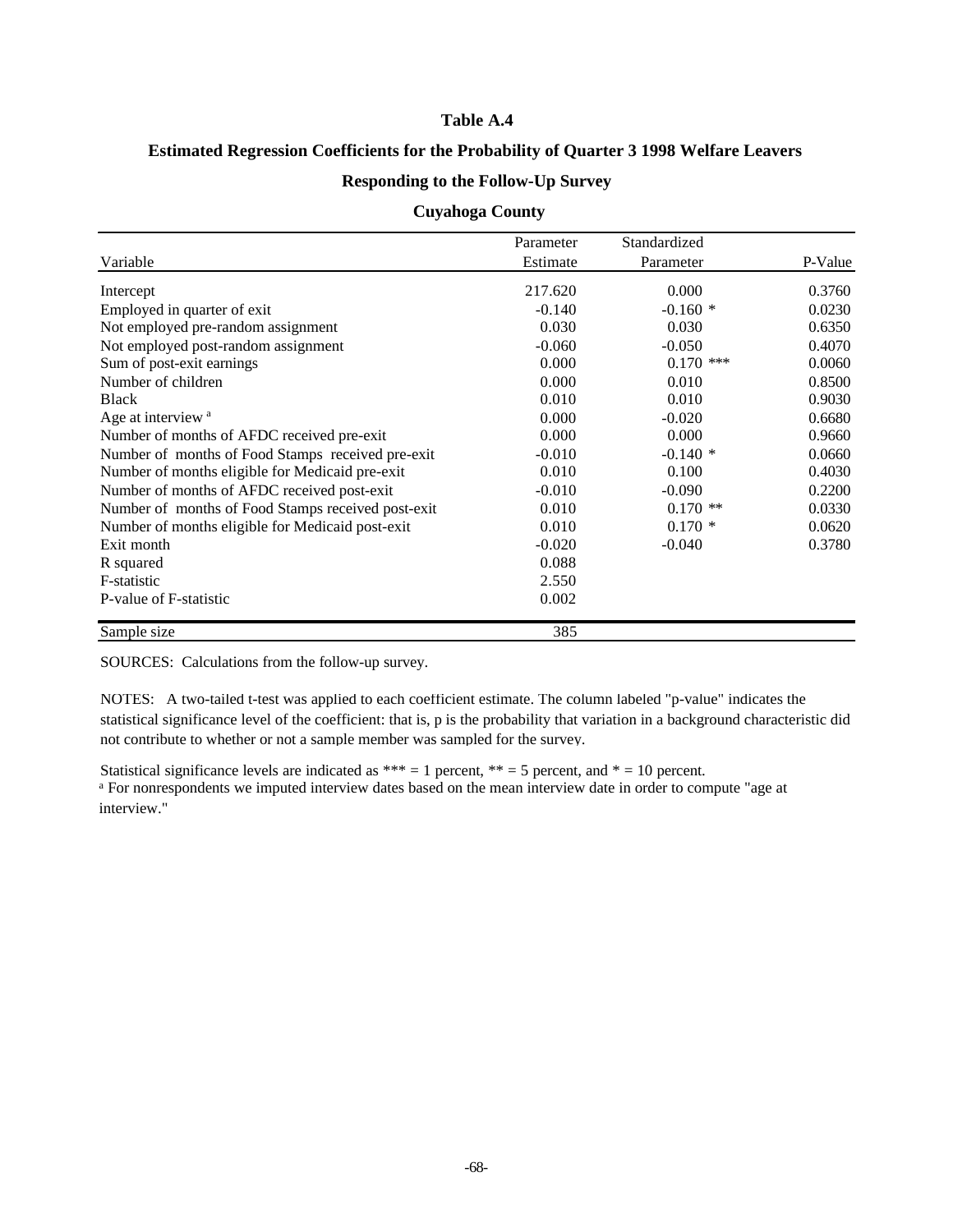# **References**

Allen, Katherine, and Maria Kirby. 2000. *Unfinished Business: Why Cities Matter to Welfare Reform*. Washington, DC: Brookings Institution.

Bloom, Dan, Laura Melton, Charles Michalopoulos, Susan Scrivener, and Johanna Walter. 2000. *Jobs First: Implementation and Early Impacts of Connecticut's Welfare Reform Initiative*. New York: Manpower Demonstration Research Corporation.

Brauner, Sarah, and Pamela Loprest. 1999. *Where Are They Now? What States' Studies of People Who Left Welfare Tell Us*. Washington, DC: Urban Institute.

Brennan, John, and Edward Hill. 1999. *Where Are the Jobs? Cities, Suburbs and the Competition for Employment*. Washington, DC: Brookings Institution.

Cancian, Maria, Robert Haveman, Thomas Kaplan, Daniel R. Meyer, Ingrid Rothe, and Barbara Wolfe, with Sandra Barone. 2000. *Before and After TANF: The Utilization of Noncash Public Benefits by Women Leaving Welfare in Wisconsin.* Madison: Institute for Research on Poverty, University of Wisconsin-Madison.

Carlson, S. J., M. S. Andrews, and G. W. Bickel, 1999. "Measuring Food Insecurity and Hunger in the United States: Development of a National Benchmark Measure and Prevalence Estimates." *Journal of Nutrition* 129: 510S-516S.

Coulton, Claudia, Cara J. Pasqualone, Toby Martin, Neil Bania, Nina Lalich, and Lisa Nelson. 2000. How Are They Managing? A Six Month Retrospective of Cuyahoga County Families Leaving Welfare: Quarter 4, 1998 – Quarters 1-3, 1999. Cleveland: Center on Urban Poverty and Social Change.

Coulton, Claudia, and Nandita Verma. 1999. *Employment and Return to Public Assistance Among Single, Female-Headed Families Leaving AFDC in Third Quarter, 1996, Cuyahoga County, Ohio.* Cleveland: Case Western Reserve University Working Paper, Series: WP-99-01.

Coulton, Claudia, Nandita Verma, and Shenyang Guo. 1996. *Time Limited Welfare and the Employment Prospects of AFDC Recipients in Cuyahoga County*. Cleveland: Case Western Reserve University Working Paper, Series: WP-96-01.

Danziger, S., M. Corcoran, S. Danziger, C. Heflin, A. Kalil, J. Levine, D. Rosen, K. Seefeldt, K. Siefert, and R. Tolman. 2000. *Barriers to the Employment of Welfare Recipients.* Madison, WI: Institute for Research on Poverty.

Isaacs, Julia, and Matthew Lyon. 2000. *A Cross-State Examination of Families Leaving Welfare: Findings from the ASPE-Funded Leavers Studies*. Washington, DC: U.S. Department of Health and Human Services.

Loprest, Pamela. 1999. *Families Who Left Welfare: Who Are They and How Are They Doing?*  Assessing the New Federalism Discussion Paper No. 99-02. Washington, DC: Urban Institute.

Loprest, Pamela, and Sheila Zedlewski. 1999. *Current and Former Welfare Recipients: How Do They Differ?* Assessing the New Federalism Discussion Paper No. 99-17. Washington, DC: Urban Institute.